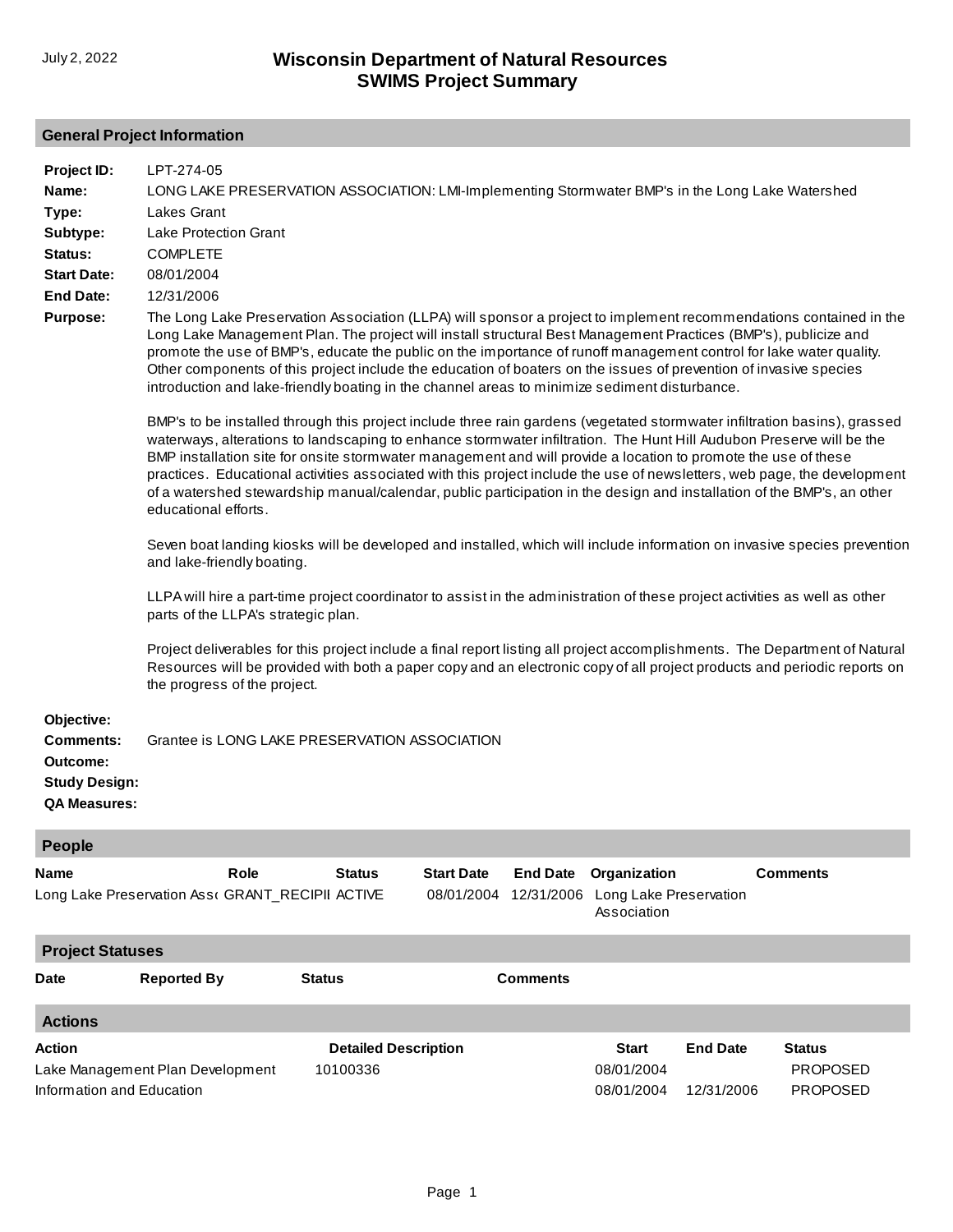| Action        |                                  | <b>Detailed Description</b>                                                                                                                                                                                                                                                                                                                                                                                                                                                                                                                                                                                                                                                  | Start      | <b>End Date</b> | <b>Status</b>   |
|---------------|----------------------------------|------------------------------------------------------------------------------------------------------------------------------------------------------------------------------------------------------------------------------------------------------------------------------------------------------------------------------------------------------------------------------------------------------------------------------------------------------------------------------------------------------------------------------------------------------------------------------------------------------------------------------------------------------------------------------|------------|-----------------|-----------------|
| Grant Awarded |                                  | The Long Lake Preservation Association<br>(LLPA) will sponsor a project to implement<br>recommendations contained in the Long<br>Lake Management Plan. The project will<br>install structural Best Management<br>Practices (BMP's), publicize and promote<br>the use of BMP's, educate the public on the<br>importance of runoff management control<br>for lake water quality. Other components<br>of this project include the education of<br>boaters on the issues of prevention of<br>invasive species introduction and lake-<br>friendly boating in the channel areas to<br>minimize sediment disturbance.                                                               | 08/01/2004 |                 | <b>COMPLETE</b> |
|               |                                  | BMP's to be installed through this project<br>include three rain gardens (vegetated<br>stormwater infiltration basins), grassed<br>waterways, alterations to landscaping to<br>enhance stormwater infiltration. The Hunt<br>Hill Audubon Preserve will be the BMP<br>installation site for onsite stormwater<br>management and will provide a location to<br>promote the use of these practices.<br>Educational activities associated with this<br>project include the use of newsletters, web<br>page, the development of a watershed<br>stewardship manual/calendar, public<br>participation in the design and installation<br>of the BMP's, an other educational efforts. |            |                 |                 |
|               |                                  | Seven boat landing kiosks will be<br>developed and installed, which will include<br>information on invasive species prevention<br>and lake-friendly boating.<br>LLPA will hire a part-time project<br>coordinator to assist in the administration<br>of these project activities as well as other                                                                                                                                                                                                                                                                                                                                                                            |            |                 |                 |
|               | Lake Management Plan Development | parts of the LLPA's strategic plan.<br>The Long Lake Preservation Association<br>(LLPA) will sponsor a project to implement<br>recommendations contained in the Long<br>Lake Management Plan. The project will<br>install structural Best Management<br>Practices (BMP's), publicize and promote<br>the use of BMP's, educate the public on the<br>importance of runoff management control<br>for lake water quality.                                                                                                                                                                                                                                                        | 08/01/2004 | 12/31/2006      | <b>COMPLETE</b> |
| Details:      | <b>Parameter</b>                 | <b>Value/Amount</b><br><b>Units</b>                                                                                                                                                                                                                                                                                                                                                                                                                                                                                                                                                                                                                                          |            | <b>Comments</b> |                 |
|               | <b>Total Nitrogen</b>            |                                                                                                                                                                                                                                                                                                                                                                                                                                                                                                                                                                                                                                                                              |            |                 |                 |
|               | <b>Total Phosphorus</b>          |                                                                                                                                                                                                                                                                                                                                                                                                                                                                                                                                                                                                                                                                              |            |                 |                 |
|               | <b>Total Suspended Solids</b>    |                                                                                                                                                                                                                                                                                                                                                                                                                                                                                                                                                                                                                                                                              |            |                 |                 |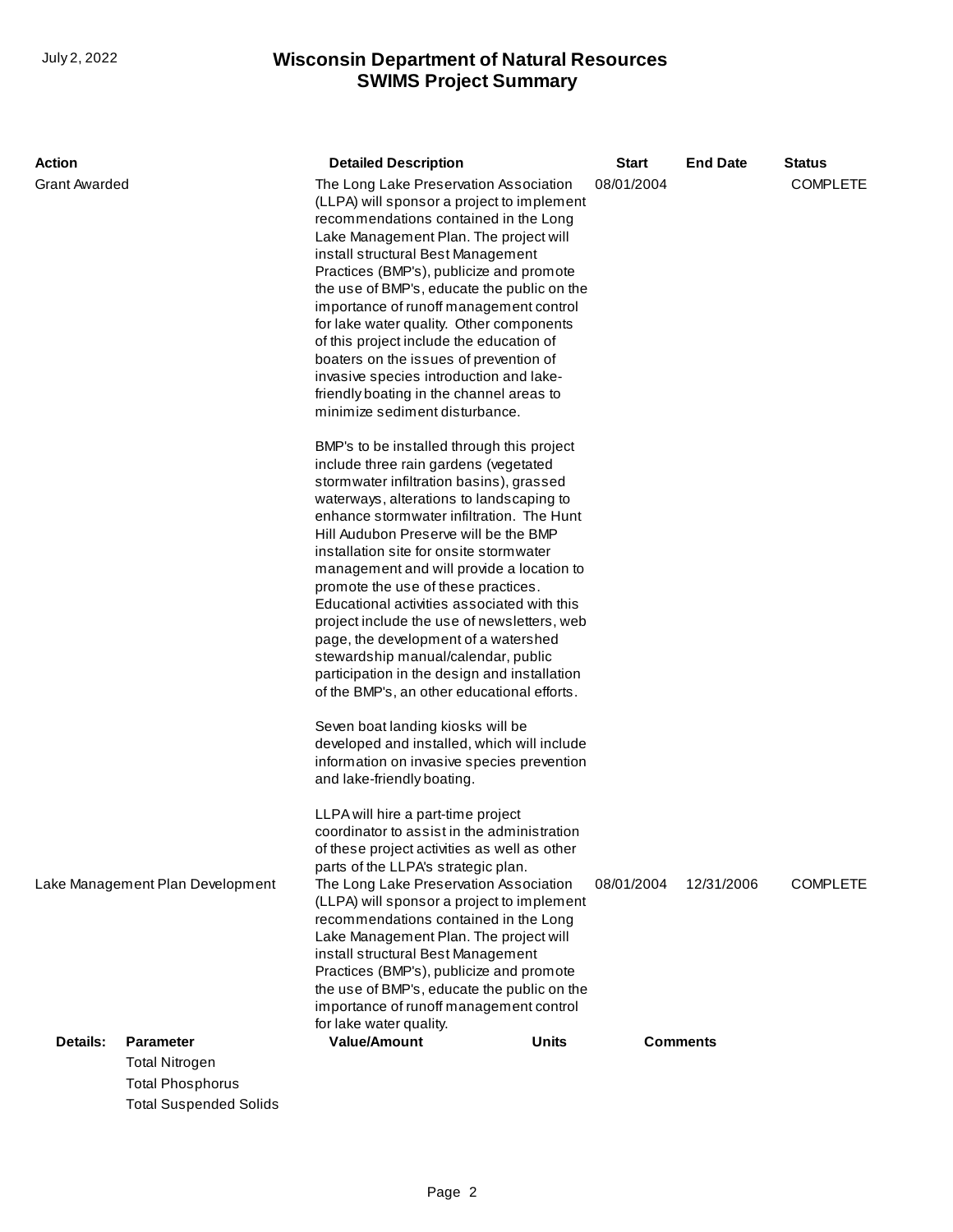| Stormwater Planning, Implementation<br>Details:<br><b>Value/Amount</b><br><b>Units</b><br><b>Parameter</b><br><b>Comments</b><br>% storm water runoff reduced<br><b>Monitoring Stations</b><br><b>Station ID</b><br><b>Comments</b><br>Name<br><b>Assessment Units</b><br><b>Official Name</b><br><b>WBIC</b><br><b>Local Name</b><br><b>Segment</b><br>578100<br>Un Spring<br>Un Spring<br>Alder Lake<br>Alder Lake<br>1831900<br><b>Bass Lake</b><br><b>Bass Lake</b><br>1833300<br>Beartrap Lake<br>1834000<br><b>Beartrap Lake</b><br><b>Bennett Lake</b><br><b>Bennett Lake</b><br>1834800<br>1835000<br>Bery Lake (Noble)<br><b>Berry Lake</b><br>1<br>1836200<br><b>Bodins Lake</b><br><b>Bodins Lake</b><br>1837200<br><b>Bridge Lake</b><br><b>Bridge Lake</b><br>Camp Lake<br>1839000<br>Camp Lake<br>Casper Lake<br>Casper Lake<br>1839600<br>1<br>Chain Lake<br>Chain Lake<br>1840200<br>Chinty Lake<br>1840700<br>Chinty Lake<br>1<br>County Line Lake (Line)<br>1842000<br>County Line Lake<br>1843900<br>Deep Lake<br>Deep Lake<br>1844000<br>2<br>Deep Lake<br>Deep Lake<br>1847000<br><b>Elbow Lake</b><br>Elbow Lake<br>1<br>Eliza Lake<br>Eliza Lake<br>1847100<br>Fawn Lake<br>Fawn Lake<br>1848100<br>1<br>Fenton Lake<br>Fenton Lake<br>1848400<br>1<br>1849300<br>Floyd Lake<br>Floyd Lake<br>1851500<br>Grassy Lake<br>Grassy Lake<br>Harmon Lake<br>Harmon Lake<br>1852500<br>1<br>1853200<br>Haugen Lake<br>Haugen Lake<br>1854600<br>Horseshoe Lake<br>1<br>Horseshoe Lake<br>1858000<br>Kingelm Lake<br>Kingelm Lake<br>1858800<br>Elizabeth Lake<br>Elizabeth Lake<br>1859900<br>Lazy Island Lake<br>Lazy Island Lake<br>Little Kekegama Lake<br>Little Kekegama Lake<br>1861900<br>Little Stone Lake<br>Little Stone Lake<br>1862400<br>1863100<br>Loon Lake<br>Loon Lake<br>1863200<br>Loon Lake<br>Loon Lake | <b>Action</b> | <b>Detailed Description</b> | <b>Start</b><br>08/01/2004 | <b>End Date</b><br>12/31/2006 | <b>Status</b><br><b>PROPOSED</b> |
|----------------------------------------------------------------------------------------------------------------------------------------------------------------------------------------------------------------------------------------------------------------------------------------------------------------------------------------------------------------------------------------------------------------------------------------------------------------------------------------------------------------------------------------------------------------------------------------------------------------------------------------------------------------------------------------------------------------------------------------------------------------------------------------------------------------------------------------------------------------------------------------------------------------------------------------------------------------------------------------------------------------------------------------------------------------------------------------------------------------------------------------------------------------------------------------------------------------------------------------------------------------------------------------------------------------------------------------------------------------------------------------------------------------------------------------------------------------------------------------------------------------------------------------------------------------------------------------------------------------------------------------------------------------------------------------------------------------------------------------------------------------------------------------------------------------------------------------------|---------------|-----------------------------|----------------------------|-------------------------------|----------------------------------|
|                                                                                                                                                                                                                                                                                                                                                                                                                                                                                                                                                                                                                                                                                                                                                                                                                                                                                                                                                                                                                                                                                                                                                                                                                                                                                                                                                                                                                                                                                                                                                                                                                                                                                                                                                                                                                                              |               |                             |                            |                               |                                  |
|                                                                                                                                                                                                                                                                                                                                                                                                                                                                                                                                                                                                                                                                                                                                                                                                                                                                                                                                                                                                                                                                                                                                                                                                                                                                                                                                                                                                                                                                                                                                                                                                                                                                                                                                                                                                                                              |               |                             |                            |                               |                                  |
|                                                                                                                                                                                                                                                                                                                                                                                                                                                                                                                                                                                                                                                                                                                                                                                                                                                                                                                                                                                                                                                                                                                                                                                                                                                                                                                                                                                                                                                                                                                                                                                                                                                                                                                                                                                                                                              |               |                             |                            |                               |                                  |
|                                                                                                                                                                                                                                                                                                                                                                                                                                                                                                                                                                                                                                                                                                                                                                                                                                                                                                                                                                                                                                                                                                                                                                                                                                                                                                                                                                                                                                                                                                                                                                                                                                                                                                                                                                                                                                              |               |                             |                            |                               |                                  |
|                                                                                                                                                                                                                                                                                                                                                                                                                                                                                                                                                                                                                                                                                                                                                                                                                                                                                                                                                                                                                                                                                                                                                                                                                                                                                                                                                                                                                                                                                                                                                                                                                                                                                                                                                                                                                                              |               |                             |                            |                               |                                  |
|                                                                                                                                                                                                                                                                                                                                                                                                                                                                                                                                                                                                                                                                                                                                                                                                                                                                                                                                                                                                                                                                                                                                                                                                                                                                                                                                                                                                                                                                                                                                                                                                                                                                                                                                                                                                                                              |               |                             |                            |                               |                                  |
|                                                                                                                                                                                                                                                                                                                                                                                                                                                                                                                                                                                                                                                                                                                                                                                                                                                                                                                                                                                                                                                                                                                                                                                                                                                                                                                                                                                                                                                                                                                                                                                                                                                                                                                                                                                                                                              |               |                             |                            |                               |                                  |
|                                                                                                                                                                                                                                                                                                                                                                                                                                                                                                                                                                                                                                                                                                                                                                                                                                                                                                                                                                                                                                                                                                                                                                                                                                                                                                                                                                                                                                                                                                                                                                                                                                                                                                                                                                                                                                              |               |                             |                            |                               |                                  |
|                                                                                                                                                                                                                                                                                                                                                                                                                                                                                                                                                                                                                                                                                                                                                                                                                                                                                                                                                                                                                                                                                                                                                                                                                                                                                                                                                                                                                                                                                                                                                                                                                                                                                                                                                                                                                                              |               |                             |                            |                               |                                  |
|                                                                                                                                                                                                                                                                                                                                                                                                                                                                                                                                                                                                                                                                                                                                                                                                                                                                                                                                                                                                                                                                                                                                                                                                                                                                                                                                                                                                                                                                                                                                                                                                                                                                                                                                                                                                                                              |               |                             |                            |                               |                                  |
|                                                                                                                                                                                                                                                                                                                                                                                                                                                                                                                                                                                                                                                                                                                                                                                                                                                                                                                                                                                                                                                                                                                                                                                                                                                                                                                                                                                                                                                                                                                                                                                                                                                                                                                                                                                                                                              |               |                             |                            |                               |                                  |
|                                                                                                                                                                                                                                                                                                                                                                                                                                                                                                                                                                                                                                                                                                                                                                                                                                                                                                                                                                                                                                                                                                                                                                                                                                                                                                                                                                                                                                                                                                                                                                                                                                                                                                                                                                                                                                              |               |                             |                            |                               |                                  |
|                                                                                                                                                                                                                                                                                                                                                                                                                                                                                                                                                                                                                                                                                                                                                                                                                                                                                                                                                                                                                                                                                                                                                                                                                                                                                                                                                                                                                                                                                                                                                                                                                                                                                                                                                                                                                                              |               |                             |                            |                               |                                  |
|                                                                                                                                                                                                                                                                                                                                                                                                                                                                                                                                                                                                                                                                                                                                                                                                                                                                                                                                                                                                                                                                                                                                                                                                                                                                                                                                                                                                                                                                                                                                                                                                                                                                                                                                                                                                                                              |               |                             |                            |                               |                                  |
|                                                                                                                                                                                                                                                                                                                                                                                                                                                                                                                                                                                                                                                                                                                                                                                                                                                                                                                                                                                                                                                                                                                                                                                                                                                                                                                                                                                                                                                                                                                                                                                                                                                                                                                                                                                                                                              |               |                             |                            |                               |                                  |
|                                                                                                                                                                                                                                                                                                                                                                                                                                                                                                                                                                                                                                                                                                                                                                                                                                                                                                                                                                                                                                                                                                                                                                                                                                                                                                                                                                                                                                                                                                                                                                                                                                                                                                                                                                                                                                              |               |                             |                            |                               |                                  |
|                                                                                                                                                                                                                                                                                                                                                                                                                                                                                                                                                                                                                                                                                                                                                                                                                                                                                                                                                                                                                                                                                                                                                                                                                                                                                                                                                                                                                                                                                                                                                                                                                                                                                                                                                                                                                                              |               |                             |                            |                               |                                  |
|                                                                                                                                                                                                                                                                                                                                                                                                                                                                                                                                                                                                                                                                                                                                                                                                                                                                                                                                                                                                                                                                                                                                                                                                                                                                                                                                                                                                                                                                                                                                                                                                                                                                                                                                                                                                                                              |               |                             |                            |                               |                                  |
|                                                                                                                                                                                                                                                                                                                                                                                                                                                                                                                                                                                                                                                                                                                                                                                                                                                                                                                                                                                                                                                                                                                                                                                                                                                                                                                                                                                                                                                                                                                                                                                                                                                                                                                                                                                                                                              |               |                             |                            |                               |                                  |
|                                                                                                                                                                                                                                                                                                                                                                                                                                                                                                                                                                                                                                                                                                                                                                                                                                                                                                                                                                                                                                                                                                                                                                                                                                                                                                                                                                                                                                                                                                                                                                                                                                                                                                                                                                                                                                              |               |                             |                            |                               |                                  |
|                                                                                                                                                                                                                                                                                                                                                                                                                                                                                                                                                                                                                                                                                                                                                                                                                                                                                                                                                                                                                                                                                                                                                                                                                                                                                                                                                                                                                                                                                                                                                                                                                                                                                                                                                                                                                                              |               |                             |                            |                               |                                  |
|                                                                                                                                                                                                                                                                                                                                                                                                                                                                                                                                                                                                                                                                                                                                                                                                                                                                                                                                                                                                                                                                                                                                                                                                                                                                                                                                                                                                                                                                                                                                                                                                                                                                                                                                                                                                                                              |               |                             |                            |                               |                                  |
|                                                                                                                                                                                                                                                                                                                                                                                                                                                                                                                                                                                                                                                                                                                                                                                                                                                                                                                                                                                                                                                                                                                                                                                                                                                                                                                                                                                                                                                                                                                                                                                                                                                                                                                                                                                                                                              |               |                             |                            |                               |                                  |
|                                                                                                                                                                                                                                                                                                                                                                                                                                                                                                                                                                                                                                                                                                                                                                                                                                                                                                                                                                                                                                                                                                                                                                                                                                                                                                                                                                                                                                                                                                                                                                                                                                                                                                                                                                                                                                              |               |                             |                            |                               |                                  |
|                                                                                                                                                                                                                                                                                                                                                                                                                                                                                                                                                                                                                                                                                                                                                                                                                                                                                                                                                                                                                                                                                                                                                                                                                                                                                                                                                                                                                                                                                                                                                                                                                                                                                                                                                                                                                                              |               |                             |                            |                               |                                  |
|                                                                                                                                                                                                                                                                                                                                                                                                                                                                                                                                                                                                                                                                                                                                                                                                                                                                                                                                                                                                                                                                                                                                                                                                                                                                                                                                                                                                                                                                                                                                                                                                                                                                                                                                                                                                                                              |               |                             |                            |                               |                                  |
|                                                                                                                                                                                                                                                                                                                                                                                                                                                                                                                                                                                                                                                                                                                                                                                                                                                                                                                                                                                                                                                                                                                                                                                                                                                                                                                                                                                                                                                                                                                                                                                                                                                                                                                                                                                                                                              |               |                             |                            |                               |                                  |
|                                                                                                                                                                                                                                                                                                                                                                                                                                                                                                                                                                                                                                                                                                                                                                                                                                                                                                                                                                                                                                                                                                                                                                                                                                                                                                                                                                                                                                                                                                                                                                                                                                                                                                                                                                                                                                              |               |                             |                            |                               |                                  |
|                                                                                                                                                                                                                                                                                                                                                                                                                                                                                                                                                                                                                                                                                                                                                                                                                                                                                                                                                                                                                                                                                                                                                                                                                                                                                                                                                                                                                                                                                                                                                                                                                                                                                                                                                                                                                                              |               |                             |                            |                               |                                  |
|                                                                                                                                                                                                                                                                                                                                                                                                                                                                                                                                                                                                                                                                                                                                                                                                                                                                                                                                                                                                                                                                                                                                                                                                                                                                                                                                                                                                                                                                                                                                                                                                                                                                                                                                                                                                                                              |               |                             |                            |                               |                                  |
|                                                                                                                                                                                                                                                                                                                                                                                                                                                                                                                                                                                                                                                                                                                                                                                                                                                                                                                                                                                                                                                                                                                                                                                                                                                                                                                                                                                                                                                                                                                                                                                                                                                                                                                                                                                                                                              |               |                             |                            |                               |                                  |
|                                                                                                                                                                                                                                                                                                                                                                                                                                                                                                                                                                                                                                                                                                                                                                                                                                                                                                                                                                                                                                                                                                                                                                                                                                                                                                                                                                                                                                                                                                                                                                                                                                                                                                                                                                                                                                              |               |                             |                            |                               |                                  |
|                                                                                                                                                                                                                                                                                                                                                                                                                                                                                                                                                                                                                                                                                                                                                                                                                                                                                                                                                                                                                                                                                                                                                                                                                                                                                                                                                                                                                                                                                                                                                                                                                                                                                                                                                                                                                                              |               |                             |                            |                               |                                  |
|                                                                                                                                                                                                                                                                                                                                                                                                                                                                                                                                                                                                                                                                                                                                                                                                                                                                                                                                                                                                                                                                                                                                                                                                                                                                                                                                                                                                                                                                                                                                                                                                                                                                                                                                                                                                                                              |               |                             |                            |                               |                                  |
|                                                                                                                                                                                                                                                                                                                                                                                                                                                                                                                                                                                                                                                                                                                                                                                                                                                                                                                                                                                                                                                                                                                                                                                                                                                                                                                                                                                                                                                                                                                                                                                                                                                                                                                                                                                                                                              |               |                             |                            |                               |                                  |
|                                                                                                                                                                                                                                                                                                                                                                                                                                                                                                                                                                                                                                                                                                                                                                                                                                                                                                                                                                                                                                                                                                                                                                                                                                                                                                                                                                                                                                                                                                                                                                                                                                                                                                                                                                                                                                              |               |                             |                            |                               |                                  |
|                                                                                                                                                                                                                                                                                                                                                                                                                                                                                                                                                                                                                                                                                                                                                                                                                                                                                                                                                                                                                                                                                                                                                                                                                                                                                                                                                                                                                                                                                                                                                                                                                                                                                                                                                                                                                                              |               |                             |                            |                               |                                  |
|                                                                                                                                                                                                                                                                                                                                                                                                                                                                                                                                                                                                                                                                                                                                                                                                                                                                                                                                                                                                                                                                                                                                                                                                                                                                                                                                                                                                                                                                                                                                                                                                                                                                                                                                                                                                                                              | 1863400       | Lost Lake                   | Lost Lake                  |                               |                                  |
| 1864200<br>Loyhead Lake<br>Loyhead Lake                                                                                                                                                                                                                                                                                                                                                                                                                                                                                                                                                                                                                                                                                                                                                                                                                                                                                                                                                                                                                                                                                                                                                                                                                                                                                                                                                                                                                                                                                                                                                                                                                                                                                                                                                                                                      |               |                             |                            |                               |                                  |
| Macrae Lake<br>MacRae Lake<br>1864500                                                                                                                                                                                                                                                                                                                                                                                                                                                                                                                                                                                                                                                                                                                                                                                                                                                                                                                                                                                                                                                                                                                                                                                                                                                                                                                                                                                                                                                                                                                                                                                                                                                                                                                                                                                                        |               |                             |                            |                               |                                  |
| Mallard Lake<br>1864600<br><b>Mallard Lake</b>                                                                                                                                                                                                                                                                                                                                                                                                                                                                                                                                                                                                                                                                                                                                                                                                                                                                                                                                                                                                                                                                                                                                                                                                                                                                                                                                                                                                                                                                                                                                                                                                                                                                                                                                                                                               |               |                             |                            |                               |                                  |
| Matson Lake<br>1865100<br>Matson Lake                                                                                                                                                                                                                                                                                                                                                                                                                                                                                                                                                                                                                                                                                                                                                                                                                                                                                                                                                                                                                                                                                                                                                                                                                                                                                                                                                                                                                                                                                                                                                                                                                                                                                                                                                                                                        |               |                             |                            |                               |                                  |
| Mccune Lake<br>McCune Lake<br>1865400                                                                                                                                                                                                                                                                                                                                                                                                                                                                                                                                                                                                                                                                                                                                                                                                                                                                                                                                                                                                                                                                                                                                                                                                                                                                                                                                                                                                                                                                                                                                                                                                                                                                                                                                                                                                        |               |                             |                            |                               |                                  |
| Mcdermo Lake<br>McDermott Lake<br>1865500<br>1                                                                                                                                                                                                                                                                                                                                                                                                                                                                                                                                                                                                                                                                                                                                                                                                                                                                                                                                                                                                                                                                                                                                                                                                                                                                                                                                                                                                                                                                                                                                                                                                                                                                                                                                                                                               |               |                             |                            |                               |                                  |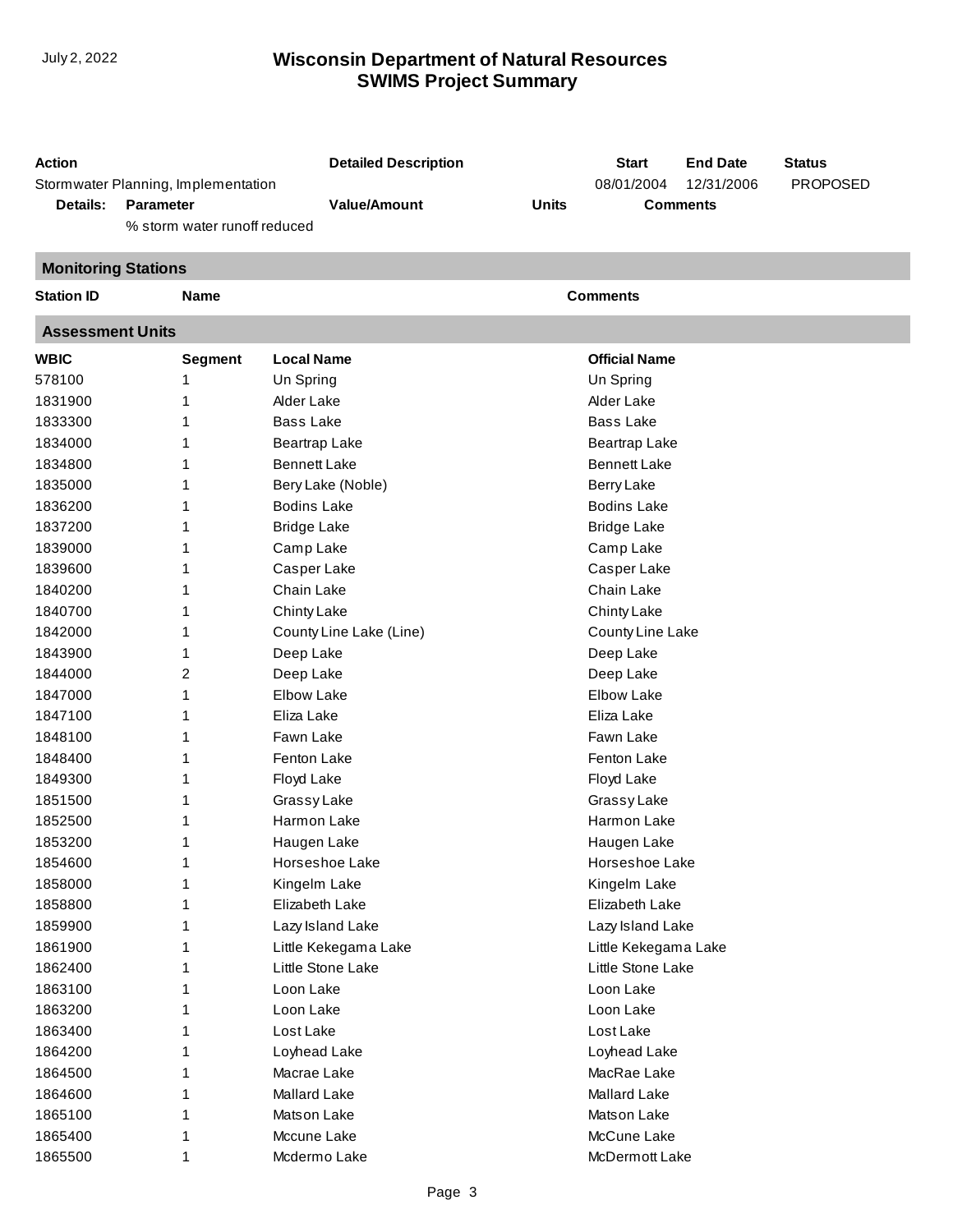| WBIC    | <b>Segment</b> | <b>Local Name</b>                | <b>Official Name</b> |
|---------|----------------|----------------------------------|----------------------|
| 1866300 | 1              | Mill Pond                        | Mill Pond            |
| 1867300 | 1              | Monday Lake                      | Monday Lake          |
| 1867400 | 1              | Moody Lake                       | Moody Lake           |
| 1870300 | 1              | Nice Lake                        | Nice Lake            |
| 1870500 | 1              | Nick Lake                        | Nick Lake            |
| 1871300 | 1              | Oak Lake                         | Oak Lake             |
| 1871500 | 1              | Ole Lake                         | Ole Lake             |
| 1871900 | 1              | Otter Lake                       | Otter Lake           |
| 1873700 | 1              | Peters Lake                      | Peters Lake          |
| 1873900 | 1              | Peufald Lake No. 1               | <b>Peufald Lake</b>  |
| 1874000 | 1              | <b>Peufald Lakes</b>             | <b>Peufald Lakes</b> |
| 1874100 | 1              | Peufald                          | <b>Peufald Lakes</b> |
| 1874600 | 1              | Pine Island Lake                 | Pine Island Lake     |
| 1875300 | 1              | Pollywog Lake                    | Pollywog Lake        |
| 1876500 | 1              | Red Lake                         | <b>Red Lake</b>      |
| 1877000 | 1              | Ripley Lake                      | Ripley Lake          |
| 1877100 | 1              | <b>River Lake</b>                | River Lake           |
| 1877500 | 1              | Rock Lake                        | Rock Lake            |
| 1879800 | 1              | Sams Lake                        | Sams Lake            |
| 1880200 | 1              | Sawmill Lake                     | Sawmill Lake         |
| 1880300 | 1              | Scoot Lake                       | Scoot Lake           |
| 1880600 | 1              | <b>Shallow Lake</b>              | Shallow Lake         |
| 1881500 | 1              | Snag Lake                        | Snag Lake            |
| 1882100 | 1              | Spider Lake No.1                 | Spider Lake          |
| 1882200 | 1              | Spider Lake #2                   | Spider Lake          |
| 1882300 | 1              | Spider Lake No.3                 | Spider Lake          |
| 1882400 | 1              | Spider Lake No.4                 | Spider Lake          |
| 1882500 | 1              | Spider Lake No.5                 | Spider Lake          |
| 1882900 | 1              | Spring Lake                      | Spring Lake          |
| 1883200 | 1              | Spute Lake                       | Spute Lake           |
| 1883600 | 1              | Star Lake                        | Star Lake            |
| 1883900 | 1              | <b>Stauffer Lake</b>             | <b>Stauffer Lake</b> |
| 1884000 | 2              | Stone Lake                       | Stone Lake           |
| 1884100 | 1              | Stone Lake                       | Stone Lake           |
| 1884400 | 1              | Sugarbush Lake                   | Sugarbush Lake       |
| 1884700 | 1              | <b>Superior Lake</b>             | <b>Superior Lake</b> |
| 1885300 | 1              | Telstar Lake (Block)             | <b>Telstar Lake</b>  |
| 1953600 | 1              | Unnamed Lake (T37n R09w S06-10b) | Unnamed              |
| 1953800 | 1              | Unnamed Lake (T37n R09w S07-06)  | Unnamed              |
| 1955600 | 1              | Un Lake                          | Unnamed              |
| 1955700 | 1              | Un Lake                          | Unnamed              |
| 1955800 | 1              | Un Lake                          | Unnamed              |
| 1955900 | 1              | Un Lake                          | Unnamed              |
| 1956000 | 1              | Un Lake                          | Unnamed              |
| 1956100 | 1              | Un Lake                          | Unnamed              |
| 1956200 | 1              | Un Lake                          | Unnamed              |
| 1956300 | 1              | Un Lake                          | Unnamed              |
| 1956400 | 1              | Un Lake                          | Unnamed              |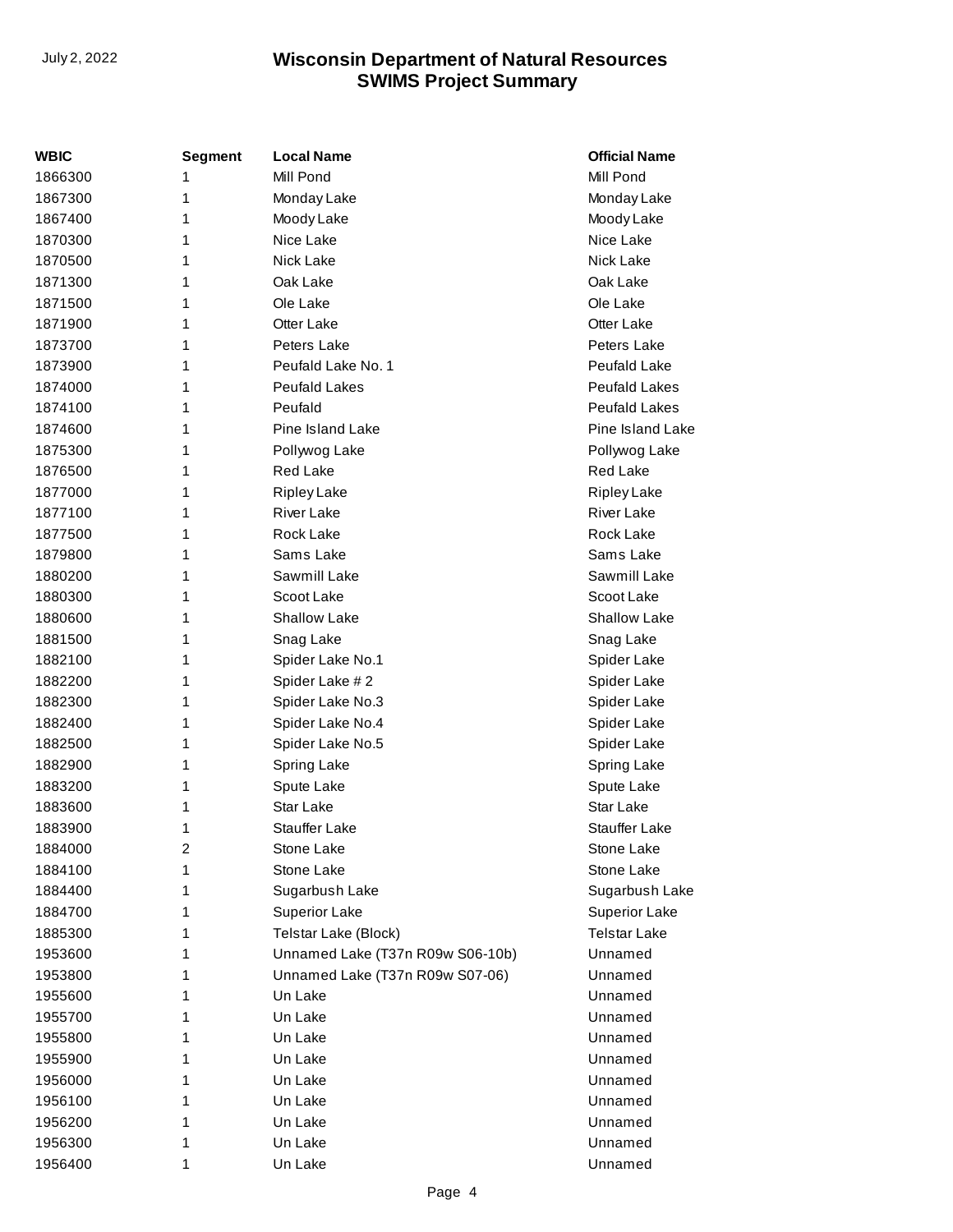| WBIC    | <b>Segment</b> | Local Name                       | <b>Official Name</b> |
|---------|----------------|----------------------------------|----------------------|
| 1956500 | 1              | Un Lake                          | Unnamed              |
| 1956600 | 1              | Un Lake                          | Unnamed              |
| 1956700 | 1              | Un Lake                          | Unnamed              |
| 1956800 | 1              | Un Lake                          | Unnamed              |
| 1956900 | 1              | Un Lake                          | Unnamed              |
| 1957000 | 1              | Un Lake                          | Unnamed              |
| 1957100 | 1              | Unnamed Lake (T37n R10w S03-09)  | Unnamed              |
| 1957200 | 1              | Unnamed Lake (T37n R10w S04-08)  | Unnamed              |
| 1957300 | 1              | Un Lake                          | Unnamed              |
| 1957400 | 1              | Un Lake                          | Unnamed              |
| 1957500 | 1              | Un Lake                          | Unnamed              |
| 1957600 | 1              | Un Lake                          | Unnamed              |
| 1957700 | 1              | Un Lake                          | Unnamed              |
| 1957800 | 1              | Un Lake                          | Unnamed              |
| 1957900 | 1              | Un Lake                          | Unnamed              |
| 1958000 | 1              | Un Lake                          | Unnamed              |
| 1958100 | 1              | Un Lake                          | Unnamed              |
| 1958200 | 1              | Un Lake                          | Unnamed              |
| 1958300 | 1              | Un Lake                          | Unnamed              |
| 1958400 | 1              | Unnamed Lake (T37n R10w S08-15a) | Unnamed              |
| 1958500 | 1              | Un Lake                          | Unnamed              |
| 1958600 | 1              | Unnamed Lake (T37n R10w S09-04a) | Unnamed              |
| 1958700 | 1              | Un Lake                          | Unnamed              |
| 1958800 | 1              | Un Lake                          | Unnamed              |
| 1958900 | 1              | Unnamed Lake (T37n R10w S09-08)  | Unnamed              |
| 1959000 | 1              | Un Lake                          | Unnamed              |
| 1959100 | 1              | Unnamed Lake (T37n R10w S09-14)  | Unnamed              |
| 1959200 | 1              | Unnamed Lake (T37n R10w S09-11)  | Unnamed              |
| 1959300 | 1              | Un Lake                          | Unnamed              |
| 1959400 | 1              | Un Lake                          | Unnamed              |
| 1959500 | 1              | Un Lake                          | Unnamed              |
| 1959600 | 1              | Un Lake                          | Unnamed              |
| 1959700 | 1              | Un Lake                          | Unnamed              |
| 1959800 | 1              | Un Lake                          | Unnamed              |
| 1959900 | 1              | Un Lake                          | Unnamed              |
| 1960000 | 1              | Un Lake                          | Unnamed              |
| 1960100 | 1              | Un Lake                          | Unnamed              |
| 1960200 | 1              | Un Lake                          | Unnamed              |
| 1960300 | 1              | Un Lake                          | Unnamed              |
| 1960400 | 1              | Un Lake                          | Unnamed              |
| 1960500 | 1              | Un Lake                          | Unnamed              |
| 1960600 | 1              | Un Lake                          | Unnamed              |
| 1960700 | 1              | Unnamed Lake (T37n R10w S15-02)  | Unnamed              |
| 1960800 | 1              | Un Lake                          | Unnamed              |
| 1960900 | 1              | Un Lake                          | Unnamed              |
| 1961000 | 1              | Un Lake                          | Unnamed              |
| 1961100 | 1              | Un Lake                          | Unnamed              |
| 1961200 | 1              | Un Lake                          | Unnamed              |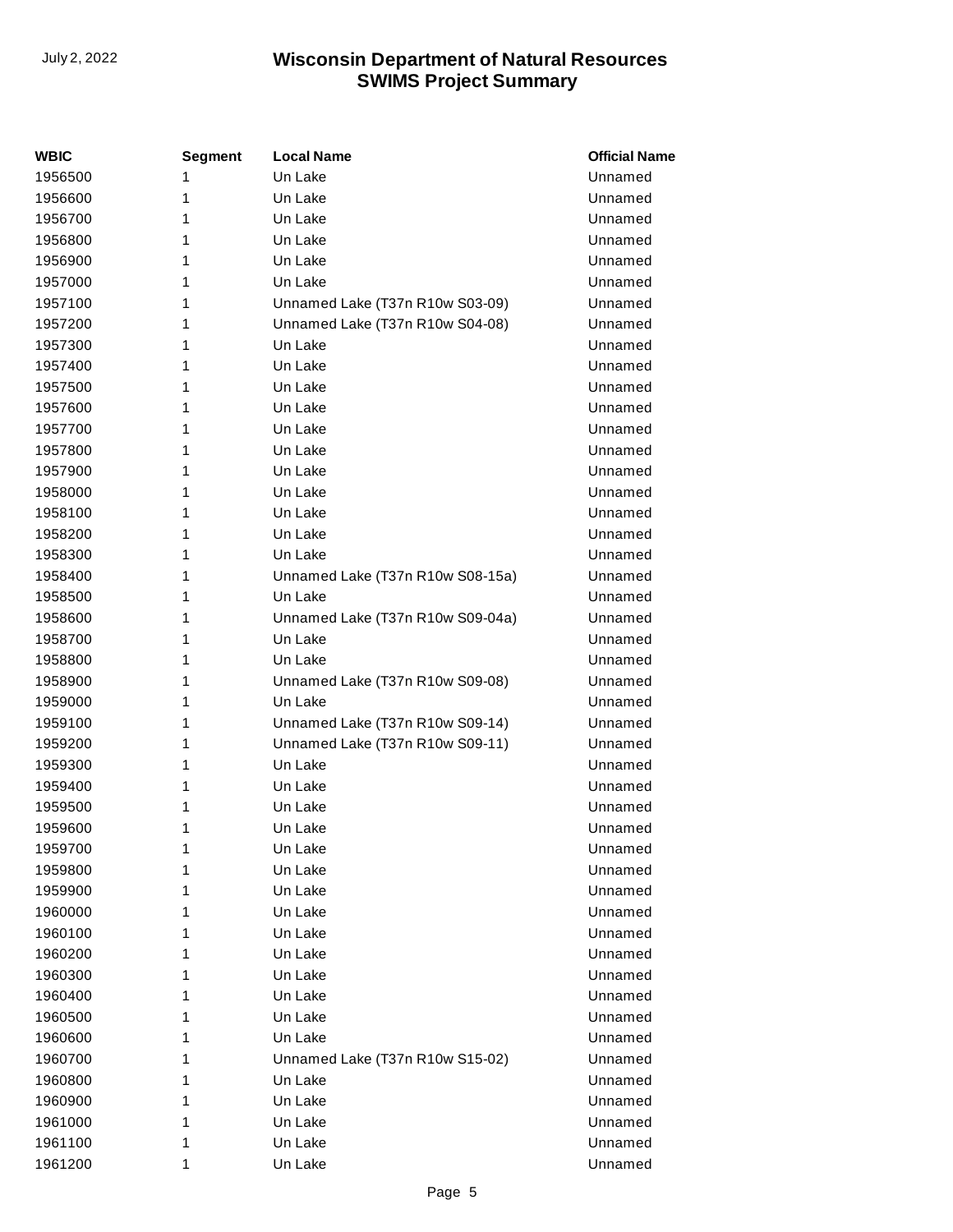| <b>WBIC</b> | <b>Segment</b> | <b>Local Name</b>               | <b>Official Name</b> |
|-------------|----------------|---------------------------------|----------------------|
| 1961300     | 1              | Un Lake                         | Unnamed              |
| 1961400     | 1              | Un Lake                         | Unnamed              |
| 1961500     | 1              | Un Lake                         | Unnamed              |
| 1961600     | 1              | Un Lake                         | Unnamed              |
| 1961700     | 1              | Un Lake                         | Unnamed              |
| 1961800     | 1              | Un Lake                         | Unnamed              |
| 1961900     | 1              | Un Lake                         | Unnamed              |
| 1962000     | 1              | Un Lake                         | Unnamed              |
| 1962100     | 1              | Un Lake                         | Unnamed              |
| 1962200     | 1              | Un Lake                         | Unnamed              |
| 1962300     | 1              | Unnamed Lake (T37n R10w S20-1)  | Unnamed              |
| 1962400     | 1              | Un Lake                         | Unnamed              |
| 1962500     | 1              | Un Lake                         | Unnamed              |
| 1962600     | 1              | Un Lake                         | Unnamed              |
| 1962700     | 1              | Un Lake                         | Unnamed              |
| 1962800     | 1              | Un Lake                         | Unnamed              |
| 1962900     | 1              | Un Lake                         | Unnamed              |
| 1963000     | 1              | Un Lake                         | Unnamed              |
| 1963100     | 1              | Un Lake                         | Unnamed              |
| 1963200     | 1              | Un Lake                         | Unnamed              |
| 1963300     | 1              | Un Lake                         | Unnamed              |
| 1963400     | 1              | Un Lake                         | Unnamed              |
| 1963500     | 1              | Un Lake                         | Unnamed              |
| 1963600     | 1              | Unnamed Lake (T37n R10w S24-09) | Unnamed              |
| 1963700     | 1              | Un Lake                         | Unnamed              |
| 1963800     | 1              | Un Lake                         | Unnamed              |
| 1963900     | 1              | Un Lake                         | Unnamed              |
| 1964000     | 1              | Un Lake                         | Unnamed              |
| 1964100     | 1              | Unnamed Lake (T37n R10w S33-02) | Unnamed              |
| 1964200     | 1              | Unnamed Lake (T37n R10w S33-14) | Unnamed              |
| 1964300     | 1              | Un Lake                         | Unnamed              |
| 1964300     | $\overline{c}$ | Un Lake                         | Unnamed              |
| 1964400     | 1              | Un Lake                         | Unnamed              |
| 1964500     | 1              | Un Lake                         | Unnamed              |
| 1964600     | 1              | Un Lake                         | Unnamed              |
| 1964700     | 1              | Unnamed Lake (T37n R11w S03-06) | Unnamed              |
| 1964800     | 1              | Un Lake                         | Unnamed              |
| 1964900     | 1              | Un Lake                         | Unnamed              |
| 1965000     | 1              | Unnamed Lake (T37n R11w S06-03) | Unnamed              |
| 1965100     | 1              | Un Lake                         | Unnamed              |
| 1965200     | 1              | Un Lake                         | Unnamed              |
| 1965300     | 1              | Un Lake                         | Unnamed              |
| 1965400     | 1              | Unnamed Lake (T37n R11w S13-04) | Unnamed              |
| 1965500     | 1              | Unnamed Lake                    | Unnamed              |
| 1965600     | 1              | Un Lake                         | Unnamed              |
| 1965700     | 1              | Un Lake                         | Unnamed              |
| 1965800     | 1              | Un Lake                         | Unnamed              |
| 1965900     | 1              | Un Lake                         | Unnamed              |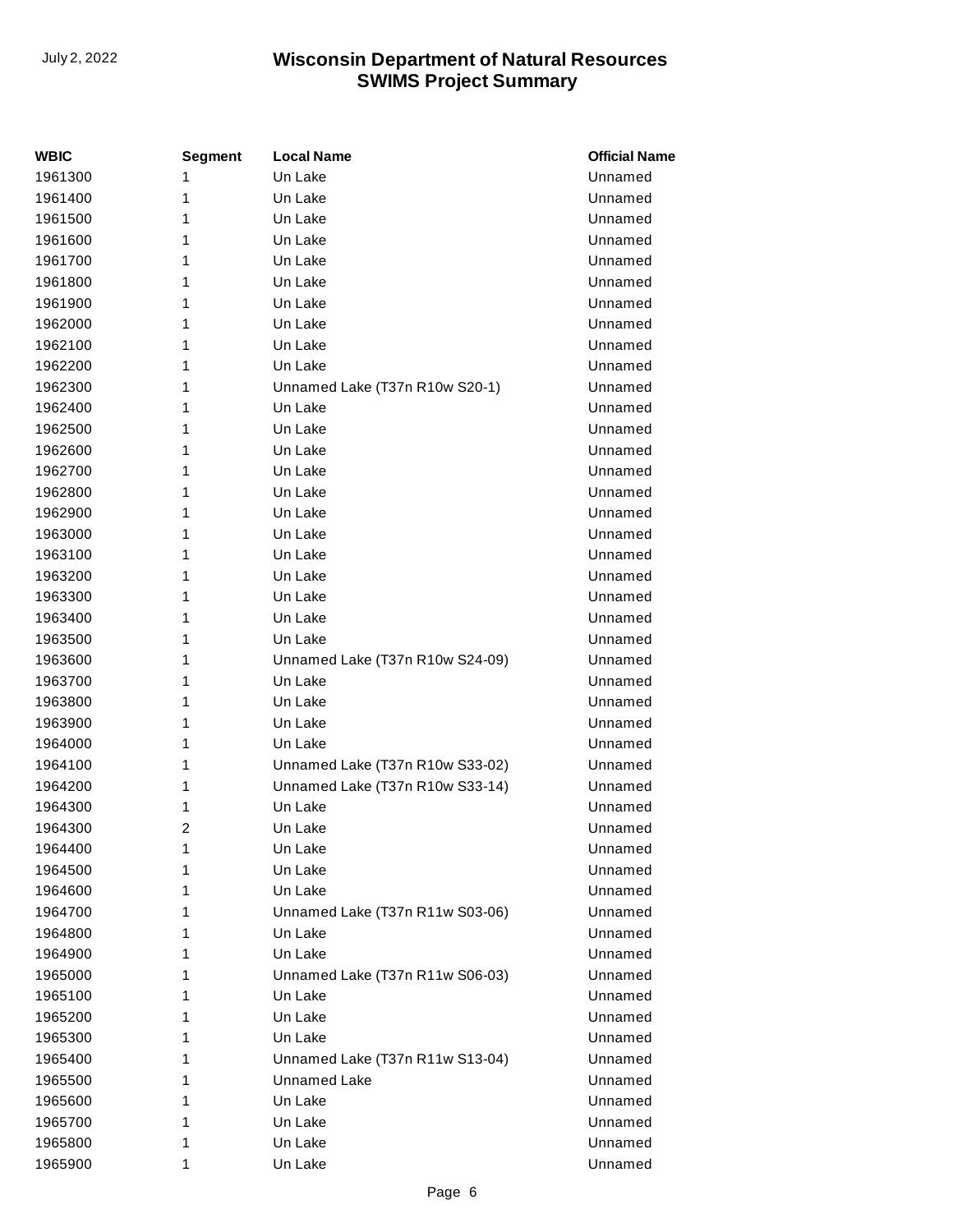| <b>WBIC</b> | <b>Segment</b> | <b>Local Name</b>               | <b>Official Name</b> |
|-------------|----------------|---------------------------------|----------------------|
| 1966000     | 1              | Un Lake                         | Unnamed              |
| 1966100     | 1              | Un Lake                         | Unnamed              |
| 1966200     | 1              | Un Lake                         | Unnamed              |
| 1966300     | 1              | Unnamed Lake (T37n R11w S19-01) | Unnamed              |
| 1966400     | 1              | Un Lake                         | Unnamed              |
| 1966500     | 1              | Un Lake                         | Unnamed              |
| 1966600     | 1              | Un Lake                         | Unnamed              |
| 1966700     | 1              | Un Lake                         | Unnamed              |
| 1966800     | 1              | Un Lake                         | Unnamed              |
| 1966900     | 1              | Un Lake                         | Unnamed              |
| 1967000     | 1              | Un Lake                         | Unnamed              |
| 1967100     | 1              | Un Lake                         | Unnamed              |
| 1967200     | 1              | Un Lake                         | Unnamed              |
| 1967300     | 1              | Un Lake                         | Unnamed              |
| 1967400     | 1              | Un Lake                         | Unnamed              |
| 1967500     | 1              | Un Lake                         | Unnamed              |
| 1967600     | 1              | Un Lake                         | Unnamed              |
| 1967700     | 1              | Un Lake                         | Unnamed              |
| 1967800     | 1              | Un Lake                         | Unnamed              |
| 1967900     | 1              | Un Lake                         | Unnamed              |
| 1968000     | 1              | Un Lake                         | Unnamed              |
| 1968100     | 1              | Un Lake                         | Unnamed              |
| 1968200     | 1              | Un Lake                         | Unnamed              |
| 1968300     | 1              | Un Lake                         | Unnamed              |
| 1968400     | 1              | Un Lake                         | Unnamed              |
| 1968500     | 1              | Un Lake                         | Unnamed              |
| 1968600     | 1              | Un Lake                         | Unnamed              |
| 1968700     | 1              | Un Lake                         | Unnamed              |
| 1968800     | 1              | Un Lake                         | Unnamed              |
| 1968900     | 1              | Un Lake                         | Unnamed              |
| 1969000     | 1              | Un Lake                         | Unnamed              |
| 1969100     | 1              | Un Lake                         | Unnamed              |
| 1969200     | 1              | Un Lake                         | Unnamed              |
| 1969300     | 1              | Un Lake                         | Unnamed              |
| 1969400     | 1              | Unnamed Lake (T37n R13w S31-14) | Unnamed              |
| 1969500     | 1              | Un Lake                         | Unnamed              |
| 1969600     | 1              | Unnamed Lake (T37n R13w S32-02) | Unnamed              |
| 1969700     | 1              | Un Lake                         | Unnamed              |
| 1969800     | 1              | Un Lake                         | Unnamed              |
| 1969900     | 1              | Un Lake                         | Unnamed              |
| 1970000     | 1              | Un Lake                         | Unnamed              |
| 1970100     | 1              | Un Lake                         | Unnamed              |
| 1970200     | 1              | Un Lake                         | Unnamed              |
| 1970300     | 1              | Un Lake                         | Unnamed              |
| 1970400     | 1              | Un Lake                         | Unnamed              |
| 1978300     | 1              | Un Lake                         | Unnamed              |
| 1978400     | 1              | Un Lake                         | Unnamed              |
| 1978500     | 1              | Unnamed Lake (T38n R10w S02-04) | Unnamed              |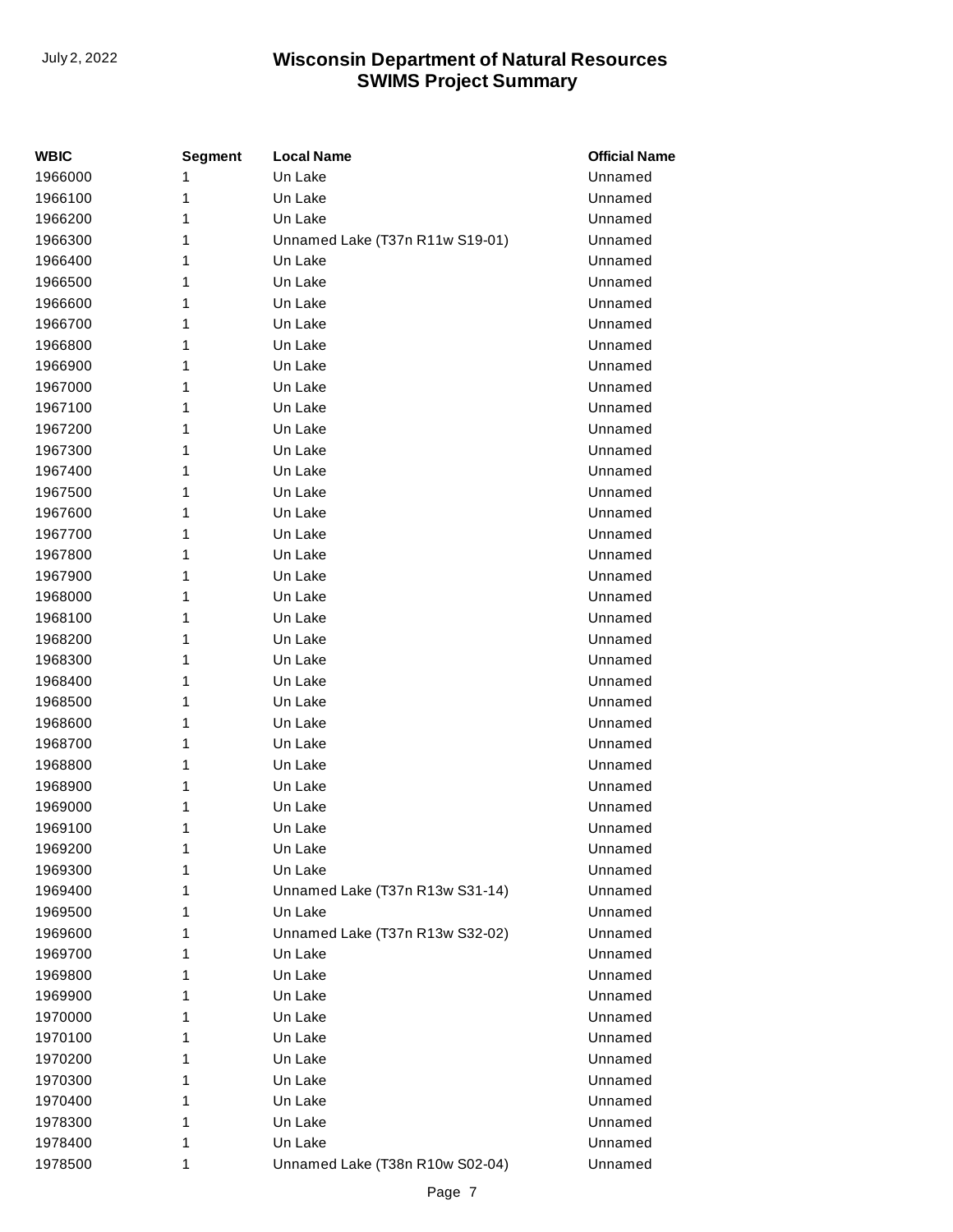| WBIC    | Segment | <b>Local Name</b>               | <b>Official Name</b> |
|---------|---------|---------------------------------|----------------------|
| 1978600 | 1       | Unnamed Lake (T38n R10w S03-01) | Unnamed              |
| 1978700 | 1       | Un Lake                         | Unnamed              |
| 1978800 | 1       | Un Lake                         | Unnamed              |
| 1978900 | 1       | Un Lake                         | Unnamed              |
| 1979000 | 1       | Un Lake                         | Unnamed              |
| 1979100 | 1       | Un Lake                         | Unnamed              |
| 1979200 | 1       | Un Lake                         | Unnamed              |
| 1979300 | 1       | Un Lake                         | Unnamed              |
| 1979400 | 1       | Un Lake                         | Unnamed              |
| 1979500 | 1       | Un Lake                         | Unnamed              |
| 1979600 | 1       | Un Lake                         | Unnamed              |
| 1979700 | 1       | Un Lake                         | Unnamed              |
| 1979800 | 1       | Un Lake                         | Unnamed              |
| 1979900 | 1       | Un Lake                         | Unnamed              |
| 1980000 | 1       | Un Lake                         | Unnamed              |
| 1980100 | 1       | Local Water                     | Unnamed              |
| 1980200 | 1       | Un Lake                         | Unnamed              |
| 1980300 | 1       | Un Lake                         | Unnamed              |
| 1980400 | 1       | Un Lake                         | Unnamed              |
| 1980500 | 1       | Un Lake                         | Unnamed              |
| 1980600 | 1       | Un Lake                         | Unnamed              |
| 1980700 | 1       | Un Lake                         | Unnamed              |
| 1980800 | 1       | Un Lake                         | Unnamed              |
| 1980900 | 1       | Un Lake                         | Unnamed              |
| 1981000 | 1       | Un Lake                         | Unnamed              |
| 1981100 | 1       | Un Lake                         | Unnamed              |
| 1981200 | 1       | Un Lake                         | Unnamed              |
| 1981300 | 1       | Un Lake                         | Unnamed              |
| 1981400 | 1       | Deep Lake                       | Unnamed              |
| 1981500 | 1       | <b>Pine Point Lake</b>          | Unnamed              |
| 1981600 | 1       | Un Lake                         | Unnamed              |
| 1981700 | 1       | Un Lake                         | Unnamed              |
| 1981800 | 1       | Un Lake                         | Unnamed              |
| 1981900 | 1       | Un Lake                         | Unnamed              |
| 1982000 | 1       | Marsh Lake                      | Unnamed              |
| 1982100 | 1       | Un Lake                         | Unnamed              |
| 1982200 | 1       | Bear Lake                       | Unnamed              |
| 1982300 | 1       | Un Lake                         | Unnamed              |
| 1982400 | 1       | Osprey Lake                     | Osprey Lake          |
| 1982500 | 1       | Local Water                     | Unnamed              |
| 1982600 | 1       | Un Lake                         | Unnamed              |
| 1982700 | 1       | Un Lake                         | Unnamed              |
| 1982800 | 1       | Un Lake                         | Unnamed              |
| 1982900 | 1       | Un Lake                         | Unnamed              |
| 1983000 | 1       | Un Lake                         | Unnamed              |
| 1983100 | 1       | <b>Benes Lake</b>               | Unnamed              |
| 1983200 | 1       | Un Lake                         | Unnamed              |
| 1983300 | 1       | Un Lake                         | Unnamed              |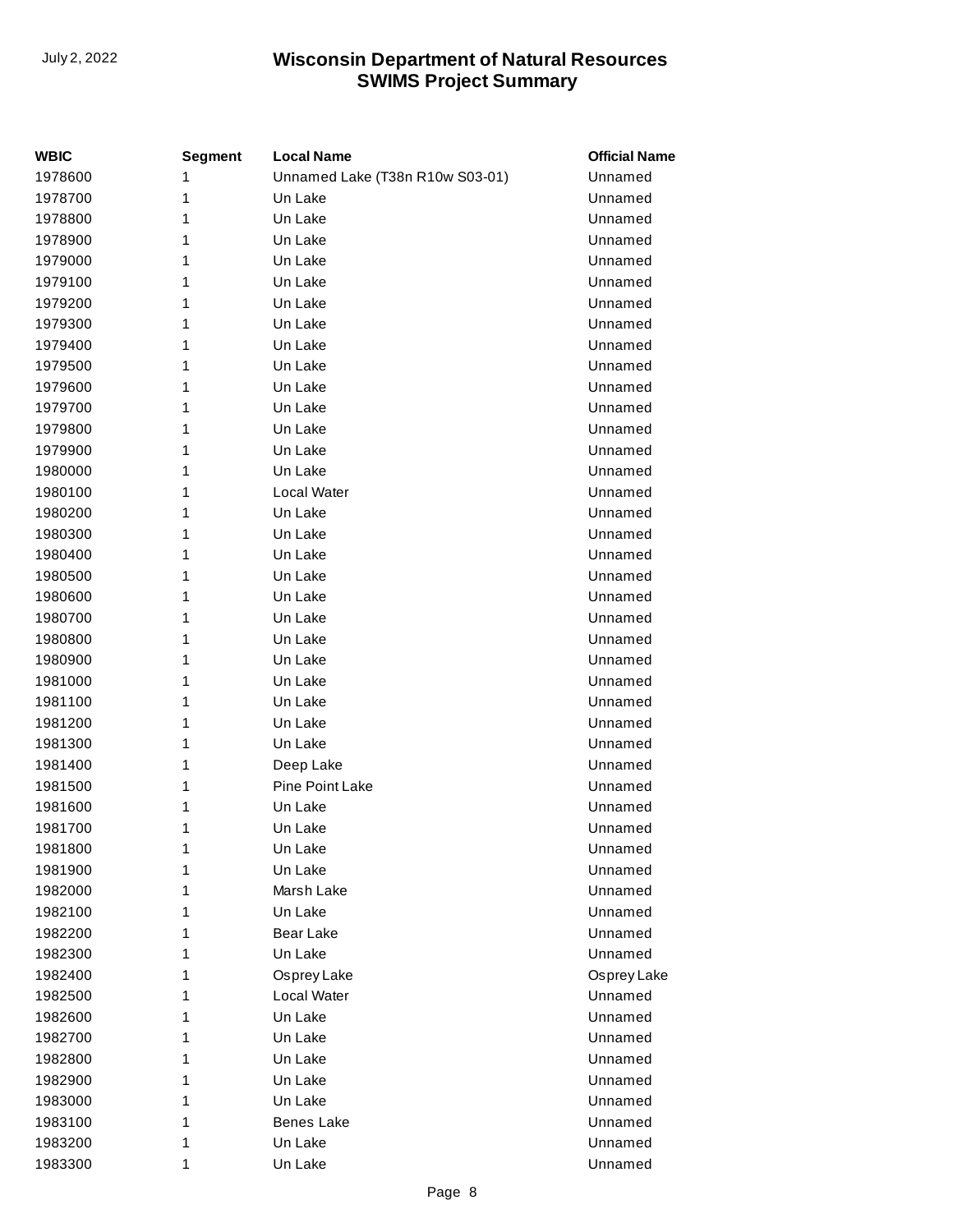| <b>WBIC</b> | <b>Segment</b> | <b>Local Name</b>                | <b>Official Name</b> |
|-------------|----------------|----------------------------------|----------------------|
| 1983400     | 1              | Un Lake                          | Unnamed              |
| 1983500     | 1              | Un Lake                          | Unnamed              |
| 1983600     | 1              | Un Lake                          | Unnamed              |
| 1983700     | 1              | Un Lake                          | Unnamed              |
| 1983800     | 1              | Un Lake                          | Unnamed              |
| 1983900     | 1              | Un Lake                          | Unnamed              |
| 1984000     | 1              | Un Lake                          | Unnamed              |
| 1984100     | 1              | Un Lake                          | Unnamed              |
| 1984200     | 1              | Un Lake                          | Unnamed              |
| 1984300     | 1              | Un Lake                          | Unnamed              |
| 1984400     | 1              | Un Lake                          | Unnamed              |
| 1984500     | 1              | Un Lake                          | Unnamed              |
| 1984600     | 1              | Un Lake                          | Unnamed              |
| 1984700     | 1              | Un Lake                          | Unnamed              |
| 1984800     | 1              | Un Lake                          | Unnamed              |
| 1984900     | 1              | Un Lake                          | Unnamed              |
| 1985000     | 1              | Un Lake                          | Unnamed              |
| 1985100     | 1              | Un Lake                          | Unnamed              |
| 1985200     | 1              | Un Lake                          | Unnamed              |
| 1985300     | 1              | Un Lake                          | Unnamed              |
| 1985400     | 1              | Unnamed Lake (T38n R10w S26-10)  | Unnamed              |
| 1985500     | 1              | Un Lake                          | Unnamed              |
| 1985600     | 1              | Un Lake                          | Unnamed              |
| 1985700     | 1              | Un Lake                          | Unnamed              |
| 1985800     | 1              | Un Lake                          | Unnamed              |
| 1985900     | 1              | Un Lake                          | Unnamed              |
| 1986000     | 1              | Un Lake                          | Unnamed              |
| 1986100     | 1              | Un Lake                          | Unnamed              |
| 1986200     | 1              | Un Lake                          | Unnamed              |
| 1986300     | 1              | Un Lake                          | Unnamed              |
| 1986400     | 1              | Unnamed Lake (T38n R10w S27-10)  | Unnamed              |
| 1986500     | 1              | Un Lake                          | Unnamed              |
| 1986600     | 1              | Un Lake                          | Unnamed              |
| 1986700     | 1              | Un Lake                          | Unnamed              |
| 1986800     | 1              | Unnamed Lake (T38n R10w S28-12a) | Unnamed              |
| 1987000     | 1              | Un Lake                          | Unnamed              |
| 1987100     | 1              | Un Lake                          | Unnamed              |
| 1987200     | 1              | Un Lake                          | Unnamed              |
| 1987300     | 1              | Unnamed Lake (T38n R10w S30-15)  | Unnamed              |
| 1987400     | 1              | Un Lake                          | Unnamed              |
| 1987500     | 1              | Un Lake                          | Unnamed              |
| 1987600     | 1              | Un Lake                          | Unnamed              |
| 1987700     | 1              | Un Lake                          | Unnamed              |
| 1987800     | 1              | Un Lake                          | Unnamed              |
| 1987900     | 1              | Unnamed Lake (T38n R10w S32-01)  | Unnamed              |
| 1988000     | 1              | Un Lake                          | Unnamed              |
| 1988100     | 1              | Un Lake                          | Unnamed              |
| 1988200     | 1              | Unnamed Lake (T38n R10w S32-08)  | Unnamed              |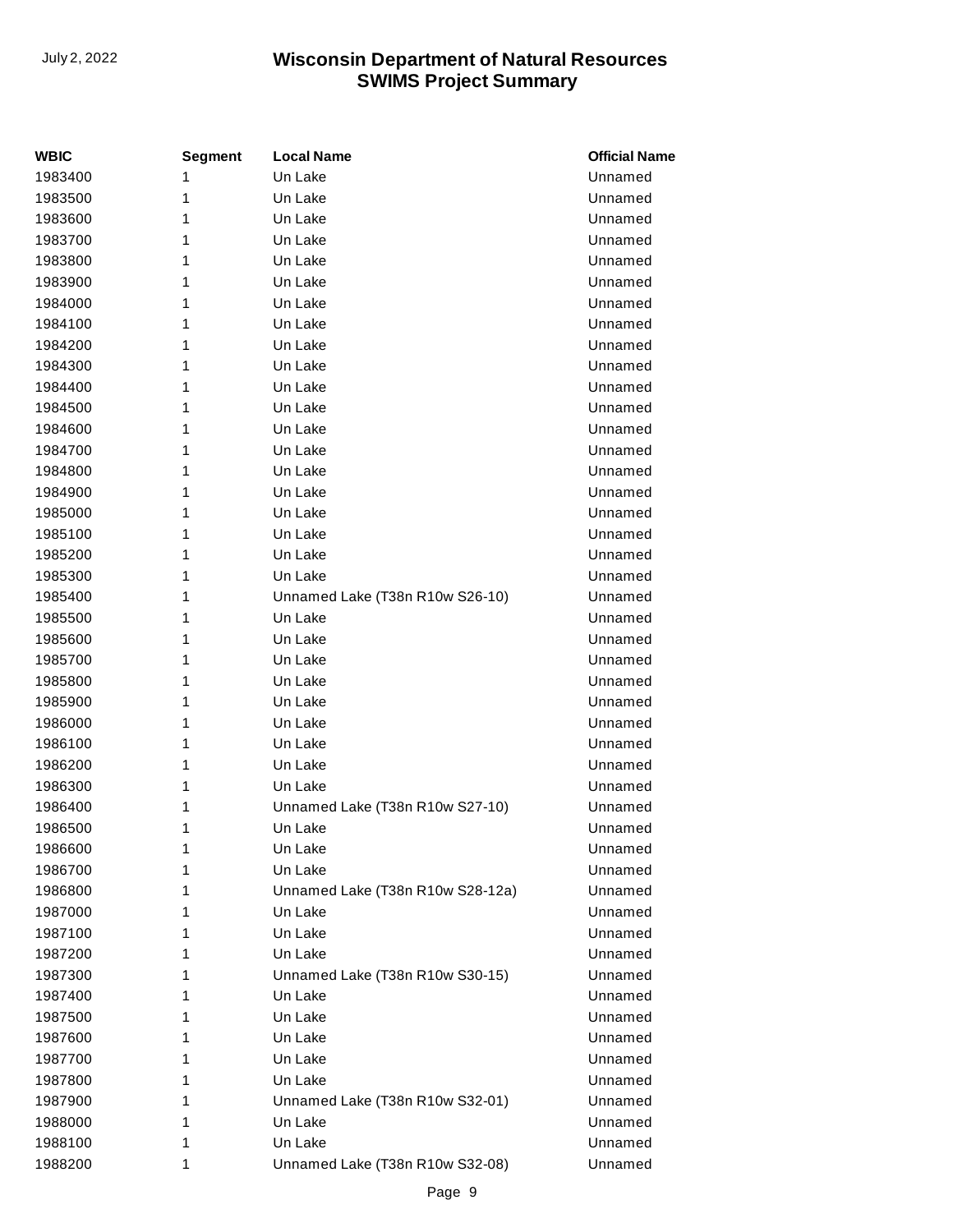| <b>WBIC</b> | <b>Segment</b> | <b>Local Name</b>               | <b>Official Name</b> |
|-------------|----------------|---------------------------------|----------------------|
| 1988300     | 1              | Un Lake                         | Unnamed              |
| 1988400     | 1              | Un Lake                         | Unnamed              |
| 1988500     | 1              | Un Lake                         | Unnamed              |
| 1988600     | 1              | Un Lake                         | Unnamed              |
| 1988700     | 1              | Un Lake                         | Unnamed              |
| 1988800     | 1              | Un Lake                         | Unnamed              |
| 1988900     | 1              | Un Lake                         | Unnamed              |
| 1989000     | 1              | Local Water                     | Unnamed              |
| 1989100     | 1              | Un Lake                         | Unnamed              |
| 1989200     | 1              | Un Lake                         | Unnamed              |
| 1989300     | 1              | Un Lake                         | Unnamed              |
| 1989400     | 1              | Un Lake                         | Unnamed              |
| 1989500     | 1              | Un Lake                         | Unnamed              |
| 1989600     | 1              | Local Water                     | Unnamed              |
| 1989700     | 1              | Un Lake                         | Unnamed              |
| 1989800     | 1              | Un Lake                         | Unnamed              |
| 1989900     | 1              | Un Lake                         | Unnamed              |
| 1989950     | 1              | Un Lake                         | Unnamed              |
| 1990000     | 1              | Un Lake                         | Unnamed              |
| 1990100     | 1              | Un Lake                         | Unnamed              |
| 1990200     | 1              | Un Lake                         | Unnamed              |
| 1990300     | 1              | Un Lake                         | Unnamed              |
| 1990400     | 1              | Un Lake                         | Unnamed              |
| 1990500     | 1              | Un Lake                         | Unnamed              |
| 1990600     | 1              | Unnamed Lake (T38n R11w S12-09) | Unnamed              |
| 1990700     | 1              | Un Lake                         | Unnamed              |
| 1990800     | 1              | Un Lake                         | Unnamed              |
| 1990900     | 1              | Un Lake                         | Unnamed              |
| 1991000     | 1              | Un Lake                         | Unnamed              |
| 1991100     | 1              | Un Lake                         | Unnamed              |
| 1991200     | 1              | Un Lake                         | Unnamed              |
| 1991300     | 1              | Un Lake                         | Unnamed              |
| 1991400     | 1              | Un Lake                         | Unnamed              |
| 1991500     | 1              | Un Lake                         | Unnamed              |
| 1991600     | 1              | Un Lake                         | Unnamed              |
| 1991700     | 1              | Un Lake                         | Unnamed              |
| 1991800     | 1              | Un Lake                         | Unnamed              |
| 1991900     | 1              | Un Lake                         | Unnamed              |
| 1992000     | 1              | Un Lake                         | Unnamed              |
| 1992100     | 1              | Un Lake                         | Unnamed              |
| 1992200     | 1              | Un Lake                         | Unnamed              |
| 1992300     | 1              | Unnamed Lake (T38n R11w S24-03) | Unnamed              |
| 1992400     | 1              | Local Water                     | Unnamed              |
| 1992500     | 1              | Un Lake                         | Unnamed              |
| 1992600     | 1              | Un Lake                         | Unnamed              |
| 1992700     | 1              | Un Lake                         | Unnamed              |
| 1992800     | 1              | Un Lake                         | Unnamed              |
| 1992900     | 1              | Unnamed Lake (T38n R11w S28-06) | Unnamed              |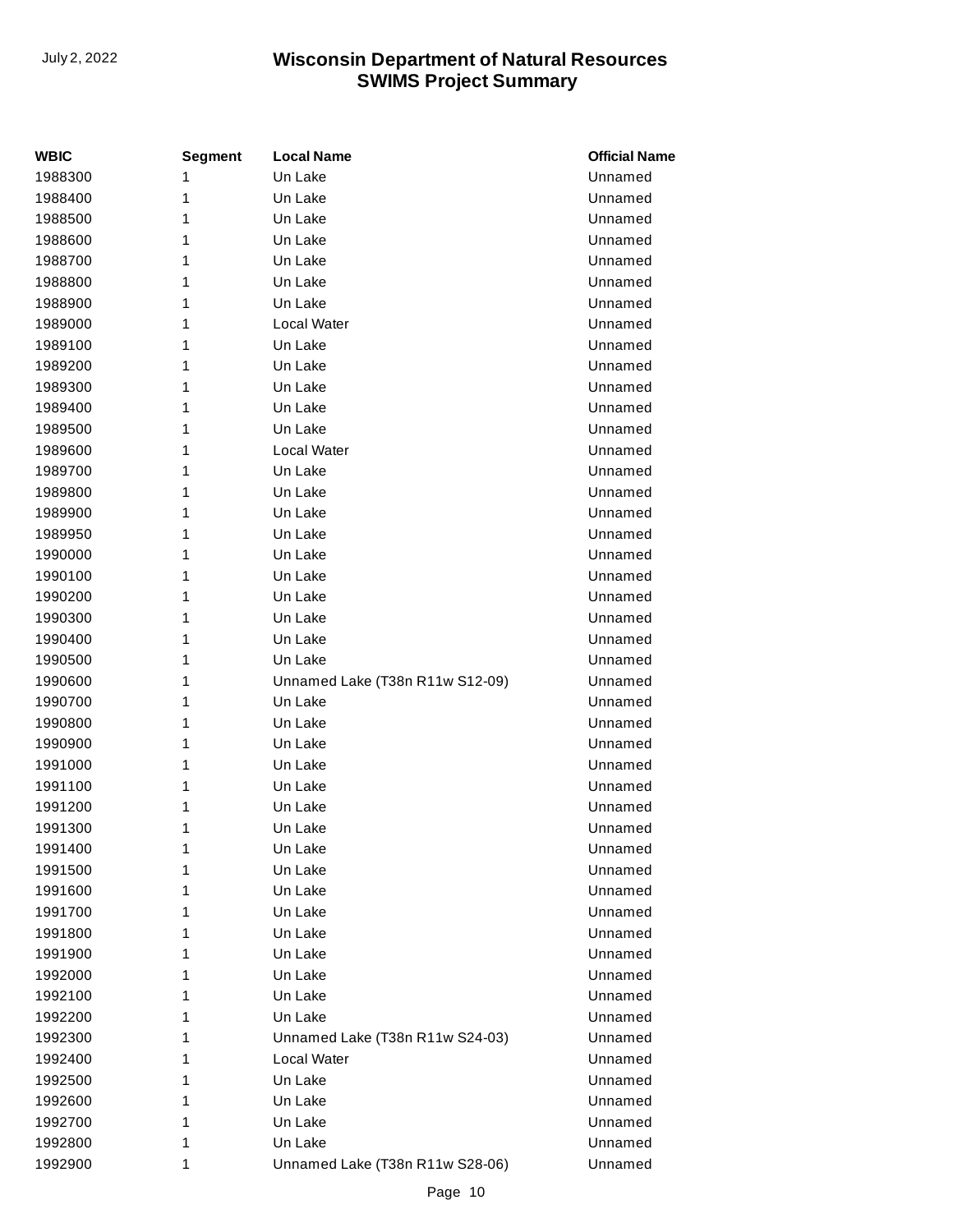| WBIC    | Segment        | <b>Local Name</b>               | <b>Official Name</b>  |
|---------|----------------|---------------------------------|-----------------------|
| 1993000 | 1              | Un Lake                         | Unnamed               |
| 1993100 | 1              | Unnamed Lake (T38n R11w S31-06) | Unnamed               |
| 1993200 | 1              | Un Lake                         | Unnamed               |
| 1993250 | 1              | Un Lake                         | Unnamed               |
| 1993300 | 1              | Un Lake                         | Unnamed               |
| 1993400 | 1              | Unnamed Lake (T38n R11w S34-02) | Unnamed               |
| 1993500 | 1              | Unnamed Lake (T38n R11w S34-03) | Unnamed               |
| 1993600 | 1              | Un Lake                         | Unnamed               |
| 1993700 | 1              | Un Lake                         | Unnamed               |
| 1993800 | 1              | Un Lake                         | Unnamed               |
| 1993900 | 1              | Un Lake                         | Unnamed               |
| 1993920 | 1              | Un Lake                         | Unnamed               |
| 1997600 | 1              | Un Lake                         | Unnamed               |
| 1997700 | 1              | Un Lake                         | Unnamed               |
| 1997800 | 1              | Un Lake                         | Unnamed               |
| 2044100 | 1              | <b>Vollmers Lake</b>            | <b>Vollmers Lake</b>  |
| 2045500 | 1              | <b>Watson Lake</b>              | <b>Watson Lake</b>    |
| 2045800 | 1              | West Lake                       | West Lake             |
| 2046900 | 1              | Wolf Lake                       | <b>Wolf Lake</b>      |
| 2096100 | $\overline{7}$ | <b>Yellow River</b>             | <b>Yellow River</b>   |
| 2102100 | 1              | Deep Lake                       | Deep Lake             |
| 2104000 | $\overline{c}$ | <b>Bear Creek</b>               | <b>Bear Creek</b>     |
| 2105100 | 1              | Bear Lake (T36N R12W S2)        | Bear Lake             |
| 2105300 | 1              | <b>Boyer Creek</b>              | <b>Boyer Creek</b>    |
| 2105500 | 1              | <b>Shallow Lake</b>             | <b>Shallow Lake</b>   |
| 2105600 | 1              | <b>Sucker Creek</b>             | <b>Sucker Creek</b>   |
| 2106000 | 1              | Leaman Lake                     | Leaman Lake           |
| 2106200 | 1              | Kekegama Lake                   | Kekegama Lake         |
| 2106300 | 1              | Un Spring                       | Un Spring             |
| 2106500 | $\overline{c}$ | <b>Brill River</b>              | <b>Brill River</b>    |
| 2106800 | 1              | Long Lake                       | Long Lake             |
| 2107100 | 1              | Little Mud Lake                 | Little Mud Lake       |
| 2107300 | 1              | East Twin Lake                  | Twin Lake, East       |
| 2107400 | 1              | Twin Lake, West                 | Twin Lake, West       |
| 2107500 | 1              | Big Devil Lake (Audubon)        | <b>Big Devil Lake</b> |
| 2107600 | 1              | Little Devil Lake (Devils)      | Little Devil Lake     |
| 2107700 | 1              | Mud Lake                        | Mud Lake              |
| 2107900 | 1              | Un Lake                         | Unnamed               |
| 2108000 | 1              | Un Lake                         | Unnamed               |
| 2108100 | 1              | Un Lake                         | Unnamed               |
| 2108200 | 1              | Un Lake                         | Unnamed               |
| 2108300 | 1              | Unnamed Lake (T38n R10w S08-02) | Unnamed               |
| 2108400 | 1              | Slim Creek                      | Slim Creek            |
| 2108900 | 1              | Pickerel Lake                   | <b>Pickerel Lake</b>  |
| 2109100 | 1              | Slim Creek Flowage              | Slim Creek Flowage    |
| 2109200 | 1              | Un Lake                         | Unnamed               |
| 2109300 | 1              | Slim Lake                       | Slim Lake             |
| 2109600 | 1              | Red Cedar Lake                  | Red Cedar Lake        |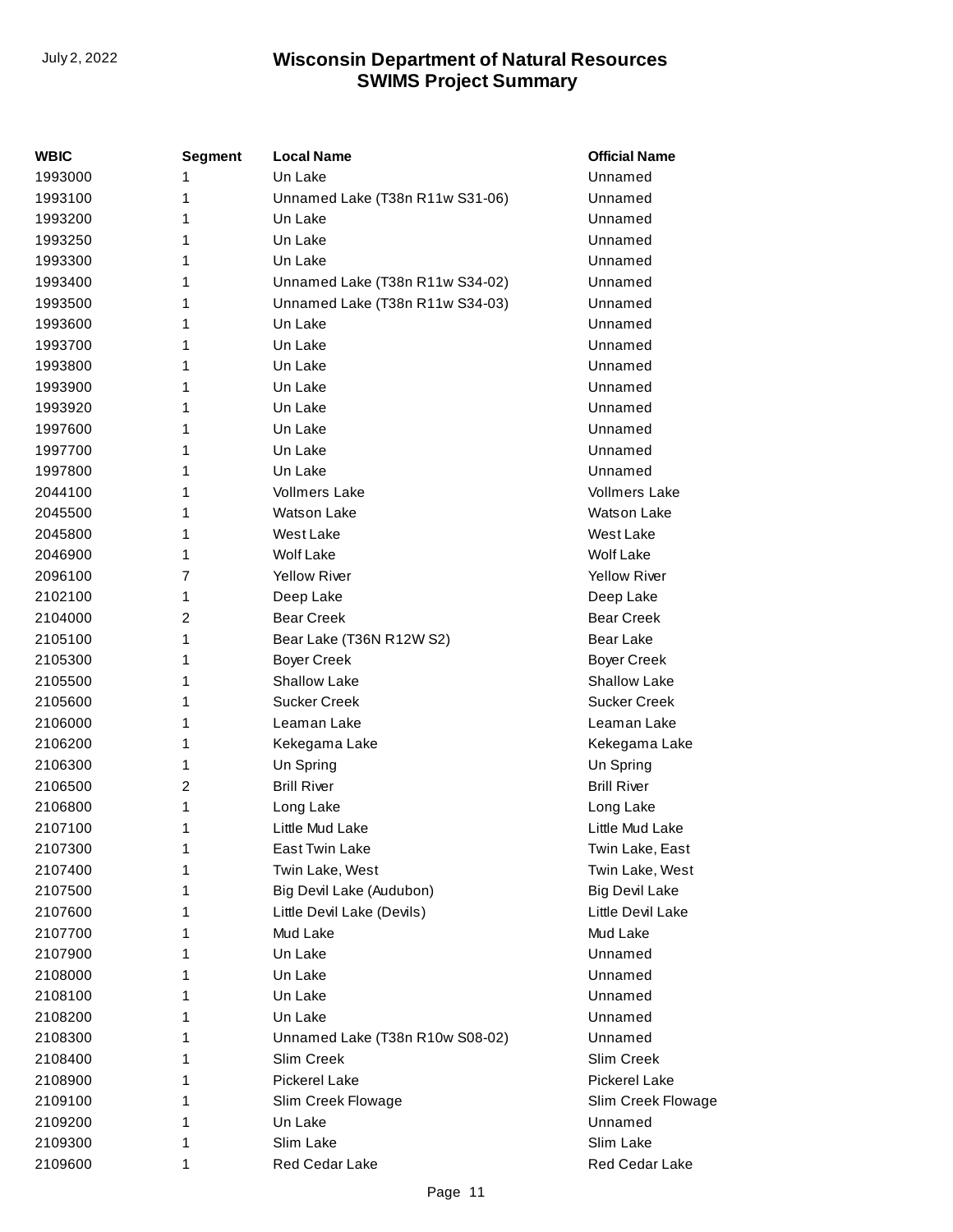| WBIC    | <b>Segment</b> | <b>Local Name</b>        | <b>Official Name</b>  |
|---------|----------------|--------------------------|-----------------------|
| 2112200 | 1              | <b>Sucker Creek</b>      | <b>Sucker Creek</b>   |
| 2112800 | 1              | <b>Balsam Lake</b>       | <b>Balsam Lake</b>    |
| 2113000 | 1              | <b>Birch Lake</b>        | <b>Birch Lake</b>     |
| 2449000 | 1              | Acorn Lake               | Unnamed               |
| 2449100 | 1              | Adventure Lake           | Adventure Lake        |
| 2449800 | 1              | <b>Baker Lake</b>        | <b>Baker Lake</b>     |
| 2450200 | 1              | <b>Banks Lake</b>        | <b>Banks Lake</b>     |
| 2451300 | 1              | <b>Bass Lake</b>         | <b>Bass Lake</b>      |
| 2451900 | 1              | Bass Lake(T40N R10W S17) | <b>Bass Lake</b>      |
| 2452300 | 1              | <b>Beartrack Lake</b>    | <b>Beartrack Lake</b> |
| 2452600 | 1              | <b>Beaver Lake</b>       | <b>Beaver Lake</b>    |
| 2453300 | 1              | <b>Big Bass Lake</b>     | <b>Big Bass Lake</b>  |
| 2454700 | 1              | <b>Bradley Lake</b>      | <b>Bradley Lake</b>   |
| 2455200 | 1              | <b>Brinkman Lake</b>     | Brinkman Lake         |
| 2455600 | 1              | <b>Bughouse Lake</b>     | <b>Bughouse Lake</b>  |
| 2456100 | 1              | Cable Lake               | Cable Lake            |
| 2456900 | 1              | Chain Lake               | Chain Lake            |
| 2457900 | 1              | Cloverleaf Lake          | Cloverleaf Lake       |
| 2459800 | 1              | Cyclone Lake             | Cyclone Lake          |
| 2460200 | 1              | Deep Lake                | Deep Lake             |
| 2460600 | 1              | Deer Lake                | Deer Lake             |
| 2460900 | 1              | Derosier Lake            | Derosier Lake         |
| 2461000 | 1              | Devils Lake              | Devils Lake           |
| 2461400 | 1              | Dock Lake                | Dock Lake             |
| 2462500 | 1              | Wilcox Lake, East        | East Wilcox Lake      |
| 2463500 | 1              | <b>Ellsworth Lake</b>    | <b>Ellsworth Lake</b> |
| 2463800 | 1              | Evergreen Lake           | Evergreen Lake        |
| 2465500 | 1              | Gardner Lake             | Gardner Lake          |
| 2466100 | 1              | Glendennon Lake          | Glendennon Lake       |
| 2466400 | 1              | Goose Lake               | Goose Lake            |
| 2466900 | 1              | Grass Lake               | Grass Lake            |
| 2467100 | 1              | Green Lake               | Green Lake            |
| 2469400 | 1              | Hointville Lake          | Hoinville Lake        |
| 2469500 | 1              | <b>Holmes Lake</b>       | Holmes Lake           |
| 2470000 | 1              | Horseshoe Lake           | Horseshoe Lake        |
| 2470600 | 1              | <b>Island Lake</b>       | <b>Island Lake</b>    |
| 2471100 | 1              | Jerry Lake               | Jerry Lake            |
| 2471500 | 1              | Johnson Lake             | Johnson Lake          |
| 2472200 | 1              | King Lake                | King Lake             |
| 2472500 | 1              | Kinney Lake              | Kinny Lake            |
| 2473800 | 1              | Lakeside Lake            | Lakeside Lake         |
| 2474400 | 1              | Leach Lake               | Leach Lake            |
| 2474800 | 1              | Leesome Lake             | Leesome Lake          |
| 2475000 | 1              | Leisure Lake             | Leisure Lake          |
| 2475100 | 1              | Leonard Lake             | Leonard Lake          |
| 2475700 | 1              | Little Bass Lake         | Little Bass Lake      |
| 2475900 | 1              | Little Bass Lake         | Little Bass Lake      |
| 2476100 | 1              | Little Cable Lake        | Little Cable Lake     |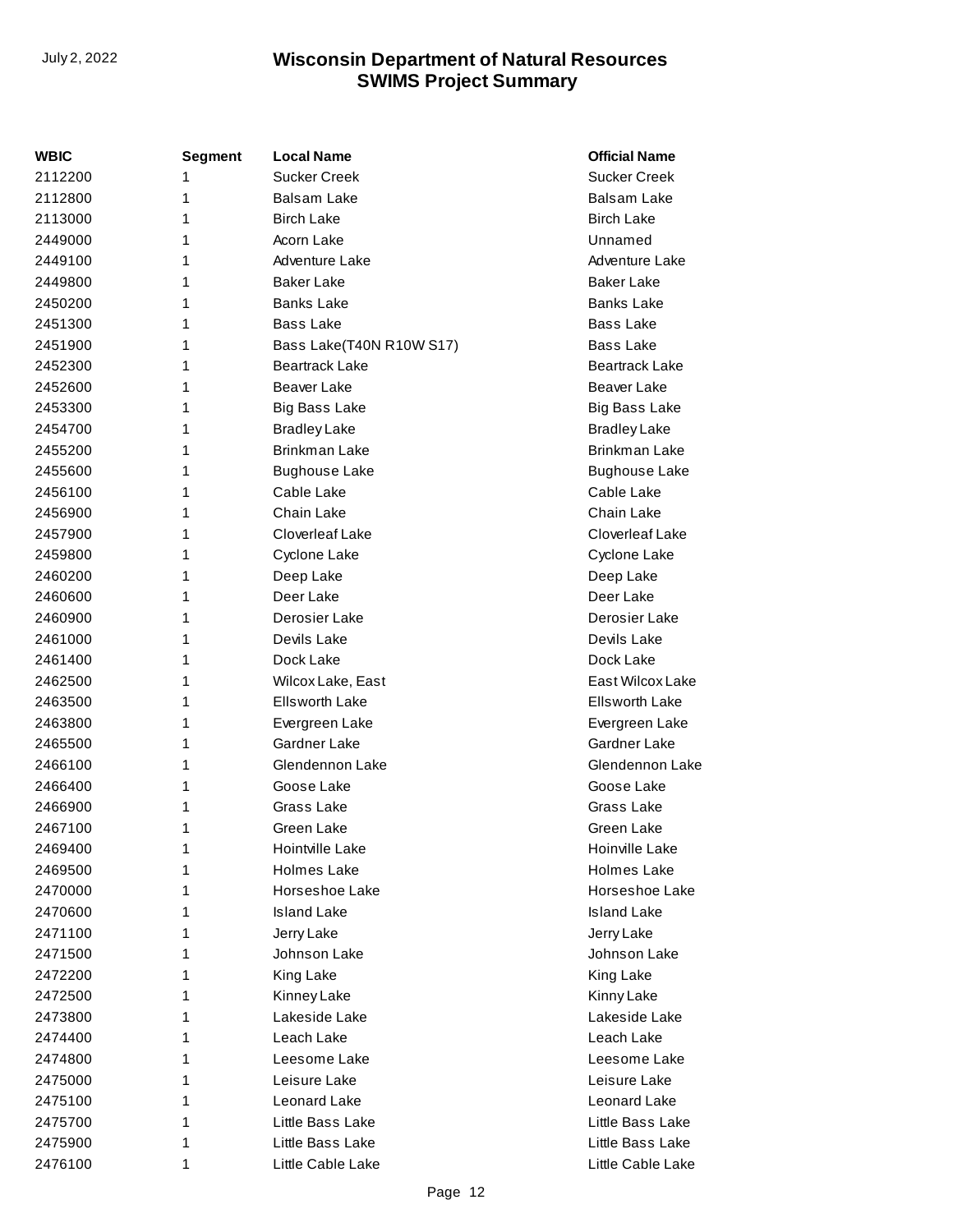| WBIC    | <b>Segment</b> | <b>Local Name</b>      | <b>Official Name</b>        |
|---------|----------------|------------------------|-----------------------------|
| 2476400 | 1              | Little Grassy Lake     | Little Grassy Lake          |
| 2477300 | 1              | Little Ripley Lake     | Little Ripley Lake          |
| 2477700 | 1              | Little Sand Lake       | Little Sand Lake            |
| 2478800 | 1              | Loon Lake              | Loon Lake                   |
| 2479100 | 1              | Loon Lake              | Loon Lake                   |
| 2479300 | 1              | Lost Lake              | Lost Lake                   |
| 2479600 | 1              | Lost Lake              | Lost Lake                   |
| 2480200 | 1              | Lucky Lake             | Lucky Lake                  |
| 2480600 | 1              | Mack Lake              | Mack Lake                   |
| 2481600 | 1              | Mcclain Lake           | McLain Lake                 |
| 2482100 | 1              | Middle Lake            | Middle Lake                 |
| 2482200 | 1              | Miles Lake             | Miles Lake                  |
| 2482400 | 1              | <b>Miller Lake</b>     | <b>Miller Lake</b>          |
| 2483400 | 1              | Mosquito Lake          | Mosquito Lake               |
| 2484200 | 1              | Mud Lake               | Mud Lake                    |
| 2484300 | 1              | Mud Lake               | Mud Lake                    |
| 2484500 | 1              | Mud Lake               | Mud Lake                    |
| 2485900 | 1              | Twin Lake, North       | North Twin Lake, Twin Lakes |
| 2486300 | 1              | No Mans Lake           | No Mans Lake                |
| 2486700 | 1              | Oak Lake               | Oak Lake                    |
| 2486900 | 1              | Offers Lake            | Offers Lake                 |
| 2488100 | 2              | Pavlas Lake            | Pavlas Lake                 |
| 2488200 | 1              | Pear Lake              | Pear Lake                   |
| 2488400 | 1              | Perch Lake             | Perch Lake                  |
| 2490000 | 1              | Pine Lake              | Pine Lake                   |
| 2491900 | 1              | Rainy Lake             | Rainy Lake                  |
| 2492000 | 1              | Rappy Lake             | Rappy Lake                  |
| 2492500 | 1              | <b>Rigler Lake</b>     | Rigler Lake                 |
| 2492600 | 1              | <b>Big Ripley Lake</b> | Ripley Lake                 |
| 2493400 | 1              | Round Lake             | Round Lake                  |
| 2493500 | 1              | Round Lake             | Round Lake                  |
| 2493800 | 1              | Round Lake             | Round Lake                  |
| 2494500 | 1              | Twin Lake, South       | South Twin Lake, Twin Lakes |
| 2495200 | 1              | <b>Big Sand Lake</b>   | Sand Lake                   |
| 2495700 | 1              | Schullenberger Lake    | Schullenberger Lake         |
| 2495900 | 1              | Scovils Lake           | Scovils Lake                |
| 2496000 | 1              | Severson Lake          | Severson Lake               |
| 2496100 | 1              | Seymour Lake           | Seymour Lake                |
| 2496300 | 1              | Shell Lake             | Shell Lake                  |
| 2496400 | 1              | Sherman Lake           | Sherman Lake                |
| 2496600 | 1              | Shingle Camp Lake      | Shingle Camp Lake           |
| 2496900 | 1              | Silver Lake            | Silver Lake                 |
| 2497400 | 1              | Sleepy Eye Lake        | Sleepy Eye Lake             |
| 2498400 | 1              | Sport Lake             | Sport Lake                  |
| 2498600 | 1              | Spring Lake            | Spring Lake                 |
| 2499100 | 1              | Stanberry Lake         | Stanberry Lake              |
| 2499300 | 1              | Starkey Lake           | Starkey Lake                |
| 2500100 | 1              | Sunfish Lake           | Sunfish Lake                |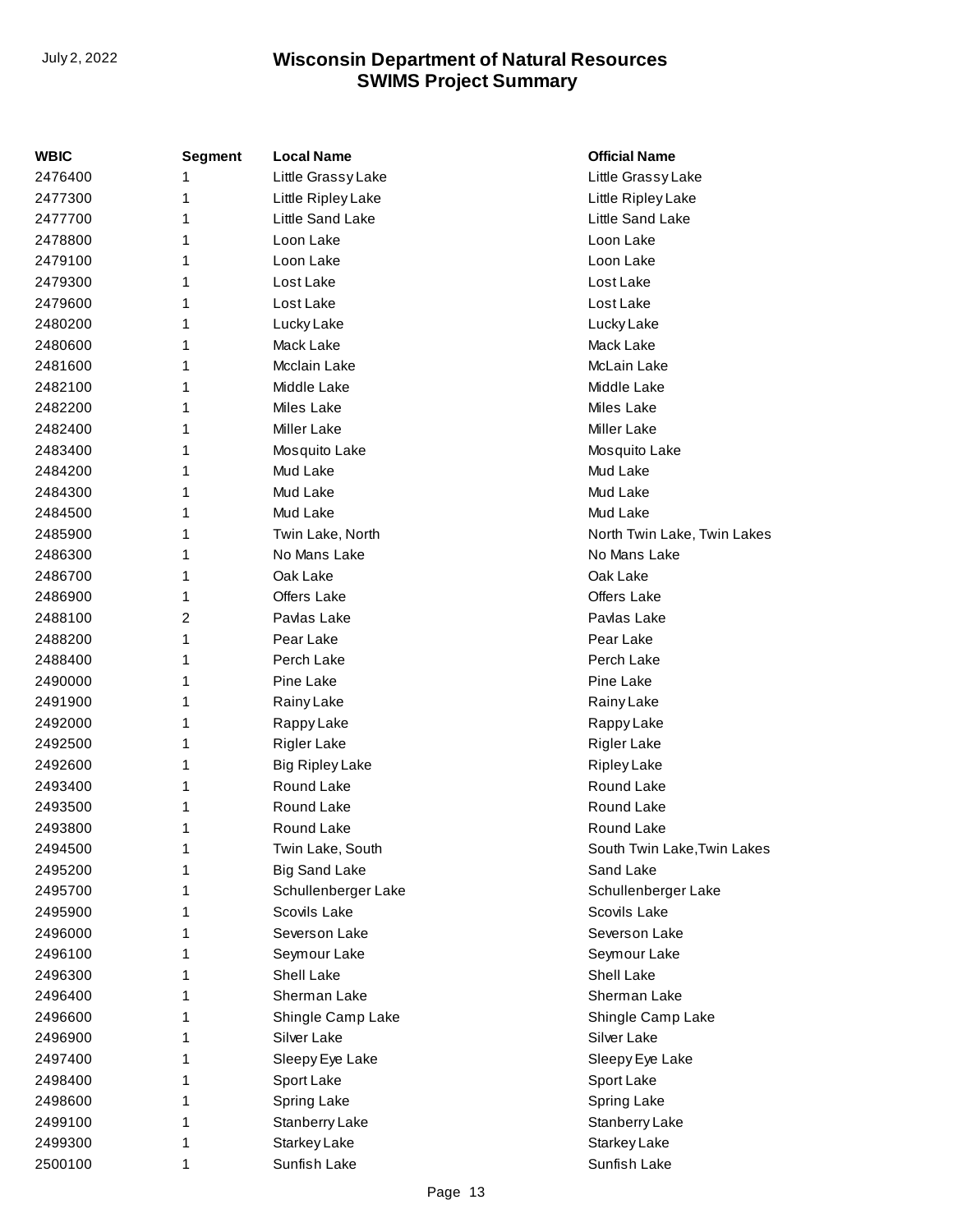| <b>WBIC</b> | <b>Segment</b> | <b>Local Name</b>               | <b>Official Name</b>   |
|-------------|----------------|---------------------------------|------------------------|
| 2501600     | 1              | <b>Tomahawk Lake</b>            | <b>Tomahawk Lake</b>   |
| 2501800     | 1              | <b>Tower Lake</b>               | <b>Tower Lake</b>      |
| 2502000     | 1              | <b>Tozer Lake</b>               | <b>Tozer Lake</b>      |
| 2502300     | 1              | <b>Trego Pond</b>               | <b>Trego Pond</b>      |
| 2502700     | 1              | <b>Tucker Lake</b>              | <b>Tucker Lake</b>     |
| 2523700     | 1              | Un Lake                         | Unnamed                |
| 2523800     | 1              | Un Lake                         | Unnamed                |
| 2523850     | 1              | Un Lake                         | Unnamed                |
| 2523900     | 1              | Un Lake                         | Unnamed                |
| 2524000     | 1              | Un Lake                         | Unnamed                |
| 2524100     | 1              | Un Lake                         | Unnamed                |
| 2524200     | 1              | Un Lake                         | Unnamed                |
| 2524300     | 1              | Un Lake                         | Unnamed                |
| 2524400     | 1              | Un Lake                         | Unnamed                |
| 2524500     | 1              | Un Lake                         | Unnamed                |
| 2524600     | 1              | Un Lake                         | Unnamed                |
| 2524700     | 1              | Un Lake                         | Unnamed                |
| 2524800     | 1              | Un Lake                         | Unnamed                |
| 2524900     | 1              | Un Lake                         | Unnamed                |
| 2525000     | 1              | Un Lake                         | Unnamed                |
| 2525100     | 1              | Un Lake                         | Unnamed                |
| 2525200     | 1              | Un Lake                         | Unnamed                |
| 2525300     | 1              | Un Lake                         | Unnamed                |
| 2525400     | 1              | Un Lake                         | Unnamed                |
| 2525500     | 1              | Un Lake                         | Unnamed                |
| 2525600     | 1              | Un Lake                         | Unnamed                |
| 2525700     | 1              | Un Lake                         | Unnamed                |
| 2525800     | 1              | Un Lake                         | Unnamed                |
| 2525900     | 1              | Un Lake                         | Unnamed                |
| 2526000     | 1              | Un Lake                         | Unnamed                |
| 2526100     | 1              | Un Lake                         | Unnamed                |
| 2526200     | 1              | Un Lake                         | Unnamed                |
| 2526300     | 1              | Un Lake                         | Unnamed                |
| 2526400     | 1              | Un Lake                         | Unnamed                |
| 2526500     | 1              | Un Lake                         | Unnamed                |
| 2526600     | 1              | Un Lake                         | Unnamed                |
| 2526700     | 1              | Un Lake                         | Unnamed                |
| 2526800     | 1              | Un Lake                         | Unnamed                |
| 2526850     | 1              | Un Lake                         | Unnamed                |
| 2526900     | 1              | Un Lake                         | Unnamed                |
| 2527000     | 1              | Un Lake                         | Unnamed                |
| 2527100     | 1              | Un Lake                         | Unnamed                |
| 2527200     | 1              | Un Lake                         | Unnamed                |
| 2527300     | 1              | Un Lake                         | Unnamed                |
| 2527400     | 1              | Local Water                     | Unnamed                |
| 2532975     | 1              | Un Lake                         | Unnamed                |
| 2533000     | 1              | Unnamed Lake (T38n R10w S04-07) | <b>Reflection Lake</b> |
| 2533100     | 1              | Un Lake                         | Unnamed                |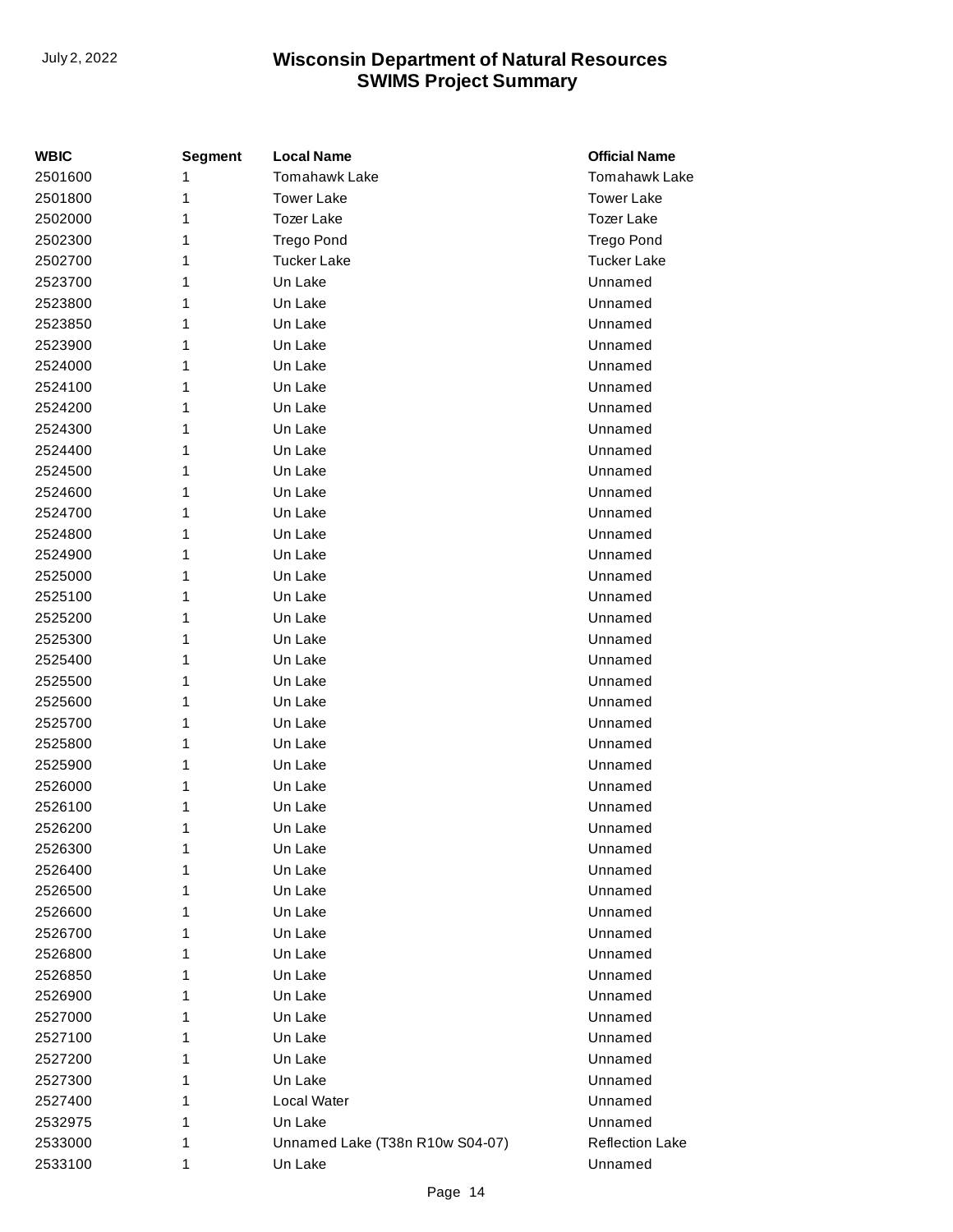| <b>WBIC</b> | <b>Segment</b> | <b>Local Name</b> | <b>Official Name</b> |
|-------------|----------------|-------------------|----------------------|
| 2533300     | 1              | Un Lake           | Unnamed              |
| 2533400     | 1              | Un Lake           | Unnamed              |
| 2533500     | 1              | Un Lake           | Unnamed              |
| 2533600     | 1              | Un Lake           | Unnamed              |
| 2533700     | 1              | Un Lake           | Unnamed              |
| 2533800     | 1              | Un Lake           | Unnamed              |
| 2533900     | 1              | Un Lake           | Unnamed              |
| 2534000     | 1              | Un Lake           | Unnamed              |
| 2534100     | 1              | Un Lake           | Unnamed              |
| 2534200     | 1              | Un Lake           | Unnamed              |
| 2534300     | 1              | Un Lake           | Unnamed              |
| 2534400     | 1              | Un Lake           | Unnamed              |
| 2534500     | 1              | Un Lake           | Unnamed              |
| 2534600     | 1              | Un Lake           | Unnamed              |
| 2534700     | 1              | Un Lake           | Unnamed              |
| 2534800     | 1              | Un Lake           | Unnamed              |
| 2534900     | 1              | Un Lake           | Unnamed              |
| 2535000     | 1              | Un Lake           | Unnamed              |
| 2535200     | 1              | Un Lake           | Unnamed              |
| 2535300     | 1              | Un Lake           | Unnamed              |
| 2535400     | 1              | Un Lake           | Unnamed              |
| 2535500     | 1              | Un Lake           | Unnamed              |
| 2535600     | 1              | Un Lake           | Unnamed              |
| 2535700     | 1              | Un Lake           | Unnamed              |
| 2535800     | 1              | Un Lake           | Unnamed              |
| 2535900     | 1              | Un Lake           | Unnamed              |
| 2536000     | 1              | Un Lake           | Unnamed              |
| 2536100     | 1              | Un Lake           | Unnamed              |
| 2536200     | 1              | Un Lake           | Unnamed              |
| 2536300     | 1              | Un Lake           | Unnamed              |
| 2536400     | 1              | Un Lake           | Unnamed              |
| 2536500     | 1              | Un Lake           | Unnamed              |
| 2536600     | 1              | Un Lake           | Unnamed              |
| 2536700     | 1              | Un Lake           | Unnamed              |
| 2536800     | 1              | Un Lake           | Unnamed              |
| 2536900     | 1              | Un Lake           | Unnamed              |
| 2537000     | 1              | Un Lake           | Unnamed              |
| 2537100     | 1              | Un Lake           | Unnamed              |
| 2537200     | 1              | Un Lake           | Unnamed              |
| 2537290     | 1              | Un Lake           | Unnamed              |
| 2537300     | 1              | Un Lake           | Unnamed              |
| 2537400     | 1              | Un Lake           | Unnamed              |
| 2537500     | 1              | Un Lake           | Unnamed              |
| 2537600     | 1              | Un Lake           | Unnamed              |
| 2537700     | 1              | Un Lake           | Unnamed              |
| 2537900     | 1              | Un Lake           | Unnamed              |
| 2538000     | 1              | Un Lake           | Unnamed              |
| 2541900     | 1              | Un Lake           | Unnamed              |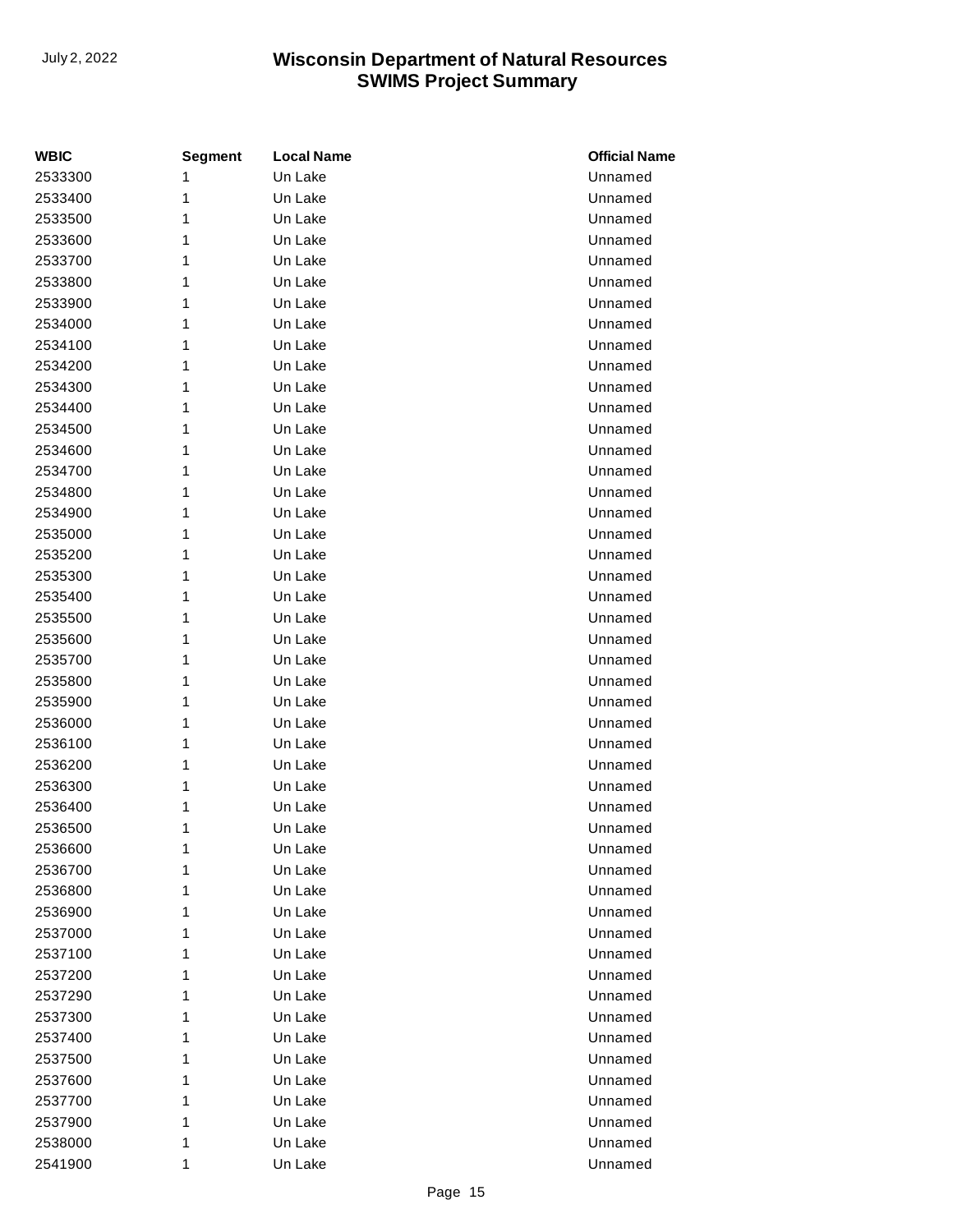| <b>WBIC</b> | <b>Segment</b> | <b>Local Name</b>   | <b>Official Name</b> |
|-------------|----------------|---------------------|----------------------|
| 2542000     | 1              | Un Lake             | Unnamed              |
| 2542100     | 1              | Un Lake             | Unnamed              |
| 2542200     | 1              | Un Lake             | Unnamed              |
| 2542300     | 1              | Un Lake             | Unnamed              |
| 2542400     | 1              | Un Lake             | Unnamed              |
| 2542500     | 1              | Un Lake             | Unnamed              |
| 2542600     | 1              | Un Lake             | Unnamed              |
| 2542700     | 1              | Un Lake             | Unnamed              |
| 2542800     | 1              | <b>Unnamed Lake</b> | Unnamed              |
| 2542900     | 1              | Un Lake             | Unnamed              |
| 2543000     | 1              | Un Lake             | Unnamed              |
| 2543100     | 1              | Un Lake             | Unnamed              |
| 2543200     | 1              | Un Lake             | Unnamed              |
| 2543300     | 1              | Un Lake             | Unnamed              |
| 2543400     | 1              | Un Lake             | Unnamed              |
| 2543500     | 1              | Un Lake             | Unnamed              |
| 2543600     | 1              | Un Lake             | Unnamed              |
| 2543700     | 1              | Un Lake             | Unnamed              |
| 2543800     | 1              | <b>Unnamed Lake</b> | Unnamed              |
| 2543900     | 1              | Un Lake             | Unnamed              |
| 2544000     | 1              | Un Lake             | Unnamed              |
| 2544100     | 1              | Un Lake             | Unnamed              |
| 2544200     | 1              | Un Lake             | Unnamed              |
| 2544300     | 1              | Un Lake             | Unnamed              |
| 2544400     | 1              | Un Lake             | Unnamed              |
| 2544500     | 1              | Un Lake             | Unnamed              |
| 2544600     | 1              | Un Lake             | Unnamed              |
| 2544700     | 1              | Un Lake             | Unnamed              |
| 2544800     | 1              | Un Lake             | Unnamed              |
| 2545000     | 1              | Un Lake             | Unnamed              |
| 2545100     | 1              | Un Lake             | Unnamed              |
| 2545200     | 1              | Un Lake             | Unnamed              |
| 2545400     | 1              | Un Lake             | Unnamed              |
| 2545500     | 1              | Un Lake             | Unnamed              |
| 2545600     | 1              | Un Lake             | Unnamed              |
| 2545700     | 1              | Un Lake             | Unnamed              |
| 2545900     | 1              | Un Lake             | Unnamed              |
| 2546100     | 1              | Un Lake             | Unnamed              |
| 2546200     | 1              | Un Lake             | Unnamed              |
| 2546300     | 1              | Un Lake             | Unnamed              |
| 2546400     | 1              | Un Lake             | Unnamed              |
| 2546500     | 1              | <b>Unnamed Lake</b> | Unnamed              |
| 2550200     | 1              | Un Lake             | Unnamed              |
| 2550300     | 1              | Un Lake             | Unnamed              |
| 2550400     | 1              | Un Lake             | Unnamed              |
| 2550500     | 1              | Un Lake             | Unnamed              |
| 2550600     | 1              | Un Lake             | Unnamed              |
| 2550700     | 1              | Un Lake             | Unnamed              |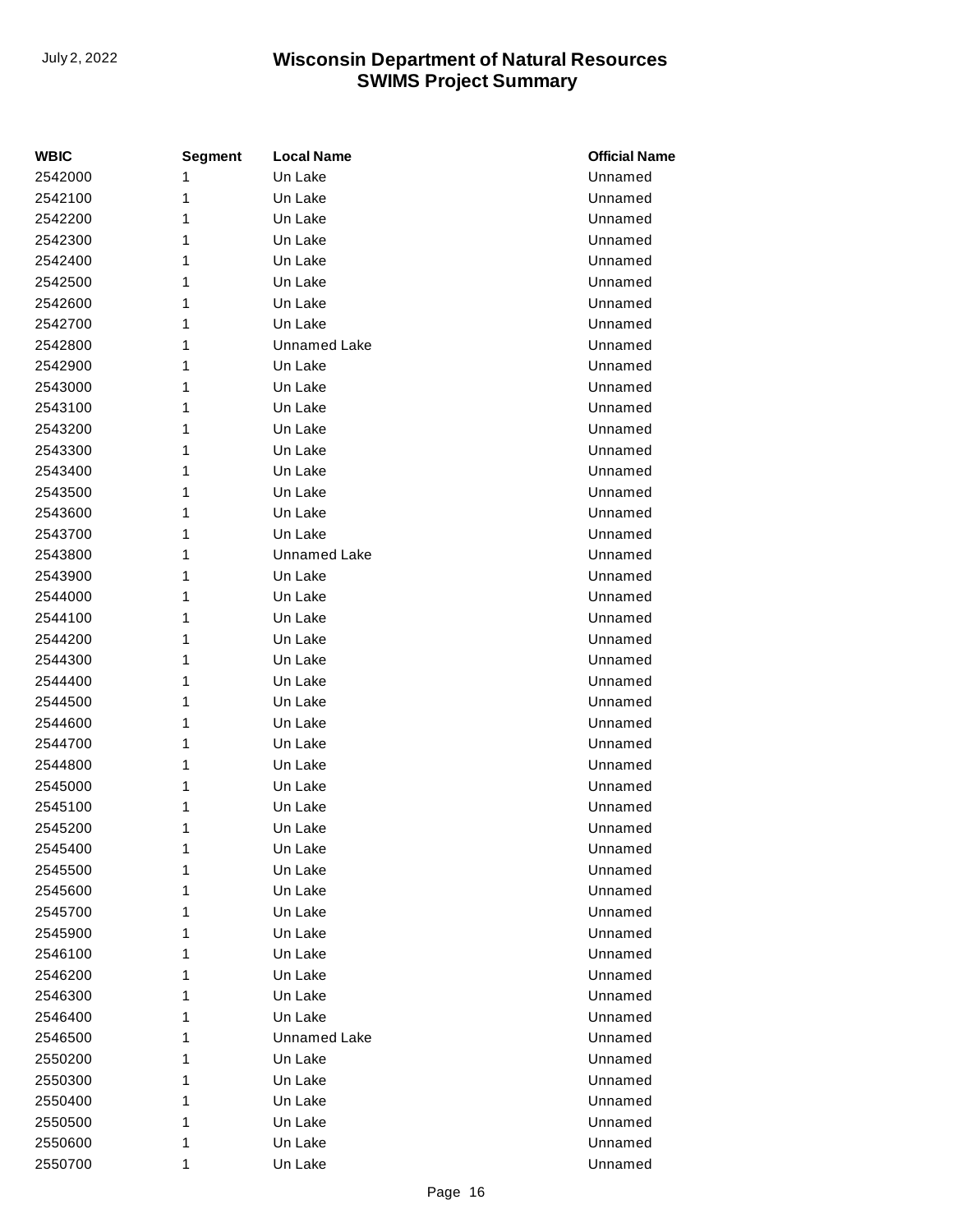| <b>WBIC</b> | <b>Segment</b> | <b>Local Name</b> | <b>Official Name</b> |
|-------------|----------------|-------------------|----------------------|
| 2550800     | 1              | Un Lake           | Unnamed              |
| 2550900     | 1              | Un Lake           | Unnamed              |
| 2551000     | 1              | Un Lake           | Unnamed              |
| 2551100     | 1              | Un Lake           | Unnamed              |
| 2551200     | 1              | Un Lake           | Unnamed              |
| 2551300     | 1              | Un Lake           | Unnamed              |
| 2551400     | 1              | Un Lake           | Unnamed              |
| 2551500     | 1              | Un Lake           | Unnamed              |
| 2551600     | 1              | Un Lake           | Unnamed              |
| 2551700     | 1              | Un Lake           | Unnamed              |
| 2551800     | 1              | Un Lake           | Unnamed              |
| 2551900     | 1              | Un Lake           | Unnamed              |
| 2552000     | 1              | Un Lake           | Unnamed              |
| 2552100     | 1              | Un Lake           | Unnamed              |
| 2552200     | 1              | Un Lake           | Unnamed              |
| 2552300     | 1              | Un Lake           | Unnamed              |
| 2552400     | 1              | Un Lake           | Unnamed              |
| 2552500     | 1              | Un Lake           | Unnamed              |
| 2552600     | 1              | Un Lake           | Unnamed              |
| 2552700     | 1              | Un Lake           | Unnamed              |
| 2552800     | 1              | Un Lake           | Unnamed              |
| 2552900     | 1              | Un Lake           | Unnamed              |
| 2553000     | 1              | Un Lake           | Unnamed              |
| 2553100     | 1              | Un Lake           | Unnamed              |
| 2553200     | 1              | Un Lake           | Unnamed              |
| 2553300     | 1              | Un Lake           | Unnamed              |
| 2553400     | 1              | Un Lake           | Unnamed              |
| 2553500     | 1              | Un Lake           | Unnamed              |
| 2553600     | 1              | Un Lake           | Unnamed              |
| 2553700     | 1              | Un Lake           | Unnamed              |
| 2553800     | 1              | Un Lake           | Unnamed              |
| 2553900     | 1              | Un Lake           | Unnamed              |
| 2554000     | 1              | Un Lake           | Unnamed              |
| 2554100     | 1              | Un Lake           | Unnamed              |
| 2554200     | 1              | Un Lake           | Unnamed              |
| 2554300     | 1              | Local Water       | Unnamed              |
| 2554400     | 1              | Un Lake           | Unnamed              |
| 2554500     | 1              | Un Lake           | Unnamed              |
| 2554600     | 1              | Un Lake           | Unnamed              |
| 2554700     | 1              | Un Lake           | Unnamed              |
| 2554800     | 1              | Un Lake           | Unnamed              |
| 2554900     | 1              | Un Lake           | Unnamed              |
| 2555000     | 1              | Un Lake           | Unnamed              |
| 2555100     | 1              | Un Lake           | Unnamed              |
| 2555200     | 1              | Un Lake           | Unnamed              |
| 2555300     | 1              | Un Lake           | Unnamed              |
| 2562000     | 1              | Un Lake           | Unnamed              |
| 2562100     | 1              | Un Lake           | Unnamed              |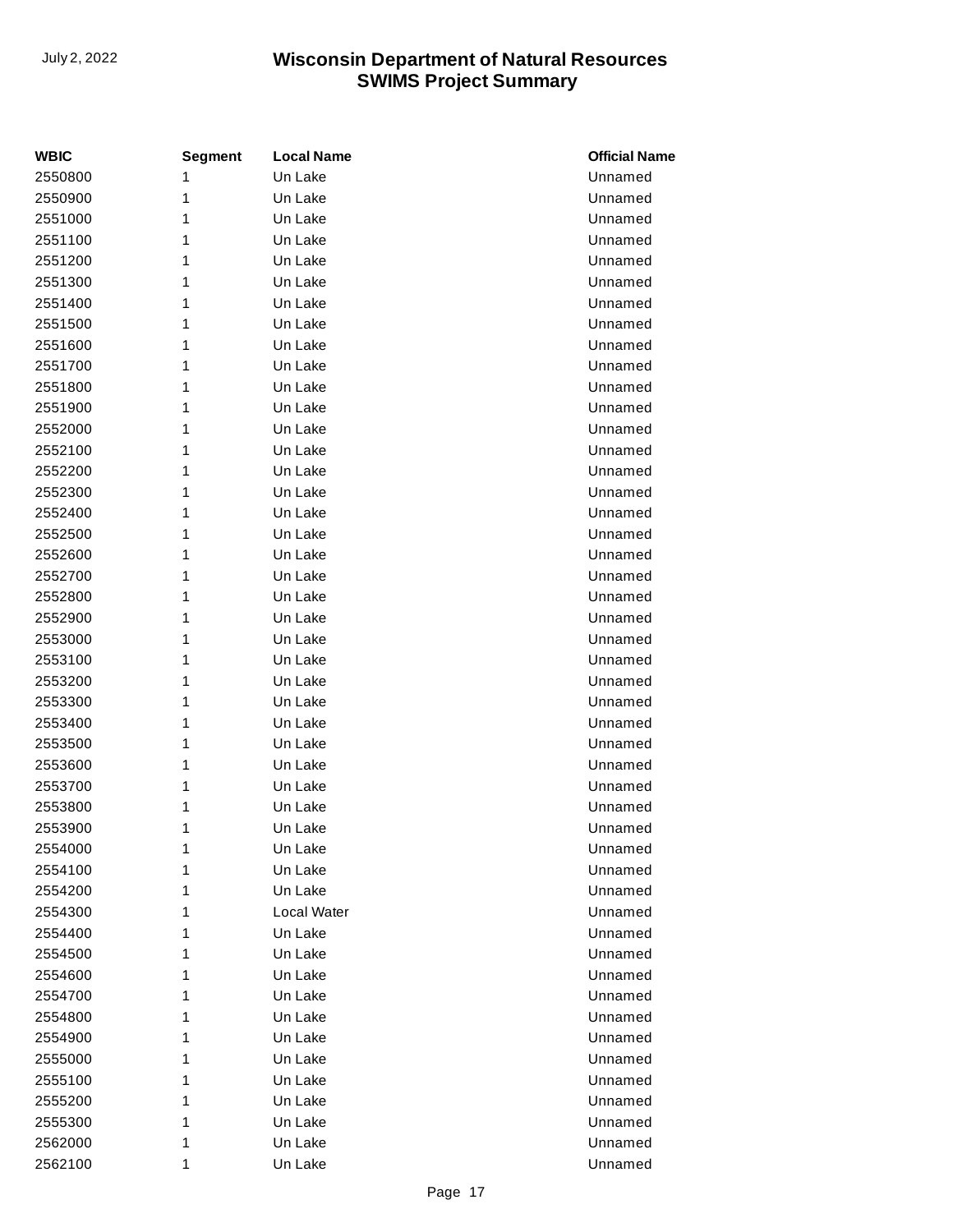| <b>WBIC</b> | <b>Segment</b> | <b>Local Name</b>   | <b>Official Name</b> |
|-------------|----------------|---------------------|----------------------|
| 2562200     | 1              | <b>Unnamed Lake</b> | Unnamed              |
| 2562300     | 1              | Un Lake             | Unnamed              |
| 2562400     | 1              | Un Lake             | Unnamed              |
| 2562500     | 1              | Un Lake             | Unnamed              |
| 2562600     | 1              | Un Lake             | Unnamed              |
| 2562700     | 1              | Un Lake             | Unnamed              |
| 2562800     | 1              | <b>Unnamed Lake</b> | Unnamed              |
| 2562900     | 1              | Un Lake             | Unnamed              |
| 2563000     | 1              | Un Lake             | Unnamed              |
| 2563100     | 1              | Un Lake             | Unnamed              |
| 2563200     | 1              | Un Lake             | Unnamed              |
| 2563300     | 1              | Un Lake             | Unnamed              |
| 2563400     | 1              | Un Lake             | Unnamed              |
| 2563500     | 1              | Un Lake             | Unnamed              |
| 2563600     | 1              | Un Lake             | Unnamed              |
| 2563700     | 1              | Un Lake             | Unnamed              |
| 2563800     | 1              | Un Lake             | Unnamed              |
| 2563900     | 1              | Un Lake             | Unnamed              |
| 2564000     | 1              | Un Lake             | Unnamed              |
| 2564100     | 1              | Un Lake             | Unnamed              |
| 2564200     | 1              | Un Lake             | Unnamed              |
| 2564300     | 1              | Un Lake             | Unnamed              |
| 2564400     | 1              | Un Lake             | Unnamed              |
| 2564500     | 1              | Un Lake             | Unnamed              |
| 2564600     | 1              | Un Lake             | Unnamed              |
| 2564700     | 1              | Un Lake             | Unnamed              |
| 2564800     | 1              | Un Lake             | Unnamed              |
| 2564900     | 1              | Un Lake             | Unnamed              |
| 2565000     | 1              | Un Lake             | Unnamed              |
| 2565100     | 1              | Un Lake             | Unnamed              |
| 2565200     | 1              | Un Lake             | Unnamed              |
| 2565300     | 1              | Un Lake             | Unnamed              |
| 2565400     | 1              | Un Lake             | Unnamed              |
| 2565500     | 1              | Un Lake             | Unnamed              |
| 2565600     | 1              | Un Lake             | Unnamed              |
| 2565700     | 1              | Un Lake             | Unnamed              |
| 2565800     | 1              | Un Lake             | Unnamed              |
| 2565900     | 1              | Un Lake             | Unnamed              |
| 2566000     | 1              | Un Lake             | Unnamed              |
| 2566100     | 1              | Un Lake             | Unnamed              |
| 2566200     | 1              | Un Lake             | Unnamed              |
| 2566300     | 1              | Un Lake             | Unnamed              |
| 2566400     | 1              | Un Lake             | Unnamed              |
| 2566500     | 1              | Un Lake             | Unnamed              |
| 2566600     | 1              | Un Lake             | Unnamed              |
| 2566700     | 1              | Un Lake             | Unnamed              |
| 2566800     | 1              | Un Lake             | Unnamed              |
| 2566900     | 1              | Un Lake             | Unnamed              |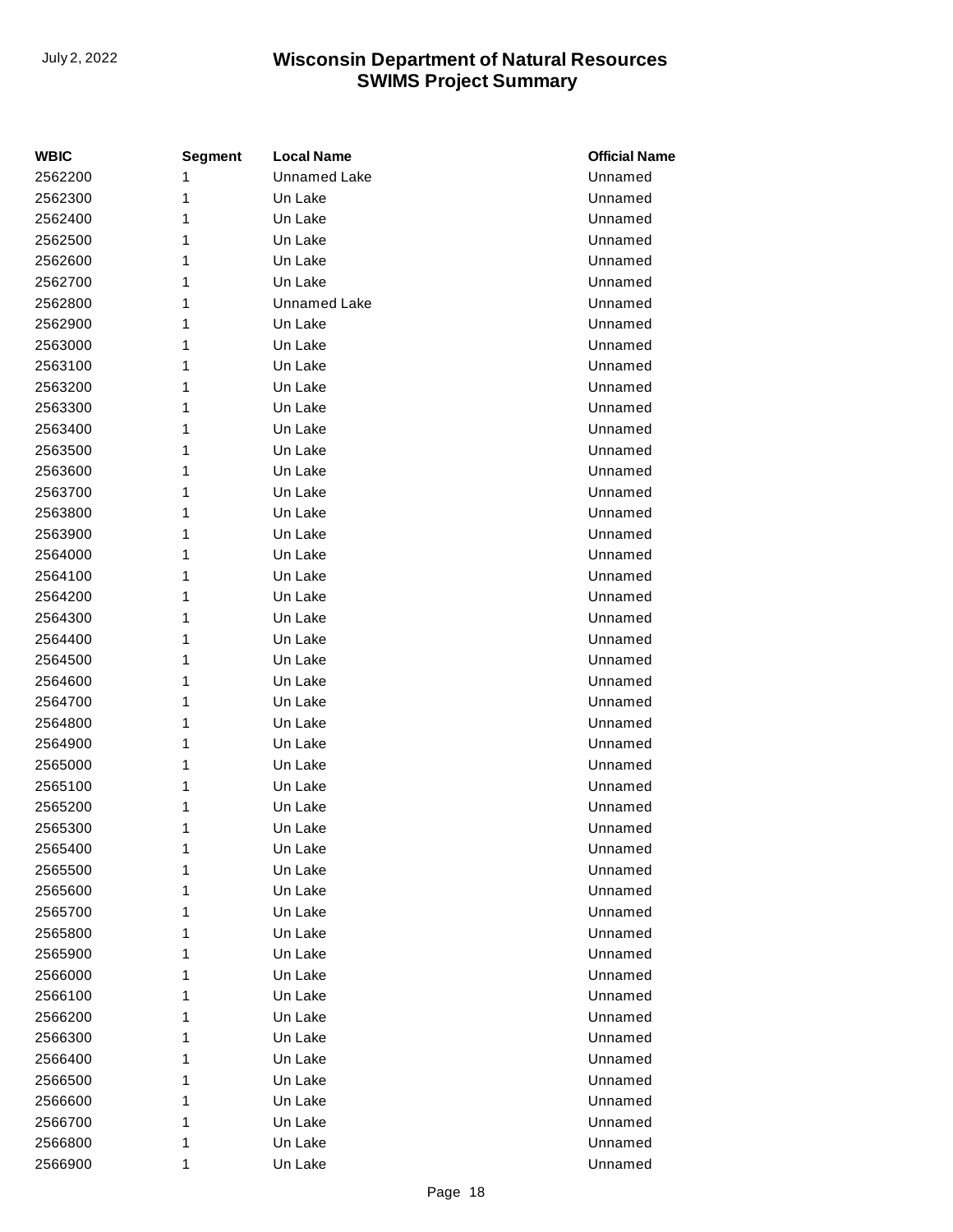| <b>WBIC</b> | Segment        | <b>Local Name</b>           | <b>Official Name</b>        |
|-------------|----------------|-----------------------------|-----------------------------|
| 2567000     | 1              | Un Lake                     | Unnamed                     |
| 2567100     | 1              | Un Lake                     | Unnamed                     |
| 2567200     | 1              | Un Lake                     | Unnamed                     |
| 2567300     | 1              | Un Lake                     | Unnamed                     |
| 2567400     | 1              | Unnamed Lake                | Unnamed                     |
| 2567500     | 1              | Un Lake                     | Unnamed                     |
| 2567600     | 1              | Un Lake                     | Unnamed                     |
| 2567700     | 1              | Un Lake                     | Unnamed                     |
| 2567800     | 1              | Un Lake                     | Unnamed                     |
| 2567900     | 1              | Un Lake                     | Unnamed                     |
| 2568000     | 1              | Un Lake                     | Unnamed                     |
| 2570500     | 1              | Un Lake                     | Unnamed                     |
| 2570600     | 1              | Un Lake                     | Unnamed                     |
| 2570700     | 1              | Un Lake                     | Unnamed                     |
| 2570800     | 1              | Un Lake                     | Unnamed                     |
| 2570900     | 1              | Un Lake                     | Unnamed                     |
| 2571000     | 1              | Un Lake                     | Unnamed                     |
| 2571100     | 1              | Un Lake                     | Unnamed                     |
| 2571200     | 1              | Un Lake                     | Unnamed                     |
| 2571300     | 1              | Un Lake                     | Unnamed                     |
| 2571400     | 1              | Unnamed Lake                | Unnamed                     |
| 2571500     | 1              | Un Lake                     | Unnamed                     |
| 2571600     | 1              | Un Lake                     | Unnamed                     |
| 2571700     | 1              | Un Lake                     | Unnamed                     |
| 2571800     | 1              | Un Lake                     | Unnamed                     |
| 2571900     | 1              | Un Lake                     | Unnamed                     |
| 2572000     | 1              | Un Lake                     | Unnamed                     |
| 2572100     | 1              | Un Lake                     | Unnamed                     |
| 2572200     | 1              | Un Lake                     | Unnamed                     |
| 2572300     | 1              | Un Lake                     | Unnamed                     |
| 2572400     | 1              | Un Lake                     | Unnamed                     |
| 2572500     | 1              | Un Lake                     | Unnamed                     |
| 2572600     | 1              | Un Lake                     | Unnamed                     |
| 2572700     | 1              | Unnamed Lake                | Unnamed                     |
| 2572800     | 1              | Un Lake                     | Unnamed                     |
| 2572900     | 1              | Un Lake                     | Unnamed                     |
| 2573000     | 1              | Un Lake                     | Unnamed                     |
| 2599100     | 1              | Wilcox Lake, West           | <b>West Wilcox Lake</b>     |
| 2599600     | 1              | <b>Warner Lake</b>          | <b>Warner Lake</b>          |
| 2600000     | 1              | <b>Welsh Lake</b>           | Welsh Lake                  |
| 2600300     | 1              | <b>Wilcox Lake</b>          | Wilcox Lake                 |
| 2600600     | 1              | <b>Wilkerson Lake</b>       | <b>Wilkerson Lake</b>       |
| 2601000     | 1              | Yechout Lake                | Yechout Lake                |
| 2656600     | 1              | North Fork Clam River       | North Fork Clam River       |
| 2656600     | $\overline{c}$ | North Fork Clam River       | North Fork Clam River       |
| 2662500     | $\overline{2}$ | <b>Bashaw Brook</b>         | <b>Bashaw Brook</b>         |
| 2663200     | 1              | <b>Bashaw Trout Springs</b> | <b>Bashaw Trout Springs</b> |
| 2664100     | 1              | Spring Lake                 | Spring Lake                 |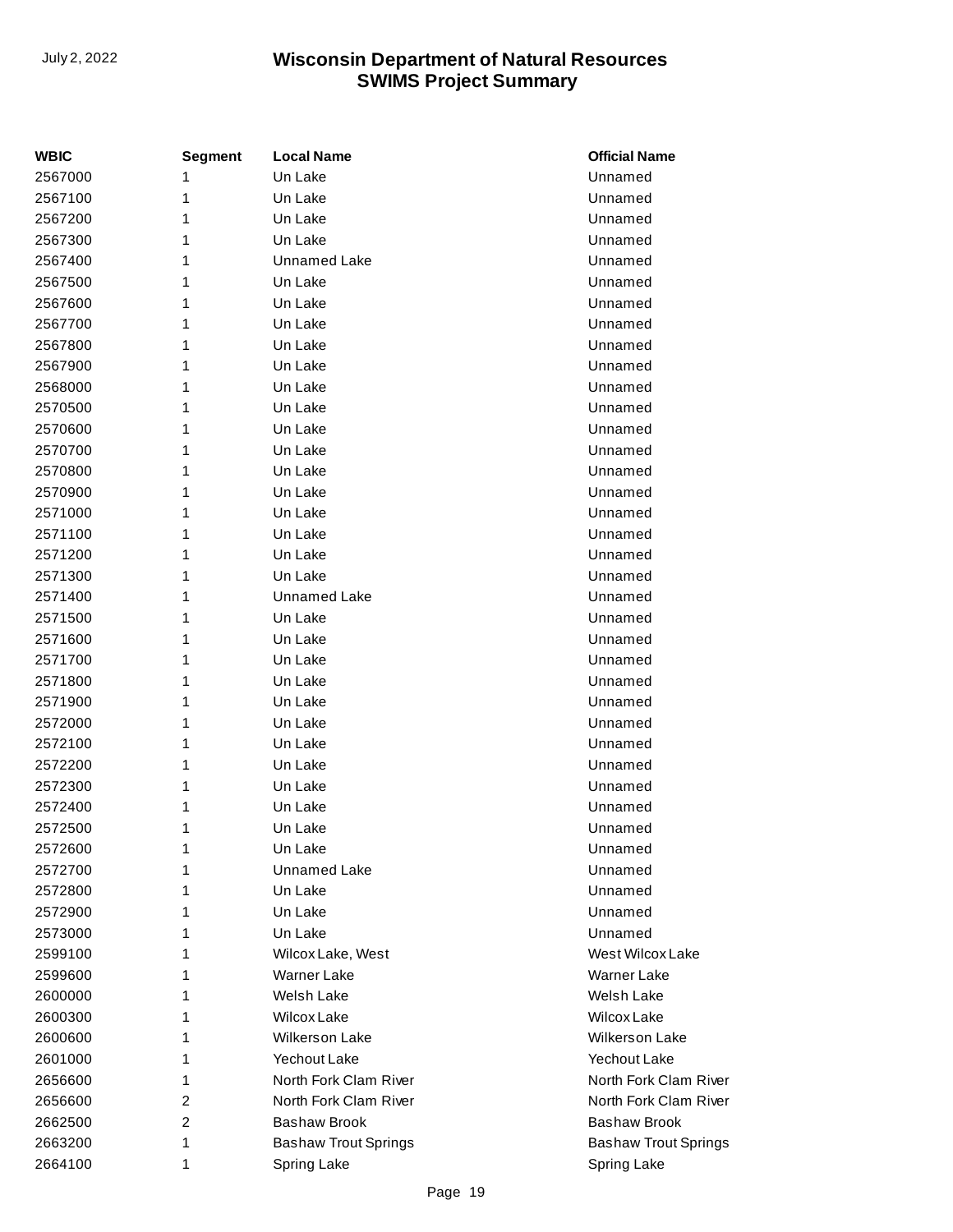| WBIC    | <b>Segment</b>          | <b>Local Name</b>       | <b>Official Name</b>   |
|---------|-------------------------|-------------------------|------------------------|
| 2664400 | 1                       | <b>Heart Lake</b>       | <b>Heart Lake</b>      |
| 2664500 | 1                       | Little Long Lake        | Long Lake              |
| 2670300 | 2                       | <b>Yellow River</b>     | <b>Yellow River</b>    |
| 2678800 | 1                       | Un Spring               | Un Spring              |
| 2678850 | 1                       | Yellow River Trib (S4)  | Unnamed                |
| 2678900 | 1                       | Dahlstrom Brook         | Dahlstrom Brook        |
| 2679000 | 1                       | Sawyer Creek            | Sawyer Creek           |
| 2679000 | 2                       | Sawyer Creek            | Sawyer Creek           |
| 2679000 | 3                       | Sawyer Creek            | Sawyer Creek           |
| 2679200 | 1                       | Beaver Lodge Pond       | Beaver Lodge Pond      |
| 2679400 | 1                       | Sawyer Creek Springs    | Sawyer Creek Springs   |
| 2679700 | 1                       | Un Spring               | Un Spring              |
| 2679800 | 1                       | Un Lake                 | Unnamed                |
| 2680300 | 1                       | <b>Tozer Springs</b>    | <b>Tozer Springs</b>   |
| 2680400 | 1                       | <b>Whiskey Creek</b>    | <b>Whisky Creek</b>    |
| 2680500 | 1                       | Cranberry Lake          | Cranberry Lake         |
| 2680600 | 1                       | Dago Creek              | Dago Creek             |
| 2680800 | 1                       | Un Spring               | Un Spring              |
| 2681000 | 1                       | Dago Creek Springs      | Dago Creek Springs     |
| 2681200 | 1                       | Yellow River Trib (S31) | Unnamed                |
| 2681300 | 1                       | Un Spring               | Un Spring              |
| 2681400 | 1                       | <b>Tony Lake</b>        | Tony Lake              |
| 2681600 | 1                       | Yellow River Flowage    | Yellow River Flowage   |
| 2681700 | 1                       | <b>Beaver Brook</b>     | <b>Beaver Brook</b>    |
| 2681700 | 2                       | <b>Beaver Brook</b>     | <b>Beaver Brook</b>    |
| 2682400 | 1                       | Un Spring               | Un Spring              |
| 2682600 | 1                       | Randall Lake            | Randall Lake           |
| 2682900 | 1                       | Un Spring               | Un Spring              |
| 2683100 | 1                       | Un Spring               | Un Spring              |
| 2683200 | 1                       | Harrison Lake           | Harrison Lake          |
| 2683500 | 1                       | Un Spring               | Un Spring              |
| 2683600 | 1                       | Un Spring               | Un Spring              |
| 2683800 | 1                       | Un Spring               | Un Spring              |
| 2683900 | 1                       | Un Spring               | Un Spring              |
| 2684800 | 1                       | <b>Unnamed Lake</b>     | Unnamed                |
| 2684900 | 1                       | Lutz Lake               | Lutz Lake              |
| 2685000 | 1                       | <b>Browns Lake</b>      | <b>Browns Lake</b>     |
| 2685200 | 1                       | Spooner Lake            | Spooner Lake           |
| 2685400 | 1                       | Little Spooner Lake     | Little Spooner Lake    |
| 2685500 | 1                       | Crystal Brook           | Crystal Brook          |
| 2685700 | 1                       | Un Spring               | Un Spring              |
| 2686000 | 1                       | Un Spring               | Un Spring              |
| 2686100 | 1                       | Un Spring               | Un Spring              |
| 2689500 | 1                       | Namekagon River         | Namekagon River        |
| 2689500 | 2                       | Namekagon River         | Namekagon River        |
| 2689800 | 1                       | <b>Totagatic River</b>  | <b>Totagatic River</b> |
| 2689800 | $\overline{\mathbf{c}}$ | <b>Totagatic River</b>  | <b>Totagatic River</b> |
| 2689800 | 5                       | <b>Totagatic River</b>  | <b>Totagatic River</b> |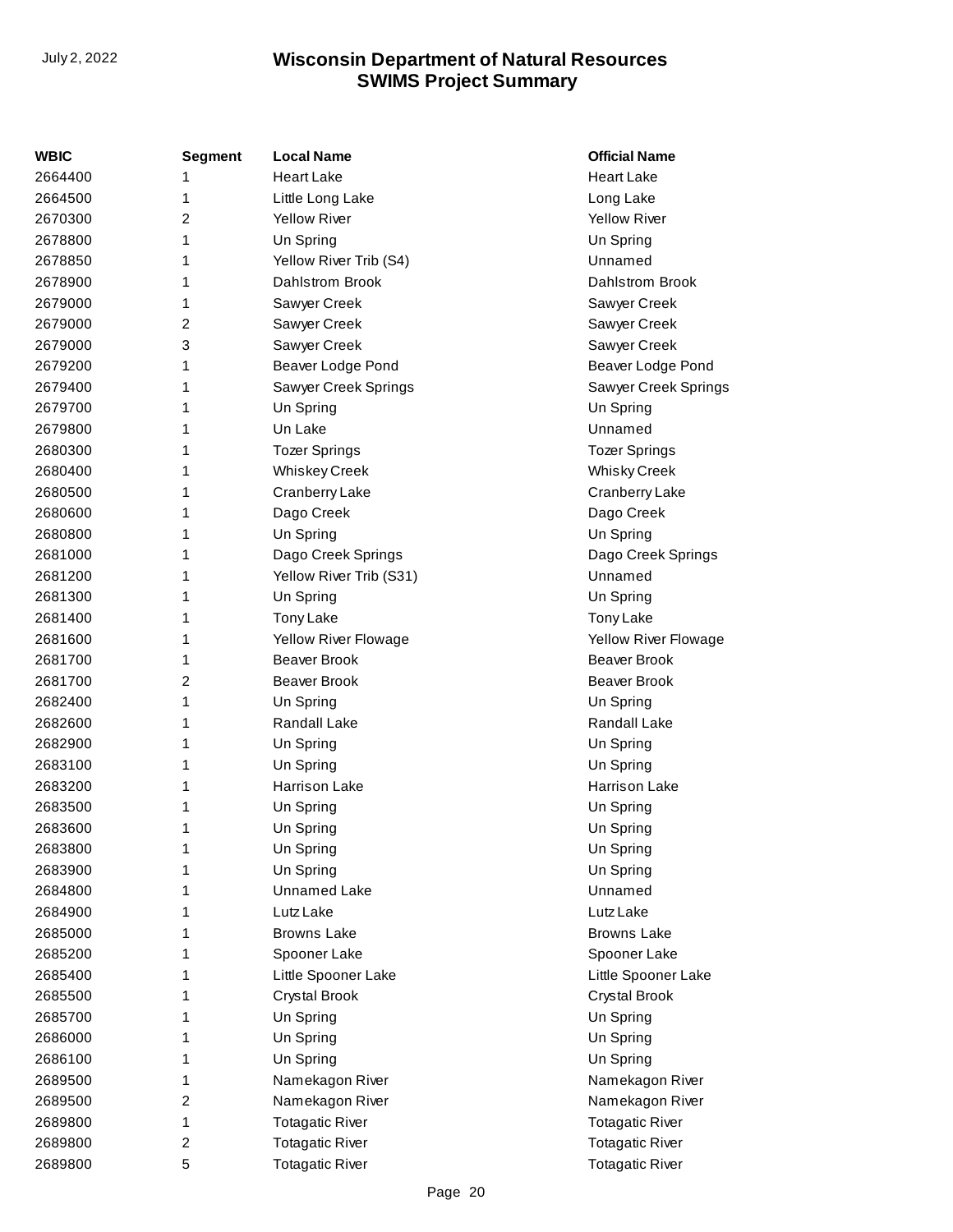| WBIC    | <b>Segment</b> | <b>Local Name</b>        | <b>Official Name</b>      |
|---------|----------------|--------------------------|---------------------------|
| 2689800 | 6              | <b>Totagatic River</b>   | <b>Totagatic River</b>    |
| 2689800 | $\overline{7}$ | <b>Totagatic River</b>   | <b>Totagatic River</b>    |
| 2689800 | 8              | <b>Totagatic River</b>   | <b>Totagatic River</b>    |
| 2689800 | 9              | <b>Totagatic River</b>   | <b>Totagatic River</b>    |
| 2689800 | 13             | <b>Totagatic River</b>   | <b>Totagatic River</b>    |
| 2689800 | 14             | <b>Totagatic River</b>   | <b>Totagatic River</b>    |
| 2690600 | 1              | <b>Fivemile Creek</b>    | Fivemile Creek            |
| 2691100 | 1              | Horseshoe Spring         | Un Spring                 |
| 2691200 | 1              | Spring Lake              | Spring Lake               |
| 2691400 | 1              | Un Lake                  | Unnamed                   |
| 2691500 | 1              | Nancy Lake               | Lake Nancy                |
| 2691800 | 1              | Kimball Lake, Lower      | Lower Kimball Lake        |
| 2691900 | 1              | Kimball Lake, Middle     | Middle Kimball Lake       |
| 2692000 | 1              | Kimball Lake, Upper      | <b>Upper Kimball Lake</b> |
| 2692100 | 1              | Chicog Creek             | Chicog Creek              |
| 2692100 | 2              | Chicog Creek             | Chicog Creek              |
| 2692200 | 1              | Chicog Lake              | Chicog Lake               |
| 2692300 | 1              | Little Chicog Creek      | Little Chicog Creek       |
| 2692300 | 2              | Little Chicog Creek      | Little Chicog Creek       |
| 2692600 | 1              | <b>Unnamed Lake</b>      | Unnamed                   |
| 2692700 | 1              | Un Lake                  | Unnamed                   |
| 2692900 | 1              | Minong Flowage           | Minong Flowage            |
| 2694300 | 1              | Bergen Creek             | Bergen Creek              |
| 2695800 | 1              | Gilmore Lake             | Gilmore Lake              |
| 2695900 | 1              | <b>Shell Creek</b>       | <b>Shell Creek</b>        |
| 2695900 | 2              | <b>Shell Creek</b>       | <b>Shell Creek</b>        |
| 2695900 | 3              | <b>Shell Creek</b>       | <b>Shell Creek</b>        |
| 2696000 | 1              | <b>Rice Lake</b>         | <b>Rice Lake</b>          |
| 2696300 | 1              | Pokegama Lake            | Pokegama Lake             |
| 2696500 | 1              | Un Spring                | Un Spring                 |
| 2696700 | 1              | Un Lake                  | Unnamed                   |
| 2696800 | 1              | Un Spring                | Un Spring                 |
| 2696900 | 1              | Bond Lake                | <b>Bond Lake</b>          |
| 2697100 | 1              | Un Lake                  | Unnamed                   |
| 2697200 | 1              | Frog Creek               | Frog Creek                |
| 2697200 | 2              | Frog Creek               | Frog Creek                |
| 2697300 | 1              | Little Frog Creek        | Little Frog Creek         |
| 2697400 | 1              | Sink Creek               | Sink Creek                |
| 2697700 | 1              | Un Lake                  | Unnamed                   |
| 2697900 | 1              | Fish Lake                | Fish Lake                 |
| 2698000 | 1              | <b>Taylor Lake</b>       | <b>Taylor Lake</b>        |
| 2698200 | 1              | <b>Black Brook</b>       | <b>Black Brook</b>        |
| 2698300 | 1              | Unnamed Lake             | Unnamed                   |
| 2698400 | 1              | <b>Cedar Creek</b>       | <b>Cedar Creek</b>        |
| 2702100 | 1              | Colton Flowage           | Colton Flowage            |
| 2702400 | 1              | <b>Unnamed Lake</b>      | Unnamed                   |
| 2703100 | 1              | <b>Williamson Creek</b>  | <b>Williamson Creek</b>   |
| 2703500 | 1              | <b>Totagatic Flowage</b> | <b>Totagatic Flowage</b>  |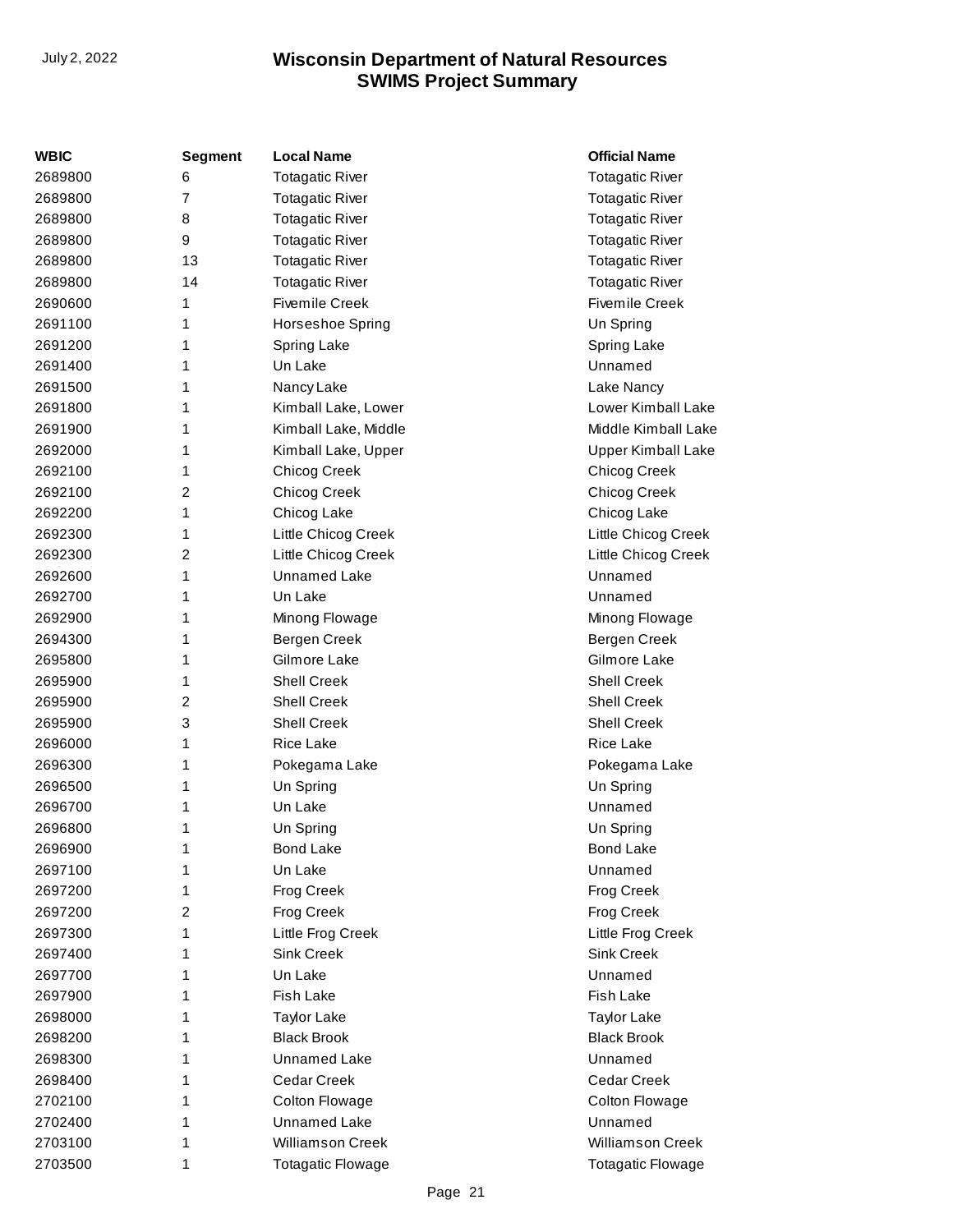| WBIC    | <b>Segment</b> | <b>Local Name</b>          | <b>Official Name</b>     |
|---------|----------------|----------------------------|--------------------------|
| 2706000 | 1              | Un Spring                  | Un Spring                |
| 2706100 | 1              | Namekagon River Trib (S18) | Unnamed                  |
| 2706200 | 1              | Mckenzie Creek             | McKenzie Creek           |
| 2706200 | 2              | Mckenzie Creek             | McKenzie Creek           |
| 2706200 | 3              | Mckenzie Creek             | McKenzie Creek           |
| 2706300 | 1              | Mckenzie Lake, Lower       | Lower McKenzie Lake      |
| 2706500 | 1              | Mckenzie Lake, Middle      | Middle McKenzie Lake     |
| 2706800 | 1              | Big Mckenzie Lake          | McKenzie Lake            |
| 2707200 | 1              | <b>Unnamed Lake</b>        | Unnamed T40n R14w S36-15 |
| 2707300 | 1              | Rocky Ridge Lake           | Rocky Ridge Lake         |
| 2707400 | 1              | Rocky Ridge Creek          | Rocky Ridge Creek        |
| 2707400 | 2              | Rocky Ridge Creek          | Rocky Ridge Creek        |
| 2707500 | 1              | Un Spring                  | Un Spring                |
| 2707900 | 1              | Un Spring                  | Un Spring                |
| 2708000 | 1              | Un Spring                  | Unnamed                  |
| 2708200 | 1              | Un Spring                  | Un Spring                |
| 2708400 | 1              | Un Spring                  | Un Spring                |
| 2708500 | 1              | Spring Lake                | Spring Lake              |
| 2708600 | 1              | Casey Creek                | Casey Creek              |
| 2708600 | 2              | Casey Creek                | Casey Creek              |
| 2708600 | 3              | Casey Creek                | Casey Creek              |
| 2708600 | 4              | Casey Creek                | Casey Creek              |
| 2708800 | 1              | Casey Creek Flowage        | Casey Creek Flowage      |
| 2708900 | 1              | Deer Lake                  | Deer Lake                |
| 2709100 | 1              | <b>Big Casey Lake</b>      | Casey Lake               |
| 2709300 | 1              | Goose Lake                 | Goose Lake               |
| 2709400 | 1              | Loon Lake                  | Loon Lake                |
| 2709500 | 1              | Un Lake                    | Unnamed                  |
| 2709700 | 1              | Un Lake                    | Unnamed                  |
| 2709800 | 1              | Dunn Lake                  | Dunn Lake                |
| 2709900 | 1              | Little Casey Lake          | Little Casey Lake        |
| 2710100 | 1              | Mckinley Lake              | McKinley Lake            |
| 2710200 | 1              | Un Lake                    | Unnamed                  |
| 2710300 | 1              | Lincoln Lake               | Lincoln Lake             |
| 2710400 | 1              | <b>Christensen Creek</b>   | <b>Christensen Creek</b> |
| 2710500 | 1              | Stuntz Brook               | <b>Stuntz Brook</b>      |
| 2710800 | 1              | Matthews Lake              | Matthews Lake            |
| 2711000 | 1              | Un Lake                    | Unnamed                  |
| 2711200 | 1              | Un Spring                  | Un Spring                |
| 2711300 | 1              | Mckenzie Creek             | McKenzie Creek           |
| 2711500 | 1              | Mckenzie Springs           | McKenzie Springs         |
| 2711600 | 1              | <b>Boyle Brook</b>         | Boyle Brook              |
| 2711800 | 1              | Boyle Brook Spring         | Boyle Brook Spring       |
| 2712000 | 1              | Trego Lake                 | Trego Lake               |
| 2712200 | 1              | Potato Creek               | Potato Creek             |
| 2712200 | 2              | Potato Creek               | Potato Creek             |
| 2712200 | 3              | Potato Creek by Trego Lake | Potato Creek             |
| 2712300 | 1              | Little Mackay Creek        | Little Mackay Creek      |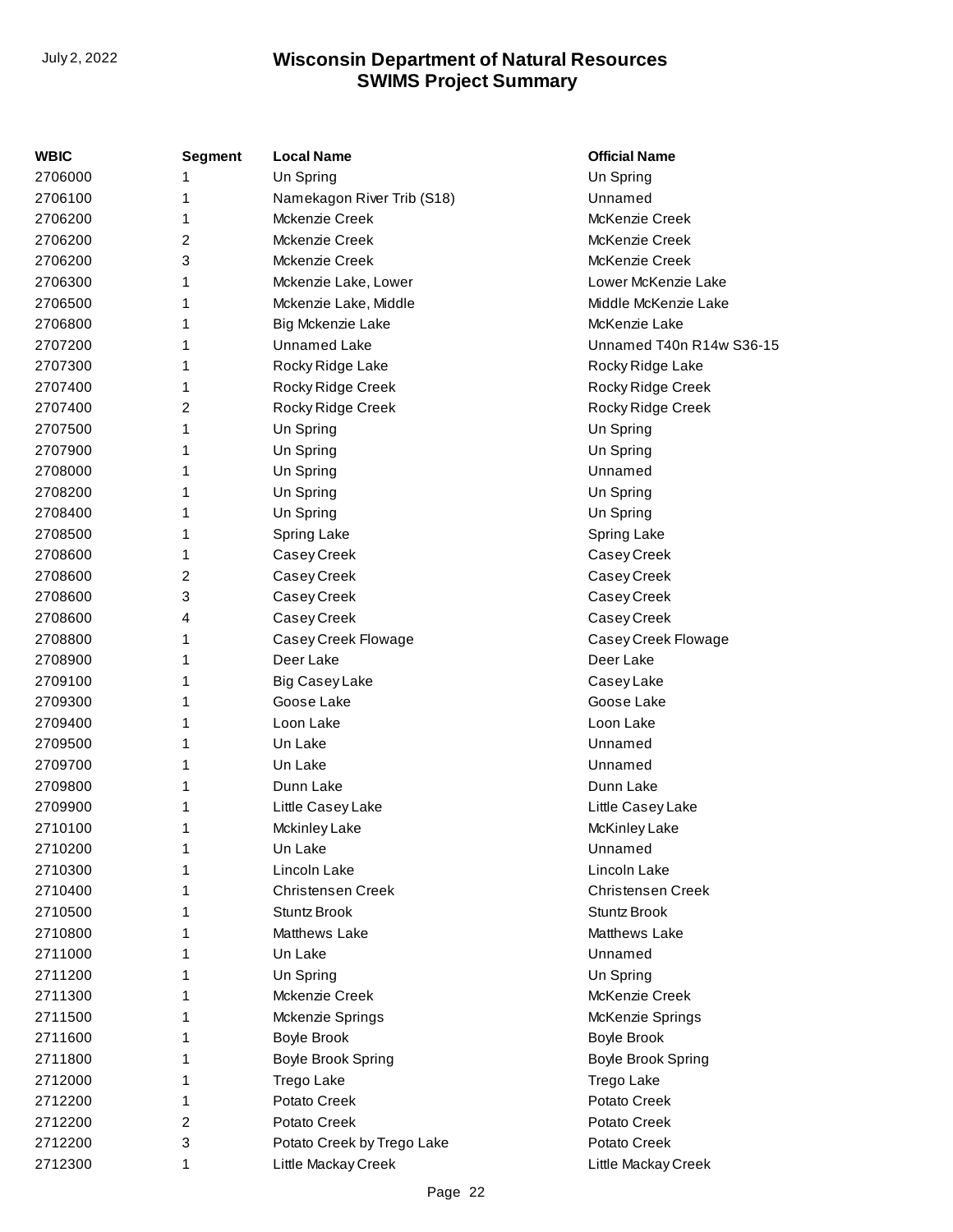| <b>WBIC</b> | <b>Segment</b> | <b>Local Name</b>           | <b>Official Name</b>        |
|-------------|----------------|-----------------------------|-----------------------------|
| 2712700     | 1              | Little Mackay Creek Spring  | Little Mackay Creek Spring  |
| 2712800     | 1              | Dilly Lake                  | Dilley Lake                 |
| 2713000     | 1              | Un Spring                   | Un Spring                   |
| 2713200     | 1              | Anah Springs                | Anah Springs                |
| 2713300     | 1              | Pine Brook                  | Pine Brook                  |
| 2713700     | 1              | <b>Rainbow Springs</b>      | Un Spring                   |
| 2713800     | 1              | <b>Westenberg Creek</b>     | <b>Westenberg Creek</b>     |
| 2713900     | 1              | <b>Westenberg Spring</b>    | <b>Westenberg Spring</b>    |
| 2714100     | 1              | Dugan Run                   | Dugan Run                   |
| 2714200     | 1              | Dugan Lake                  | Dugan Lake                  |
| 2714400     | 1              | Little Dugan Lake           | Little Dugan Lake           |
| 2714500     | 1              | Potato Lake                 | Potato Lake                 |
| 2714700     | 1              | Crystal Lake                | Crystal Lake                |
| 2714800     | 1              | Veazie Creek                | Veazie Creek                |
| 2714900     | 1              | Un Spring                   | Un Spring                   |
| 2715100     | 1              | Veazie Springs              | Veazie Springs              |
| 2715100     | 2              | Veazie Springs              | Veazie Springs              |
| 2715100     | 3              | Veazie Springs              | Veazie Springs              |
| 2715300     | 1              | Un Spring                   | Un Spring                   |
| 2715500     | 1              | Un Spring                   | Un Spring                   |
| 2715700     | 1              | Spring Lake                 | Spring Lake                 |
| 2715800     | 1              | <b>Whalen Creek</b>         | <b>Whalen Creek</b>         |
| 2715800     | $\overline{2}$ | <b>Whalen Creek</b>         | <b>Whalen Creek</b>         |
| 2715900     | 1              | <b>Whalen Lake</b>          | <b>Whalen Lake</b>          |
| 2716000     | 1              | <b>Whalen Springs</b>       | <b>Whalen Springs</b>       |
| 2716100     | 1              | <b>Earl Creek</b>           | <b>Earl Creek</b>           |
| 2716200     | 1              | Earl Springs                | Earl Springs                |
| 2716300     | 1              | Bean Brook                  | Bean Brook                  |
| 2716300     | 2              | Bean Brook                  | Bean Brook                  |
| 2716400     | 1              | Mackay Creek                | Mackay Creek                |
| 2716600     | 1              | Un Spring                   | Un Spring                   |
| 2717100     | 1              | Mackay Springs              | Mackay Springs              |
| 2717400     | 1              | South Fork Bean Brook       | South Fork Bean Brook       |
| 2717500     | 1              | <b>Godfrey Creek</b>        | <b>Godfrey Creek</b>        |
| 2717500     | 2              | Godfrey Creek               | <b>Godfrey Creek</b>        |
| 2717800     | 1              | Un Spring                   | Un Spring                   |
| 2718100     | 1              | Un Spring                   | Un Spring                   |
| 2718200     | 1              | Bean Brook Spring           | Bean Brook Spring           |
| 2718300     | 1              | Little Bean Brook           | Little Bean Brook           |
| 2718500     | 1              | Bean Lake                   | Bean Lake                   |
| 2718900     | 1              | <b>Gull Creek</b>           | <b>Gull Creek</b>           |
| 2718900     | 2              | <b>Gull Creek</b>           | <b>Gull Creek</b>           |
| 2719100     | 1              | Un Spring                   | Un Spring                   |
| 2719300     | 1              | <b>Gull Creek Springs</b>   | <b>Gull Creek Springs</b>   |
| 2719400     | 1              | <b>Gull Lake</b>            | <b>Gull Lake</b>            |
| 2719500     | 2              | <b>Spring Creek</b>         | <b>Spring Creek</b>         |
| 2719800     | 1              | Un Spring                   | Un Spring                   |
| 2720000     | 1              | <b>Spring Creek Springs</b> | <b>Spring Creek Springs</b> |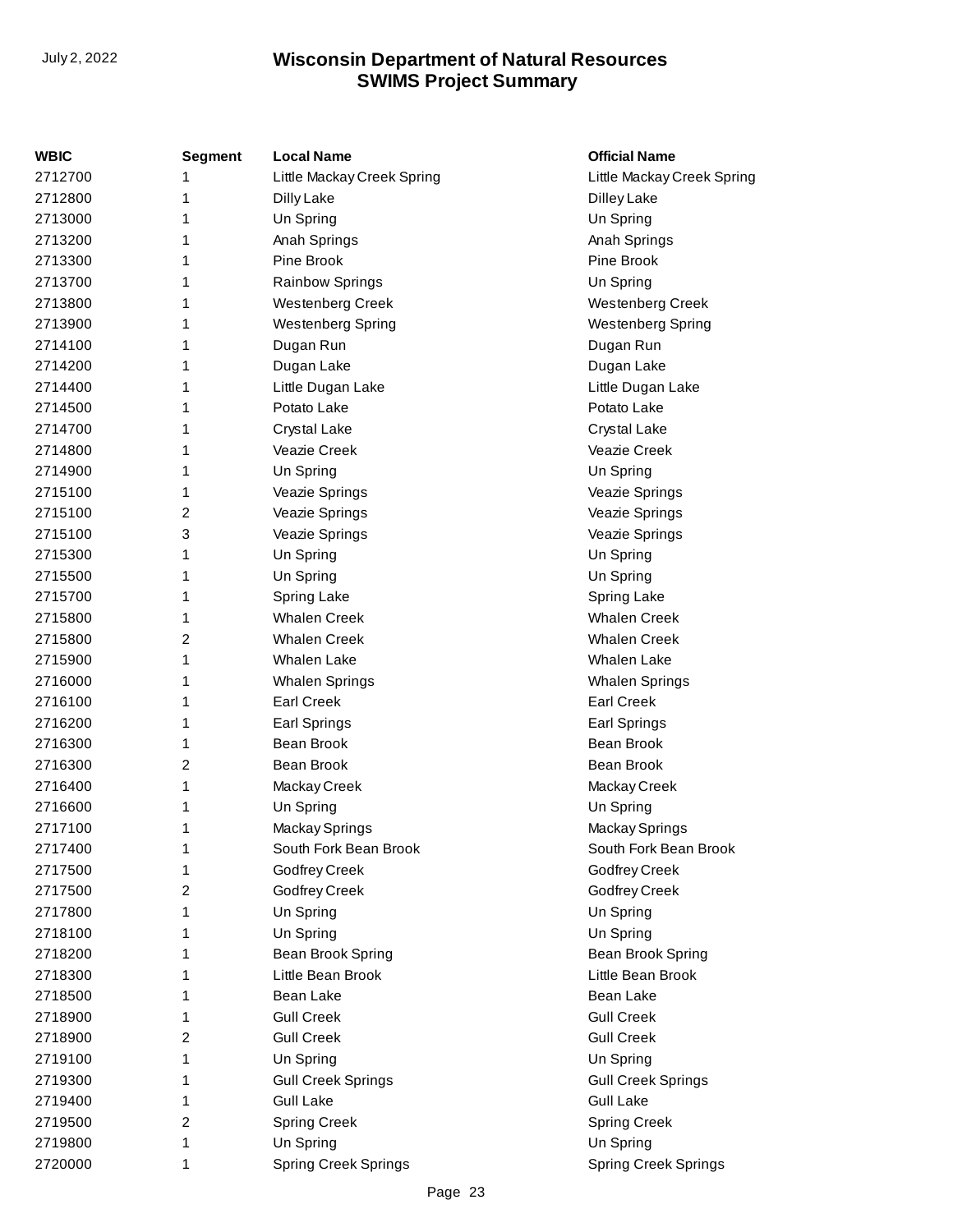| <b>WBIC</b> | <b>Segment</b> | <b>Local Name</b>                    | <b>Official Name</b> |
|-------------|----------------|--------------------------------------|----------------------|
| 2720300     | 1              | Un Spring                            | Un Spring            |
| 2720500     | 1              | <b>Spring Brook</b>                  | <b>Spring Brook</b>  |
| 2720600     | 1              | Savage Springs                       | Savage Springs       |
| 2720700     | 1              | Hay Creek                            | Hay Creek            |
| 2720700     | 2              | Hay Creek                            | Hay Creek            |
| 2720800     | 1              | Hay Lake                             | Hay Lake             |
| 2721200     | 1              | Namekagon River Trib (S8-6)          | Unnamed              |
| 2721300     | 1              | Un Spring                            | Un Spring            |
| 2721400     | 1              | <b>Tranus Creek</b>                  | <b>Tranus Creek</b>  |
| 2721600     | 1              | <b>Tranus Lake</b>                   | <b>Tranus Lake</b>   |
| 2721700     | 1              | Chippanazie Creek                    | Chippanazie Creek    |
| 2721700     | 2              | Chippanazie Creek                    | Chippanazie Creek    |
| 2721800     | 1              | Maggie Creek                         | Maggie Creek         |
| 2722000     | 1              | Sugarbush Lake                       | Sugar Bush Lake      |
| 2722200     | 1              | Chippanazie Creek Trib (S9-16)       | Unnamed              |
| 2722400     | 1              | Cranberry Flowage                    | Davis Flowage        |
| 2722600     | 1              | Un Lake                              | Unnamed              |
| 2722800     | 1              | Chippanazie Lake                     | Chippanazie Lake     |
| 2722900     | 1              | Elm Creek                            | Elm Creek            |
| 2723700     | 1              | Un Spring                            | Un Spring            |
| 2723900     | 1              | <b>Flat Creek</b>                    | <b>Flat Creek</b>    |
| 3000223     | 1              | Boyle Brook Trib (13-4)              | Unnamed              |
| 3000224     | 1              | Boyle Brook Trib (13-14)             | Unnamed              |
| 3000263     | 1              | Local Water                          | Unnamed              |
| 3000351     | 1              | Local Water                          | Unnamed              |
| 5004288     | 1              | Shell Lake Tributary                 | Unnamed              |
| 5004378     | 1              | Shell Lake Tributary                 | Unnamed              |
| 5004452     | 1              | Shell Lake Tributary                 | Unnamed              |
| 5004495     | 1              | Shell Lake Tributary                 | Unnamed              |
| 5004594     | 1              | <b>Shell Lake Tributary</b>          | Unnamed              |
| 5004784     | 1              | Unnamed Trib from Birch to Balsam Lk | Unnamed              |
| 5505008     | 1              | Local Water                          | Unnamed              |
| 5505050     | 1              | Local Water                          | Unnamed              |
| 5505150     | 1              | Local Water                          | Unnamed              |
| 5505220     | 1              | Local Water                          | Unnamed              |
| 5505243     | 1              | <b>Local Water</b>                   | Unnamed              |
| 5505267     | 1              | Local Water                          | Unnamed              |
| 5505305     | 1              | <b>Local Water</b>                   | Unnamed              |
| 5505416     | 1              | <b>Local Water</b>                   | Unnamed              |
| 5505424     | 1              | Local Water                          | Unnamed              |
| 5505461     | 1              | Local Water                          | Unnamed              |
| 5505539     | 1              | Local Water                          | Unnamed              |
| 5505659     | 1              | <b>Local Water</b>                   | Unnamed              |
| 5506223     | 1              | Local Water                          | Unnamed              |
| 5506263     | 1              | Local Water                          | Unnamed              |
| 5506557     | 1              | Local Water                          | Unnamed              |
| 5507144     | 1              | Local Water                          | Unnamed              |
| 5507245     | 1              | Local Water                          | Unnamed              |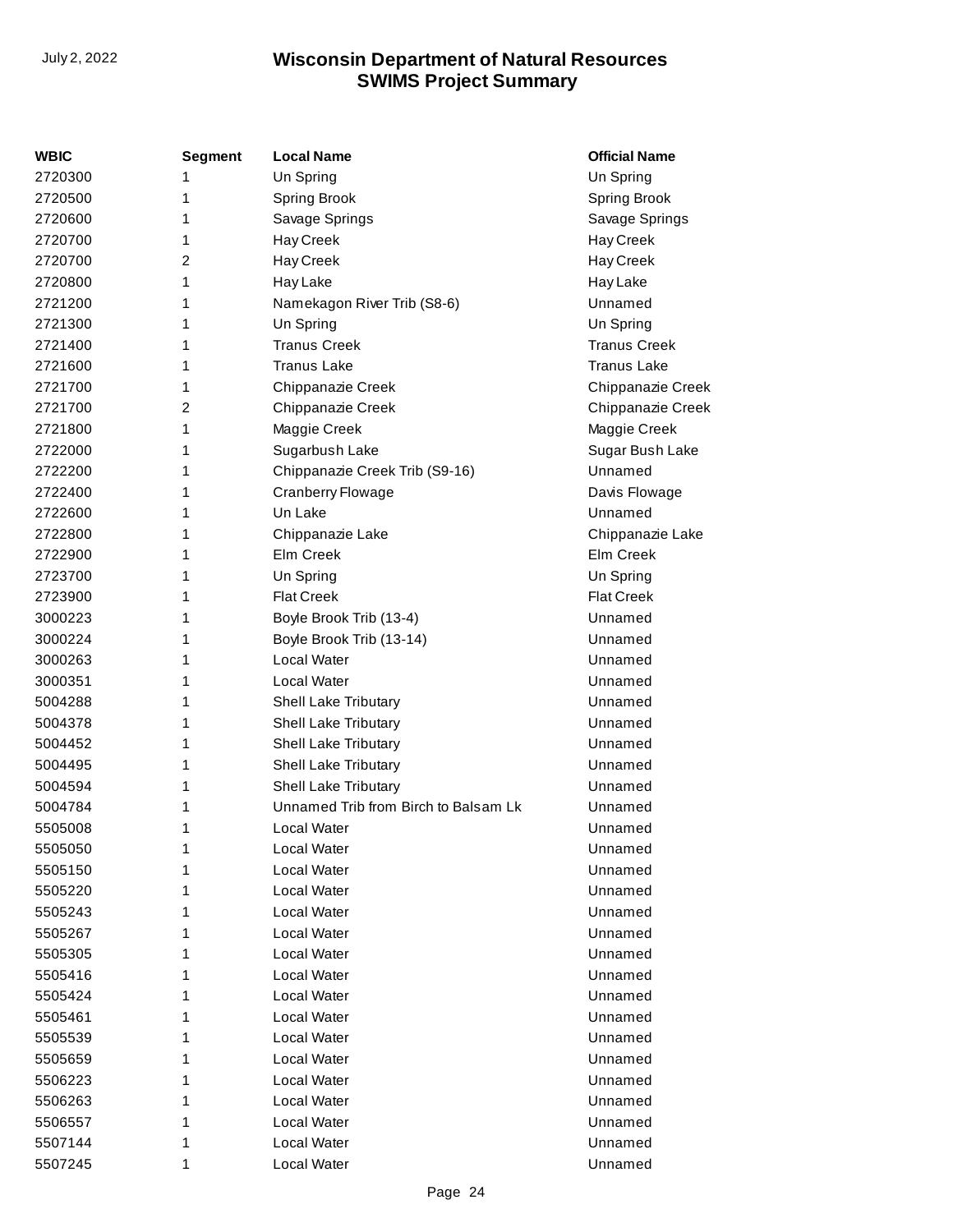| <b>WBIC</b> | <b>Segment</b> | <b>Local Name</b>  | <b>Official Name</b> |
|-------------|----------------|--------------------|----------------------|
| 5507297     | 1              | <b>Local Water</b> | Unnamed              |
| 5507326     | 1              | Local Water        | Unnamed              |
| 5507337     | 1              | Local Water        | Unnamed              |
| 5507343     | 1              | Local Water        | Unnamed              |
| 5507366     | 1              | Local Water        | Unnamed              |
| 5507390     | 1              | <b>Local Water</b> | Unnamed              |
| 5507451     | 1              | Local Water        | Unnamed              |
| 5507486     | 1              | Local Water        | Unnamed              |
| 5507610     | 1              | Local Water        | Unnamed              |
| 5507700     | 1              | Local Water        | Unnamed              |
| 5507831     | 1              | Local Water        | Unnamed              |
| 5507908     | 1              | Local Water        | Unnamed              |
| 5507936     | 1              | Local Water        | Unnamed              |
| 5508025     | 1              | <b>Local Water</b> | Unnamed              |
| 5508032     | 1              | Local Water        | Unnamed              |
| 5508253     | 1              | Local Water        | Unnamed              |
| 5508278     | 1              | Local Water        | Unnamed              |
| 5508297     | 1              | Local Water        | Unnamed              |
| 5508336     | 1              | Local Water        | Unnamed              |
| 5508473     | 1              | Local Water        | Unnamed              |
| 5508638     | 1              | Local Water        | Unnamed              |
| 5508678     | 1              | <b>Local Water</b> | Unnamed              |
| 5508692     | 1              | Local Water        | Unnamed              |
| 5508701     | 1              | Local Water        | Unnamed              |
| 5508733     | 1              | Local Water        | Unnamed              |
| 5508852     | 1              | Local Water        | Unnamed              |
| 5508936     | 1              | Local Water        | Unnamed              |
| 5508996     | 1              | Local Water        | Unnamed              |
| 5509061     | 1              | Local Water        | Unnamed              |
| 5509068     | 1              | Local Water        | Unnamed              |
| 5509141     | 1              | Local Water        | Unnamed              |
| 5509179     | 1              | Local Water        | Unnamed              |
| 5509273     | 1              | Local Water        | Unnamed              |
| 5509320     | 1              | <b>Local Water</b> | Unnamed              |
| 5509376     | 1              | Local Water        | Unnamed              |
| 5509490     | 1              | Local Water        | Unnamed              |
| 5509557     | 1              | Local Water        | Unnamed              |
| 5509887     | 1              | Local Water        | Unnamed              |
| 5509993     | 1              | Local Water        | Unnamed              |
| 5510016     | 1              | Local Water        | Unnamed              |
| 5510123     | 1              | Local Water        | Unnamed              |
| 5510366     | 1              | Local Water        | Unnamed              |
| 5510961     | 1              | Local Water        | Unnamed              |
| 5511091     | 1              | Local Water        | Unnamed              |
| 5511203     | 1              | Local Water        | Unnamed              |
| 5511387     | 1              | Local Water        | Unnamed              |
| 5511507     | 1              | Local Water        | Unnamed              |
| 5512087     | 1              | Local Water        | Unnamed              |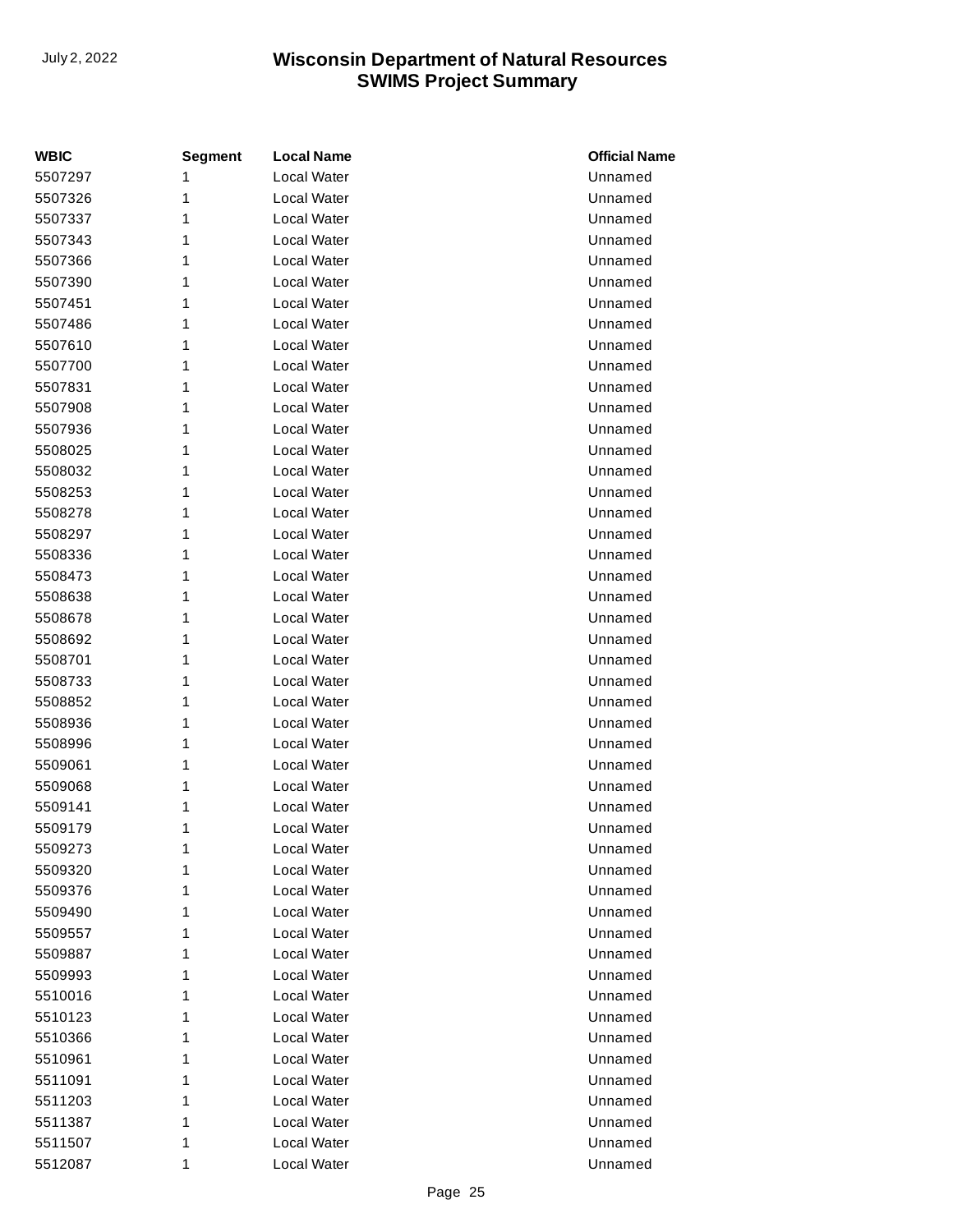| WBIC    | <b>Segment</b> | <b>Local Name</b>   | <b>Official Name</b> |
|---------|----------------|---------------------|----------------------|
| 5512160 | 1              | Local Water         | Unnamed              |
| 5512274 | 1              | Local Water         | Unnamed              |
| 5512335 | 1              | Local Water         | Unnamed              |
| 5512339 | 1              | Local Water         | Unnamed              |
| 5512389 | 1              | Unnamed             | Unnamed              |
| 5512512 | 1              | Local Water         | Unnamed              |
| 5512553 | 1              | Local Water         | Unnamed              |
| 5512602 | 1              | Local Water         | Unnamed              |
| 5512676 | 1              | <b>Local Water</b>  | Unnamed              |
| 5512695 | 1              | Local Water         | Unnamed              |
| 5512716 | 1              | Local Water         | Unnamed              |
| 5512718 | 1              | Local Water         | Unnamed              |
| 5512747 | 1              | Local Water         | Unnamed              |
| 5512989 | 1              | Local Water         | Unnamed              |
| 5513011 | 1              | Local Water         | Unnamed              |
| 5513062 | 1              | Local Water         | Unnamed              |
| 5513087 | 1              | <b>Local Water</b>  | Unnamed              |
| 5513172 | 1              | Local Water         | Unnamed              |
| 5513225 | 1              | Local Water         | Unnamed              |
| 5513317 | 1              | Local Water         | Unnamed              |
| 5513356 | 1              | Local Water         | Unnamed              |
| 5513377 | 1              | Local Water         | Unnamed              |
| 5513570 | 1              | Local Water         | Unnamed              |
| 5513598 | 1              | Local Water         | Unnamed              |
| 5513873 | 1              | Local Water         | Unnamed              |
| 5513876 | 1              | <b>Unnamed Lake</b> | Unnamed              |
| 5513887 | 1              | Local Water         | Unnamed              |
| 5513897 | 1              | Local Water         | Unnamed              |
| 5513906 | 1              | Local Water         | Unnamed              |
| 5513966 | 1              | Local Water         | Unnamed              |
| 5514016 | 1              | Local Water         | Unnamed              |
| 5514218 | 1              | Local Water         | Unnamed              |
| 5514371 | 1              | Local Water         | Unnamed              |
| 5514400 | 1              | Local Water         | Unnamed              |
| 5514489 | 1              | Local Water         | Unnamed              |
| 5514632 | 1              | Unnamed             | Unnamed              |
| 5514686 | 1              | Local Water         | Unnamed              |
| 5514756 | 1              | <b>Twin Lake</b>    | <b>Twin Lake</b>     |
| 5514892 | 1              | Local Water         | Unnamed              |
| 5514931 | 1              | Local Water         | Unnamed              |
| 5514977 | 1              | Local Water         | Unnamed              |
| 5515013 | 1              | Local Water         | Unnamed              |
| 5515330 | 1              | Local Water         | Unnamed              |
| 5515502 | 1              | Local Water         | Unnamed              |
| 5515515 | 1              | Local Water         | Unnamed              |
| 5515517 | 1              | Local Water         | Unnamed              |
| 5515769 | 1              | Local Water         | Unnamed              |
| 5515783 | 1              | Local Water         | Unnamed              |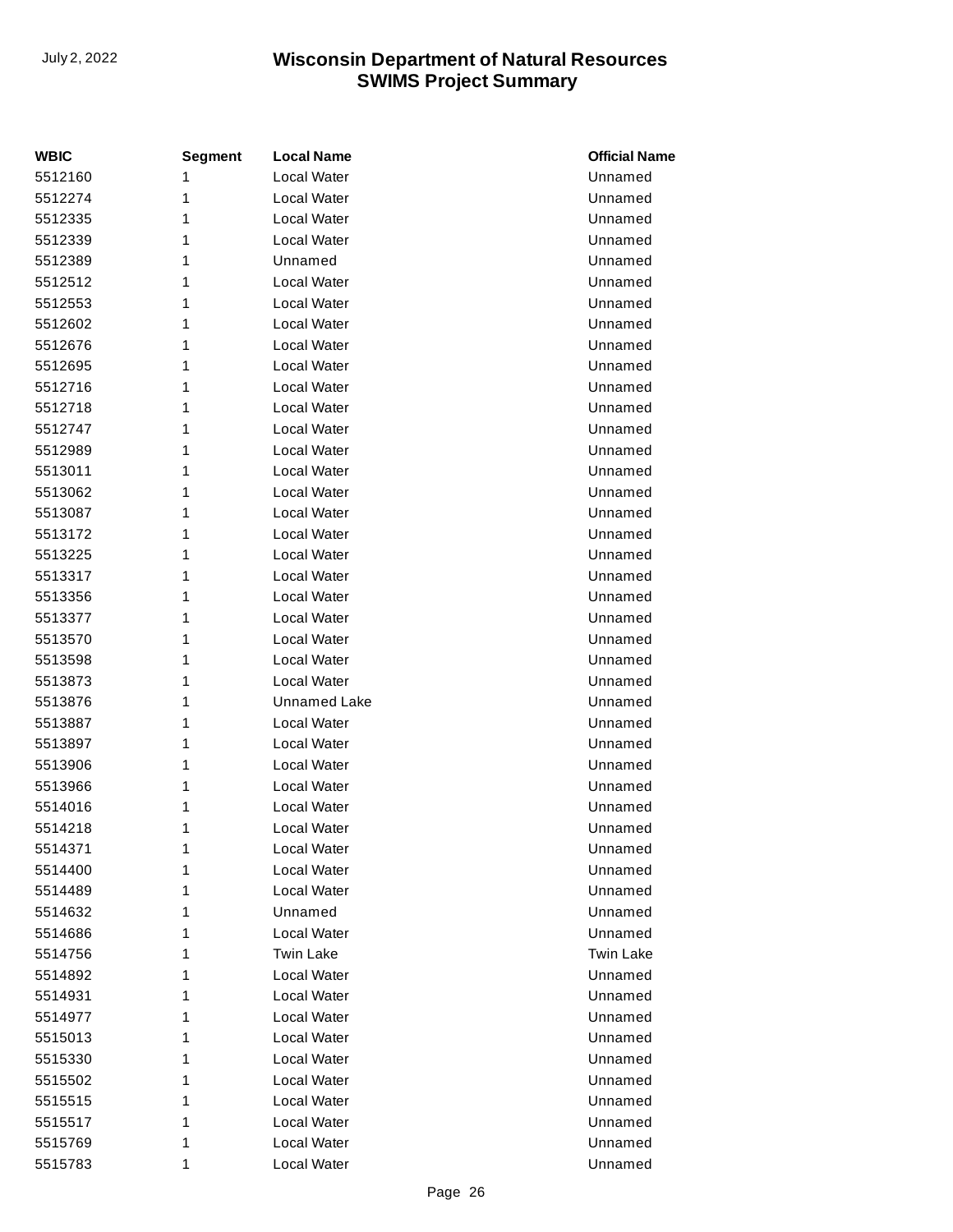| Local Water<br>Unnamed<br>5515803<br>1<br>5515832<br>Local Water<br>Unnamed<br>1<br>5515900<br>Local Water<br>Unnamed<br>1<br>5515983<br>Local Water<br>Unnamed<br>1<br>Unnamed<br>5516104<br>Local Water<br>1<br>5516144<br>Local Water<br>Unnamed<br>1<br>5516148<br>Local Water<br>Unnamed<br>1<br>Local Water<br>Unnamed<br>5516152<br>1<br>Unnamed<br>5516220<br>Local Water<br>1<br>5516323<br>Local Water<br>Unnamed<br>1<br>5516327<br>Local Water<br>Unnamed<br>1<br>5516334<br>Local Water<br>Unnamed<br>1<br>Unnamed<br>5516335<br>Local Water<br>1<br>5516375<br>Local Water<br>Unnamed<br>1<br>5516389<br>Local Water<br>Unnamed<br>1<br>Local Water<br>Unnamed<br>5516406<br>1<br>Unnamed<br>5516412<br>Local Water<br>1<br>Local Water<br>Unnamed<br>5516450<br>1<br>5516526<br>Local Water<br>Unnamed<br>1<br>5516579<br>Local Water<br>Unnamed<br>1<br>Unnamed<br>5516581<br>Local Water<br>1<br>5516764<br>Local Water<br>Unnamed<br>1<br>5516788<br>Local Water<br>Unnamed<br>1<br>Local Water<br>Unnamed<br>5516790<br>1<br>Unnamed<br>5516856<br>Local Water<br>1<br>Local Water<br>Unnamed<br>5516967<br>1<br>5516999<br>Local Water<br>Unnamed<br>1<br>5517046<br>Local Water<br>Unnamed<br>1<br>5517233<br>Local Water<br>Unnamed<br>1<br>5582769<br>Local Water<br>Unnamed<br>1<br>Local Water<br>5582770<br>Unnamed<br>1<br>Local Water<br>5583341<br>Unnamed<br>1<br>Local Water<br>5583381<br>Unnamed<br>1<br>5589984<br>Unnamed<br>Unnamed<br>5590790<br>Local Water<br>Unnamed<br>Local Water<br>5590798<br>Unnamed<br>Local Water<br>Unnamed<br>5590804<br>Local Water<br>5591158<br>Unnamed<br>1 | <b>WBIC</b> | Segment | <b>Local Name</b> | <b>Official Name</b> |
|----------------------------------------------------------------------------------------------------------------------------------------------------------------------------------------------------------------------------------------------------------------------------------------------------------------------------------------------------------------------------------------------------------------------------------------------------------------------------------------------------------------------------------------------------------------------------------------------------------------------------------------------------------------------------------------------------------------------------------------------------------------------------------------------------------------------------------------------------------------------------------------------------------------------------------------------------------------------------------------------------------------------------------------------------------------------------------------------------------------------------------------------------------------------------------------------------------------------------------------------------------------------------------------------------------------------------------------------------------------------------------------------------------------------------------------------------------------------------------------------------------------------------------------------------------------------------------------------------------------------------------|-------------|---------|-------------------|----------------------|
|                                                                                                                                                                                                                                                                                                                                                                                                                                                                                                                                                                                                                                                                                                                                                                                                                                                                                                                                                                                                                                                                                                                                                                                                                                                                                                                                                                                                                                                                                                                                                                                                                                  |             |         |                   |                      |
|                                                                                                                                                                                                                                                                                                                                                                                                                                                                                                                                                                                                                                                                                                                                                                                                                                                                                                                                                                                                                                                                                                                                                                                                                                                                                                                                                                                                                                                                                                                                                                                                                                  |             |         |                   |                      |
|                                                                                                                                                                                                                                                                                                                                                                                                                                                                                                                                                                                                                                                                                                                                                                                                                                                                                                                                                                                                                                                                                                                                                                                                                                                                                                                                                                                                                                                                                                                                                                                                                                  |             |         |                   |                      |
|                                                                                                                                                                                                                                                                                                                                                                                                                                                                                                                                                                                                                                                                                                                                                                                                                                                                                                                                                                                                                                                                                                                                                                                                                                                                                                                                                                                                                                                                                                                                                                                                                                  |             |         |                   |                      |
|                                                                                                                                                                                                                                                                                                                                                                                                                                                                                                                                                                                                                                                                                                                                                                                                                                                                                                                                                                                                                                                                                                                                                                                                                                                                                                                                                                                                                                                                                                                                                                                                                                  |             |         |                   |                      |
|                                                                                                                                                                                                                                                                                                                                                                                                                                                                                                                                                                                                                                                                                                                                                                                                                                                                                                                                                                                                                                                                                                                                                                                                                                                                                                                                                                                                                                                                                                                                                                                                                                  |             |         |                   |                      |
|                                                                                                                                                                                                                                                                                                                                                                                                                                                                                                                                                                                                                                                                                                                                                                                                                                                                                                                                                                                                                                                                                                                                                                                                                                                                                                                                                                                                                                                                                                                                                                                                                                  |             |         |                   |                      |
|                                                                                                                                                                                                                                                                                                                                                                                                                                                                                                                                                                                                                                                                                                                                                                                                                                                                                                                                                                                                                                                                                                                                                                                                                                                                                                                                                                                                                                                                                                                                                                                                                                  |             |         |                   |                      |
|                                                                                                                                                                                                                                                                                                                                                                                                                                                                                                                                                                                                                                                                                                                                                                                                                                                                                                                                                                                                                                                                                                                                                                                                                                                                                                                                                                                                                                                                                                                                                                                                                                  |             |         |                   |                      |
|                                                                                                                                                                                                                                                                                                                                                                                                                                                                                                                                                                                                                                                                                                                                                                                                                                                                                                                                                                                                                                                                                                                                                                                                                                                                                                                                                                                                                                                                                                                                                                                                                                  |             |         |                   |                      |
|                                                                                                                                                                                                                                                                                                                                                                                                                                                                                                                                                                                                                                                                                                                                                                                                                                                                                                                                                                                                                                                                                                                                                                                                                                                                                                                                                                                                                                                                                                                                                                                                                                  |             |         |                   |                      |
|                                                                                                                                                                                                                                                                                                                                                                                                                                                                                                                                                                                                                                                                                                                                                                                                                                                                                                                                                                                                                                                                                                                                                                                                                                                                                                                                                                                                                                                                                                                                                                                                                                  |             |         |                   |                      |
|                                                                                                                                                                                                                                                                                                                                                                                                                                                                                                                                                                                                                                                                                                                                                                                                                                                                                                                                                                                                                                                                                                                                                                                                                                                                                                                                                                                                                                                                                                                                                                                                                                  |             |         |                   |                      |
|                                                                                                                                                                                                                                                                                                                                                                                                                                                                                                                                                                                                                                                                                                                                                                                                                                                                                                                                                                                                                                                                                                                                                                                                                                                                                                                                                                                                                                                                                                                                                                                                                                  |             |         |                   |                      |
|                                                                                                                                                                                                                                                                                                                                                                                                                                                                                                                                                                                                                                                                                                                                                                                                                                                                                                                                                                                                                                                                                                                                                                                                                                                                                                                                                                                                                                                                                                                                                                                                                                  |             |         |                   |                      |
|                                                                                                                                                                                                                                                                                                                                                                                                                                                                                                                                                                                                                                                                                                                                                                                                                                                                                                                                                                                                                                                                                                                                                                                                                                                                                                                                                                                                                                                                                                                                                                                                                                  |             |         |                   |                      |
|                                                                                                                                                                                                                                                                                                                                                                                                                                                                                                                                                                                                                                                                                                                                                                                                                                                                                                                                                                                                                                                                                                                                                                                                                                                                                                                                                                                                                                                                                                                                                                                                                                  |             |         |                   |                      |
|                                                                                                                                                                                                                                                                                                                                                                                                                                                                                                                                                                                                                                                                                                                                                                                                                                                                                                                                                                                                                                                                                                                                                                                                                                                                                                                                                                                                                                                                                                                                                                                                                                  |             |         |                   |                      |
|                                                                                                                                                                                                                                                                                                                                                                                                                                                                                                                                                                                                                                                                                                                                                                                                                                                                                                                                                                                                                                                                                                                                                                                                                                                                                                                                                                                                                                                                                                                                                                                                                                  |             |         |                   |                      |
|                                                                                                                                                                                                                                                                                                                                                                                                                                                                                                                                                                                                                                                                                                                                                                                                                                                                                                                                                                                                                                                                                                                                                                                                                                                                                                                                                                                                                                                                                                                                                                                                                                  |             |         |                   |                      |
|                                                                                                                                                                                                                                                                                                                                                                                                                                                                                                                                                                                                                                                                                                                                                                                                                                                                                                                                                                                                                                                                                                                                                                                                                                                                                                                                                                                                                                                                                                                                                                                                                                  |             |         |                   |                      |
|                                                                                                                                                                                                                                                                                                                                                                                                                                                                                                                                                                                                                                                                                                                                                                                                                                                                                                                                                                                                                                                                                                                                                                                                                                                                                                                                                                                                                                                                                                                                                                                                                                  |             |         |                   |                      |
|                                                                                                                                                                                                                                                                                                                                                                                                                                                                                                                                                                                                                                                                                                                                                                                                                                                                                                                                                                                                                                                                                                                                                                                                                                                                                                                                                                                                                                                                                                                                                                                                                                  |             |         |                   |                      |
|                                                                                                                                                                                                                                                                                                                                                                                                                                                                                                                                                                                                                                                                                                                                                                                                                                                                                                                                                                                                                                                                                                                                                                                                                                                                                                                                                                                                                                                                                                                                                                                                                                  |             |         |                   |                      |
|                                                                                                                                                                                                                                                                                                                                                                                                                                                                                                                                                                                                                                                                                                                                                                                                                                                                                                                                                                                                                                                                                                                                                                                                                                                                                                                                                                                                                                                                                                                                                                                                                                  |             |         |                   |                      |
|                                                                                                                                                                                                                                                                                                                                                                                                                                                                                                                                                                                                                                                                                                                                                                                                                                                                                                                                                                                                                                                                                                                                                                                                                                                                                                                                                                                                                                                                                                                                                                                                                                  |             |         |                   |                      |
|                                                                                                                                                                                                                                                                                                                                                                                                                                                                                                                                                                                                                                                                                                                                                                                                                                                                                                                                                                                                                                                                                                                                                                                                                                                                                                                                                                                                                                                                                                                                                                                                                                  |             |         |                   |                      |
|                                                                                                                                                                                                                                                                                                                                                                                                                                                                                                                                                                                                                                                                                                                                                                                                                                                                                                                                                                                                                                                                                                                                                                                                                                                                                                                                                                                                                                                                                                                                                                                                                                  |             |         |                   |                      |
|                                                                                                                                                                                                                                                                                                                                                                                                                                                                                                                                                                                                                                                                                                                                                                                                                                                                                                                                                                                                                                                                                                                                                                                                                                                                                                                                                                                                                                                                                                                                                                                                                                  |             |         |                   |                      |
|                                                                                                                                                                                                                                                                                                                                                                                                                                                                                                                                                                                                                                                                                                                                                                                                                                                                                                                                                                                                                                                                                                                                                                                                                                                                                                                                                                                                                                                                                                                                                                                                                                  |             |         |                   |                      |
|                                                                                                                                                                                                                                                                                                                                                                                                                                                                                                                                                                                                                                                                                                                                                                                                                                                                                                                                                                                                                                                                                                                                                                                                                                                                                                                                                                                                                                                                                                                                                                                                                                  |             |         |                   |                      |
|                                                                                                                                                                                                                                                                                                                                                                                                                                                                                                                                                                                                                                                                                                                                                                                                                                                                                                                                                                                                                                                                                                                                                                                                                                                                                                                                                                                                                                                                                                                                                                                                                                  |             |         |                   |                      |
|                                                                                                                                                                                                                                                                                                                                                                                                                                                                                                                                                                                                                                                                                                                                                                                                                                                                                                                                                                                                                                                                                                                                                                                                                                                                                                                                                                                                                                                                                                                                                                                                                                  |             |         |                   |                      |
|                                                                                                                                                                                                                                                                                                                                                                                                                                                                                                                                                                                                                                                                                                                                                                                                                                                                                                                                                                                                                                                                                                                                                                                                                                                                                                                                                                                                                                                                                                                                                                                                                                  |             |         |                   |                      |
|                                                                                                                                                                                                                                                                                                                                                                                                                                                                                                                                                                                                                                                                                                                                                                                                                                                                                                                                                                                                                                                                                                                                                                                                                                                                                                                                                                                                                                                                                                                                                                                                                                  |             |         |                   |                      |
|                                                                                                                                                                                                                                                                                                                                                                                                                                                                                                                                                                                                                                                                                                                                                                                                                                                                                                                                                                                                                                                                                                                                                                                                                                                                                                                                                                                                                                                                                                                                                                                                                                  |             |         |                   |                      |
|                                                                                                                                                                                                                                                                                                                                                                                                                                                                                                                                                                                                                                                                                                                                                                                                                                                                                                                                                                                                                                                                                                                                                                                                                                                                                                                                                                                                                                                                                                                                                                                                                                  |             |         |                   |                      |
|                                                                                                                                                                                                                                                                                                                                                                                                                                                                                                                                                                                                                                                                                                                                                                                                                                                                                                                                                                                                                                                                                                                                                                                                                                                                                                                                                                                                                                                                                                                                                                                                                                  |             |         |                   |                      |
| <b>Lab Account Codes</b>                                                                                                                                                                                                                                                                                                                                                                                                                                                                                                                                                                                                                                                                                                                                                                                                                                                                                                                                                                                                                                                                                                                                                                                                                                                                                                                                                                                                                                                                                                                                                                                                         |             |         |                   |                      |

**Account Code Description Start Date End Date Forms Form Code Form Name Methods Method Code Description**